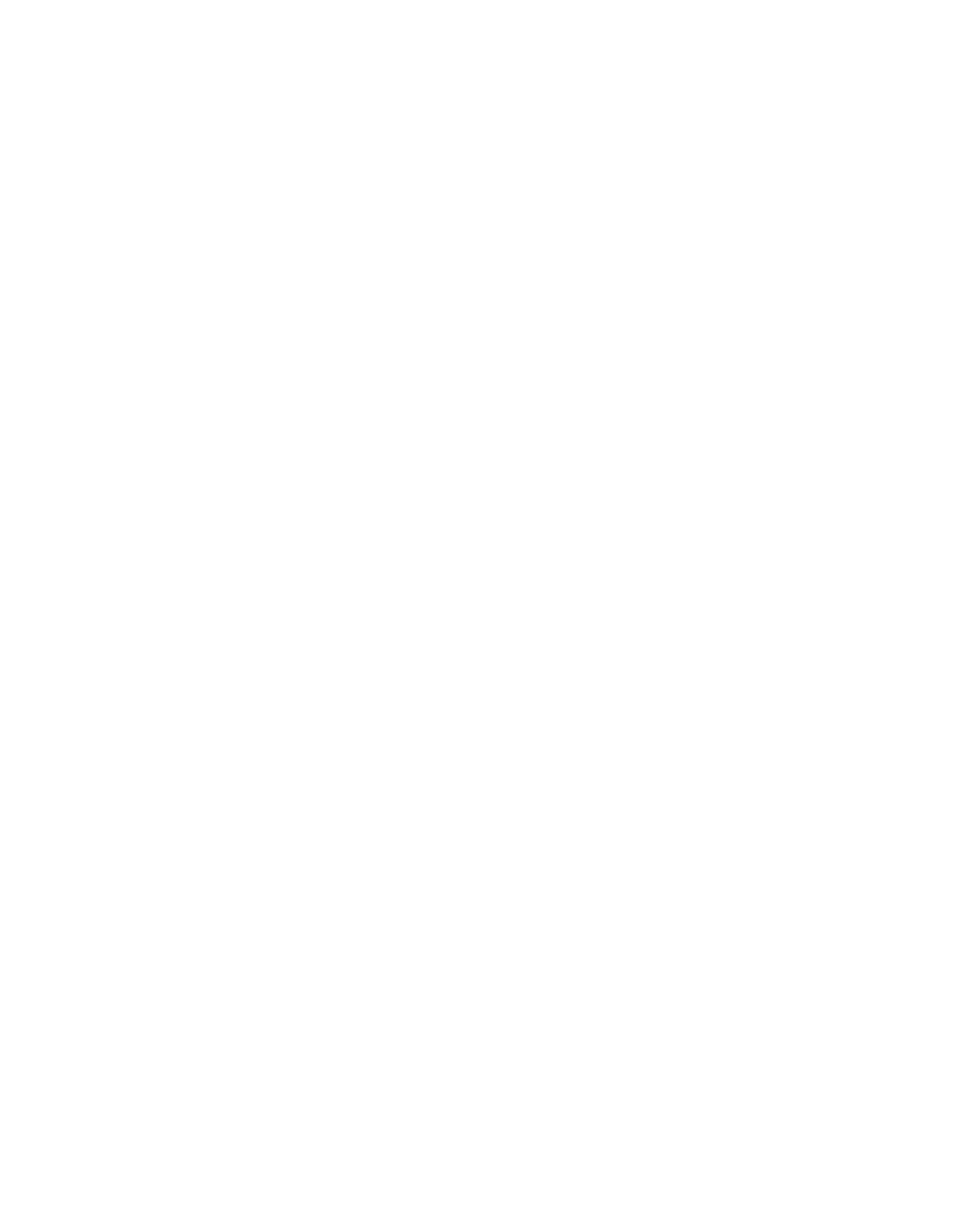# *Table of Contents*

## *Articles*

|     | "How the Other Half Shops"<br><b>Jill Novak</b>                                                                               |    |
|-----|-------------------------------------------------------------------------------------------------------------------------------|----|
| П.  | <i>The Feminine Mystique's</i> Influence on Sitcoms: The Catalyst of the Shift towards the<br>Portrayal of Independent Women" |    |
|     | Peter Frein                                                                                                                   | 28 |
| HI. | "Breast is Best"                                                                                                              |    |
|     | Jacquelyn Roebuck                                                                                                             |    |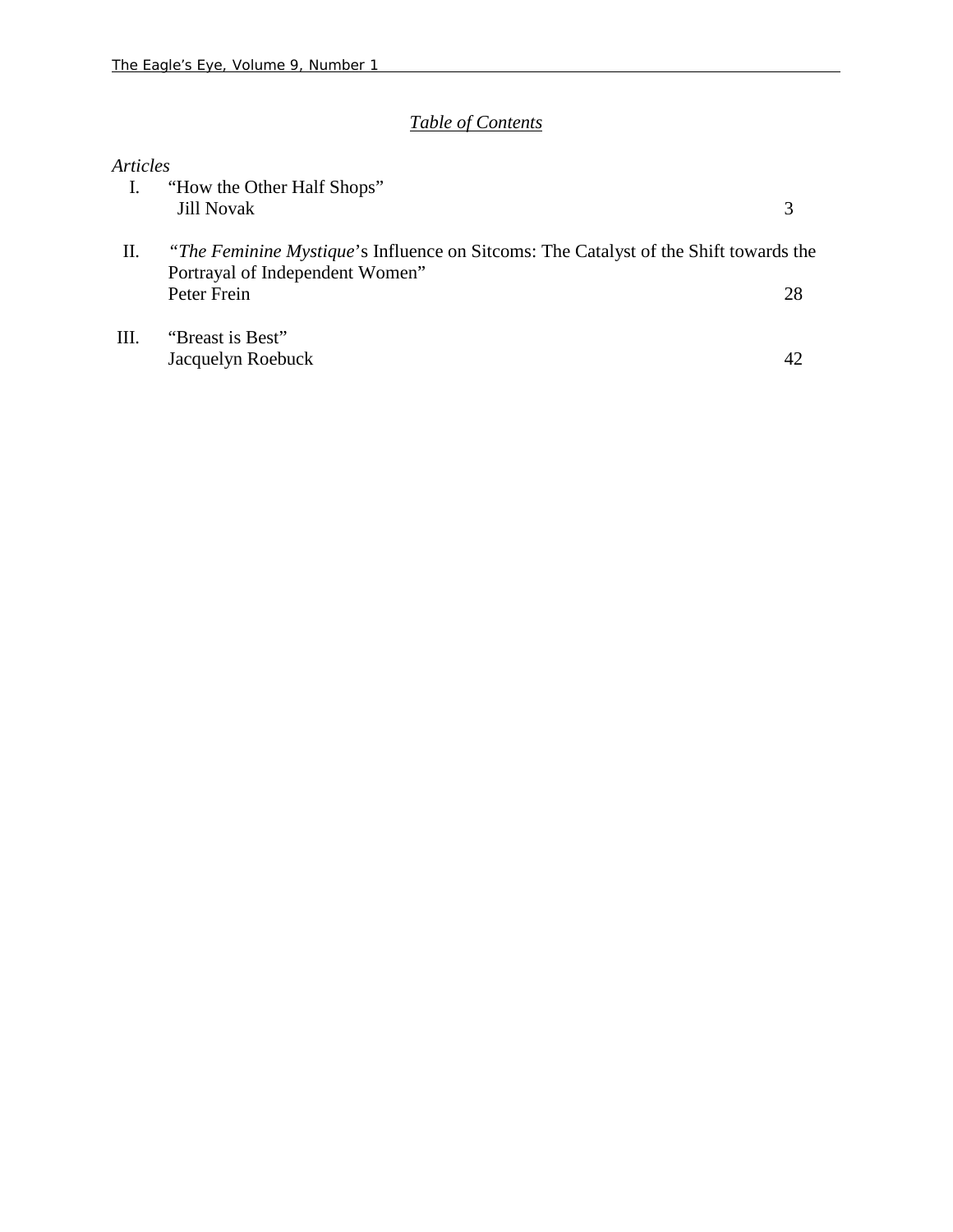"Long ago it was said that 'one half of the world does not know how the other half lives.'"[1](#page-3-0) This statement introduces Jacob Riis' *How the Other Half Lives*, a visual account of the plight of many poor Americans who resided in the slums through the early 1900s. Riis, a pioneer in muckraking, revealed to many Americans the horrific conditions of inner city slums, educating the people about the injustices of society. Today, the United States still battles with injustices within many quarters of society. While inequalities exist, many people tend to overlook them in order to maintain the status quo. One such discrepancy is the availability of supermarkets in low-income areas. Research demonstrates the significant disparities between urban and suburban supermarkets.<sup>[2](#page-3-1)</sup> The focus of this paper centers upon the following questions related to this important, yet often overlooked, inequality with United States society. In the United States, do neighborhood demographic characteristics affect residents' access to supermarkets? If yes, does this differential access affect how much money people from different areas pay for food? If yes, to what types of food do people from different neighborhoods have access? To answer these questions, one must first analyze the evolution of supermarkets from their infancy to their current position as an international multi-billion dollar industry.

Following European colonization of America in 1492, settlers quickly became aware of the importance of food strategies for survival. Colonists learned from Native Americans how to cultivate their own farmland, hunt game, fish, and gather food and supplies.<sup>[3](#page-3-2)</sup> As settlers adjusted to life in the New World, many traveled west in search of land. They established trading posts to provide goods necessary during travel. As settlers migrated west, trading posts, originally present along eastern coasts, opened in the West. Furs, firearms, salt, tea, and spices were among the items available for trade.<sup>[4](#page-3-3)</sup> As John L. O'Sullivan's rallying cry of "Manifest Destiny" echoed in the new world, many Americans embraced their moral duty for expansion and "…development of the great experiment of liberty and federative self-government entrusted to us" by traveling west $\frac{5}{5}$  $\frac{5}{5}$  $\frac{5}{5}$ 

The influence of imagery from both literature and art contributed to the perception of the West as a wild and dangerous frontier where people encounter savage Native Americans and vicious animals like bears. For example, Edward Ellis' book *Seth Jones, or the Captive of the Frontier* and Fredric Remington's painting *His Last Stand* represent two works supporting the wild and dangerous conception of the American West.<sup>[6](#page-3-5)</sup> These depictions of the "Wild West" reflected the rugged characteristics many believed were attained from life in the West displayed

<span id="page-3-1"></span><span id="page-3-0"></span><sup>&</sup>lt;sup>1</sup> Jacob A. Riis, Introduction to *How the Other Half Lives* (New York: Dover, 1971), 1.<br><sup>2</sup> Kimberly Morland, et al., "Neighborhood Characteristics Associated with the Location of Food Stores and Food Service Places," *A* 

<span id="page-3-3"></span><span id="page-3-2"></span><sup>&</sup>lt;sup>3</sup> Waverley Root and Richard Rochemont, *Eating in America: a History* (New York: Morrow, 1976), 24.<br><sup>4</sup> Hugh S. Peak and Ellen F. Peak, *Supermarket Merchandising and Management* (Englewood Cliffs, N.J.: Prentice-

<span id="page-3-4"></span>Hall, 1977), 4-5.<br><sup>5</sup> John L. O'Sullivan, "Annexation" *United States Magazine and Democratic Review* 17 (July-August 1845): 5-10.<br><sup>6</sup> Gary Colombo, Robert Cullen, and Bonnie Lisle, "The Myth of the West," In *Rereading Am* 

<span id="page-3-5"></span>*Contexts for Critical Thinking and Writing*, 5th ed. (Boston: Bedford/St. Martin's, 2001), 708-733.

Frederic Remington, "His Last Stand," 1890, Sid Richardson Museum Fort Worth, Texas.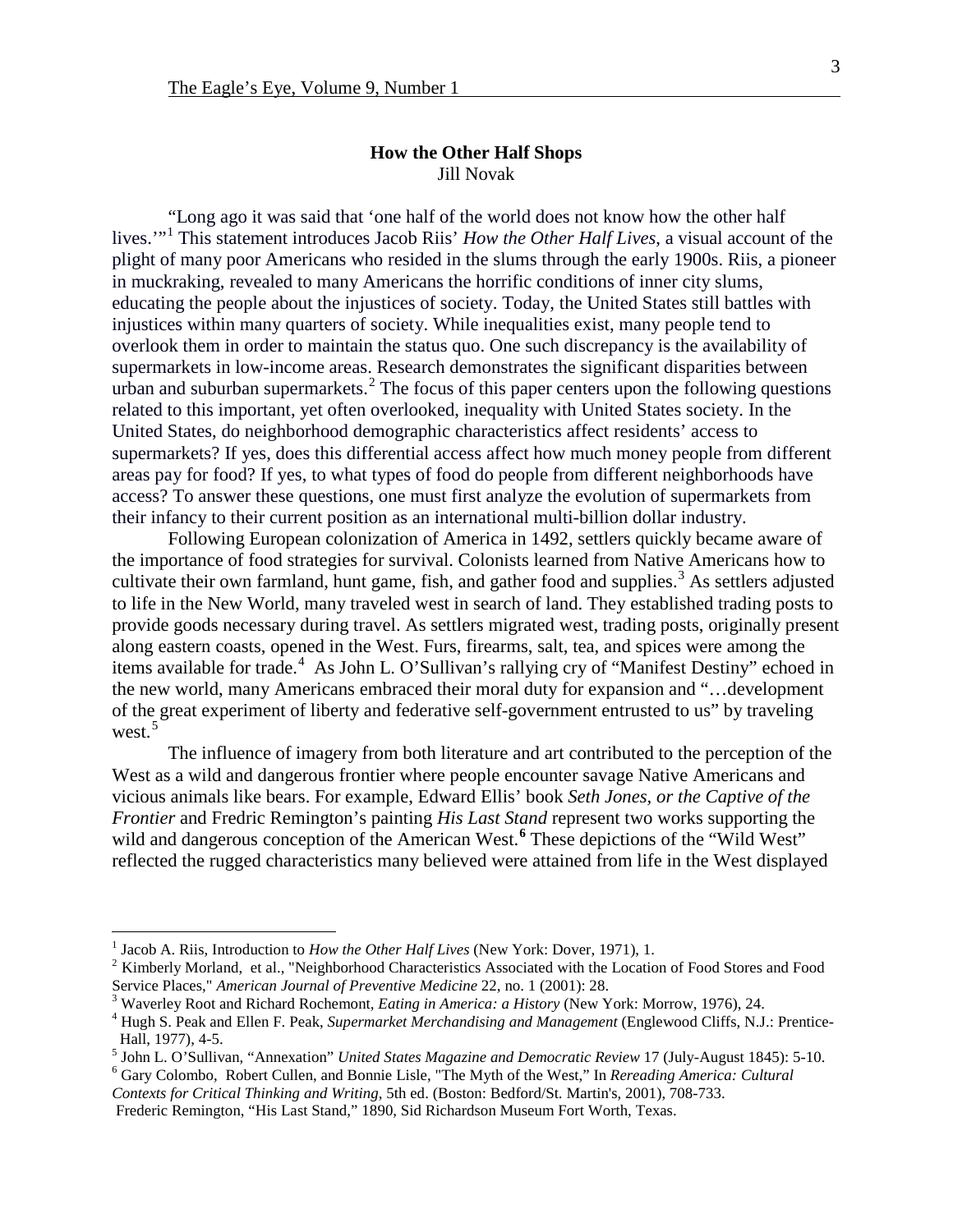through "The Turner Thesis."[7](#page-4-0) Because of beliefs in essential qualities such as strength, coarseness, and practicality required for Western life, many women and children were deterred from moving west.

When women and families began journeying west, domestication of the West occurred. In his short story "The Bride Comes to Yellow Sky," Stephen Crane described how the arrival of women was crucial to the civilization of the West.<sup>[8](#page-4-1)</sup> As the population of the West increased as a result of family presence, the number of trading posts grew. Through the development of communities, life in western America stabilized. Because of the continued self-sufficiency of many settlers, trading post selection was limited. As cities developed, consumer demands then began to reflect the changing country through the appearance of general stores.

General stores appeared following expansion due to increased attention towards newly established homes and towns. Unlike trading posts, general stores offered a wide variety of merchandise for the farm and home such as medicines, hardware, household items, and food. Only the storekeeper serviced customers through negotiation of prices or occasional trade. The necessity for general stores then began to dwindle beginning in 1860 due to the onset of specialization of work and the decline of agricultural dominance in the economy.<sup>[9](#page-4-2)</sup>

Following the completion of the Transcontinental Railroad in 1869, trade, as well as travel, became easier for many Americans. As a result of this increased accessibility, the notion of saving time and gaining space became imperative for much of America. Through technological advancements such as the railroad, Americans were able to save both time and money while gaining space, resulting in additional profits and dramatic changes in the evolution of marketing. Arguably, the capitalistic obsession with conservation of time and money, as demonstrated in the Myth of Time and Space, greatly influenced food retail.<sup>[10](#page-4-3)</sup> Increased emphasis on time and space resulted in the development of specialty stores such as butcher shops, bakeries, and produce shops. The shift from an agrarian society to industrial society not only affected the presence of food retail, but also the mindset of many Americans. Because of the industrialization of much of America, the production of goods began using less time and increasing profit. The emphasis on time and money increased productivity and consequently resulted in the development of chain-stores and combination stores.

Chain-stores, such as the Great Atlantic & Pacific Tea Company, Inc., operated under the control of a manager on a cash-and-carry basis, eliminating the cost of home delivery common amongst many specialty stores. As a result of the previous success of specialty stores, many retailers standardized shops, creating chain- stores, or a chain of eleven or more stores under common ownership.<sup>[11](#page-4-4)</sup> Chain-stores continued to transform to mirror the desires of customers by eventually merging into combination stores.

Combination stores, also known as grocery stores, consisted of the unification of two or more specialty stores. With arrival of combination stores paralleled the economic views resulting from the Industrial Revolution. Instead of visiting multiple stores to purchase goods, shoppers saved time because of the amalgamation of grocery stores. Further, operating one grocery store

<span id="page-4-0"></span> $^7$  Gary Colombo, Robert Cullen, and Bonnie Lisle, "Frederick Jackson Turner, from The Significance of the Frontier in American History," in *Rereading America: Cultural Contexts for Critical Thinking and Writing*, 5th ed, (Boston:

<span id="page-4-1"></span>Bedford/St. Martin's, 2001), 683-690.<br><sup>8</sup> Stephen Crane, "The Bride Comes to Yellow Sky," McClure's Magazine, Vol. X, (February, 1898), 377-384.<br><sup>9</sup> Peak and Peak, 5.<br><sup>10</sup> See Stephen Kern, *The Culture of Time and Space 1* 

<span id="page-4-3"></span><span id="page-4-2"></span>

<span id="page-4-4"></span>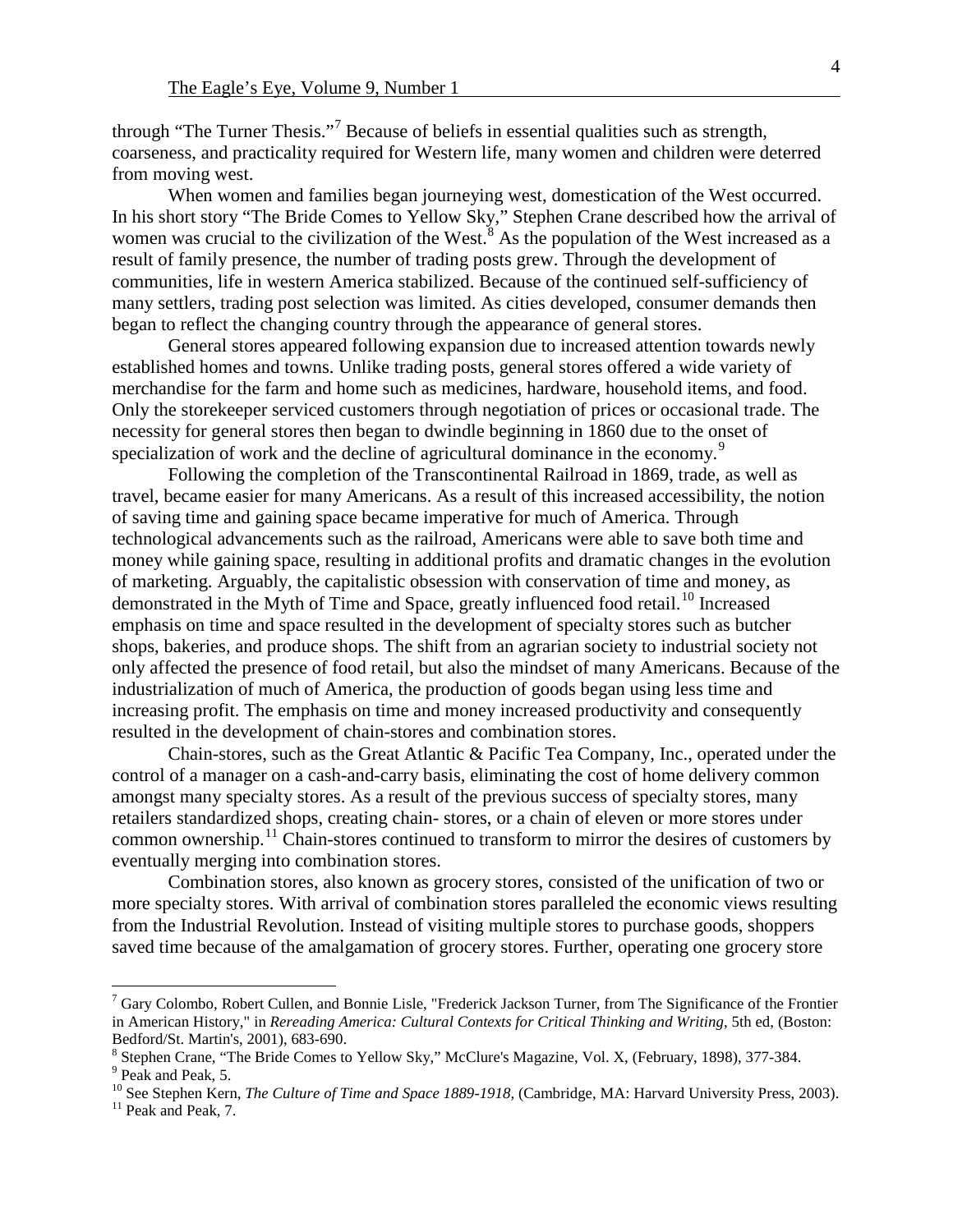was more efficient than the operational demands of multiple specialty stores. Grocery stores also increased efficiency through the practice of volume selling; this involves selling an assortment of items in larger quantities. Therefore, retailers saved money while catering to a more diverse population; this resulted in greater profits and levels of consumer satisfaction.<sup>[12](#page-5-0)</sup> Through the arrival of grocery stores, customers, mainly housewives, no longer had to travel to multiple stores to complete their shopping.

The presence of female consumers, a reflection of the societal norm of the Cult of Domesticity, increased the popularity of shopping. While many early markets and stores served as a social gathering place for communities, the separation of spheres popularized shopping for women. This division of duties in which women focused their energy on household chores such as cooking and cleaning, while men remained in the business sphere, reinforced women's role in daily shopping. The role of women in grocery stores is displayed in the *Progressive Grocer* of 1938 in which the goals of supermarket layout and design "secure a buying routine consistent with the housewife's own thinking, her habits, and her methods of meal planning....<sup>13</sup>" Furthermore, Waverly Root and Richard De Rochemont's book *Eating in America: A History* reveals that food retail, especially markets, is a worldwide institution that "deserves to be examined more closely, particularly as it affects the housewife."<sup>[14](#page-5-2)</sup> The increase of grocery stores not only affected women, but also newly arrived immigrants.

Following World War I, many immigrants sought to maintain their cultural identity. Two main types of immigrants who strove to maintain their culture were total identifiers, immigrants who chose to remain immersed in their culture, and partial identifiers, immigrants who wanted only limited connection to their culture. The retainment of ethnic identity, conjectured by Horace Kallen, known as cultural pluralism, is defined as "a condition in [which](http://dictionary.reference.com/browse/which) minority groups participate fully in the dominant society, yet maintain their cultural differences.<sup> $515$  $515$ </sup> Through cultural pluralism, immigrants sustained their ethnic identity in the United States. One technique immigrants used to preserve culture was the establishment of ethnic grocery stores. These unique combination stores offered specific products for the ethnic preferences of the customers. Early European ethnic grocery stores such as Bee Hive Grocery, a Jewish grocery store in Milwaukee, Wisconsin provided specialized food to Jewish immigrants.<sup>[16](#page-5-4)</sup> Ethnic markets such as the Italian Market in South Philadelphia, Pennsylvania also provided availability of Italian foods for total and partial identifiers.<sup>[17](#page-5-5)</sup> Because of the Johnson-Reed Act of 1924, which imposed a ban of Asian immigrants, European ethnic grocery stores and markets dominated over other nationalities. [18](#page-5-6) Increased industrialization and employment opportunities resulted in a

<span id="page-5-1"></span><span id="page-5-0"></span><sup>&</sup>lt;sup>12</sup> Peak and Peak, 7.<br><sup>13</sup> Ryan Mathews, "Background of A Revolution and the Birth of an Institution," *Progressive Grocer* 75, (December 1996). 48.

<span id="page-5-3"></span><span id="page-5-2"></span><sup>&</sup>lt;sup>14</sup> Root and De Rochemont, 444.<br><sup>15</sup> Cultural Pluralism, Dictionary.com, *Dictionary.com's 21st Century Lexicon*, accessed December 14, 2011,<br>http://dictionary.reference.com/browse/cultural pluralism.

<span id="page-5-6"></span><span id="page-5-5"></span>

<span id="page-5-4"></span><sup>&</sup>lt;sup>16</sup> See Appendix A. <sup>17</sup> See Appendix B. <sup>17</sup> See Appendix B. <sup>18</sup> The Immigration and Nationality Act of 1965, also known as the Hart-Cellar Act, later abolished the original <sup>18</sup> immigration policy of 1924; hence, it was not until the 1960s Asian grocery stores increased.

The University of Washington-Bothell Library,"U.S. Immigration Legislation: 1965 Immigration and Nationality Act (Hart-Cellar Act)," Campus Library Homepage, accessed December 14, 2011,

[http://library.uwb.edu/guides/usimmigration/1965\\_immigration\\_and\\_nationality\\_act.html.](http://library.uwb.edu/guides/usimmigration/1965_immigration_and_nationality_act.html)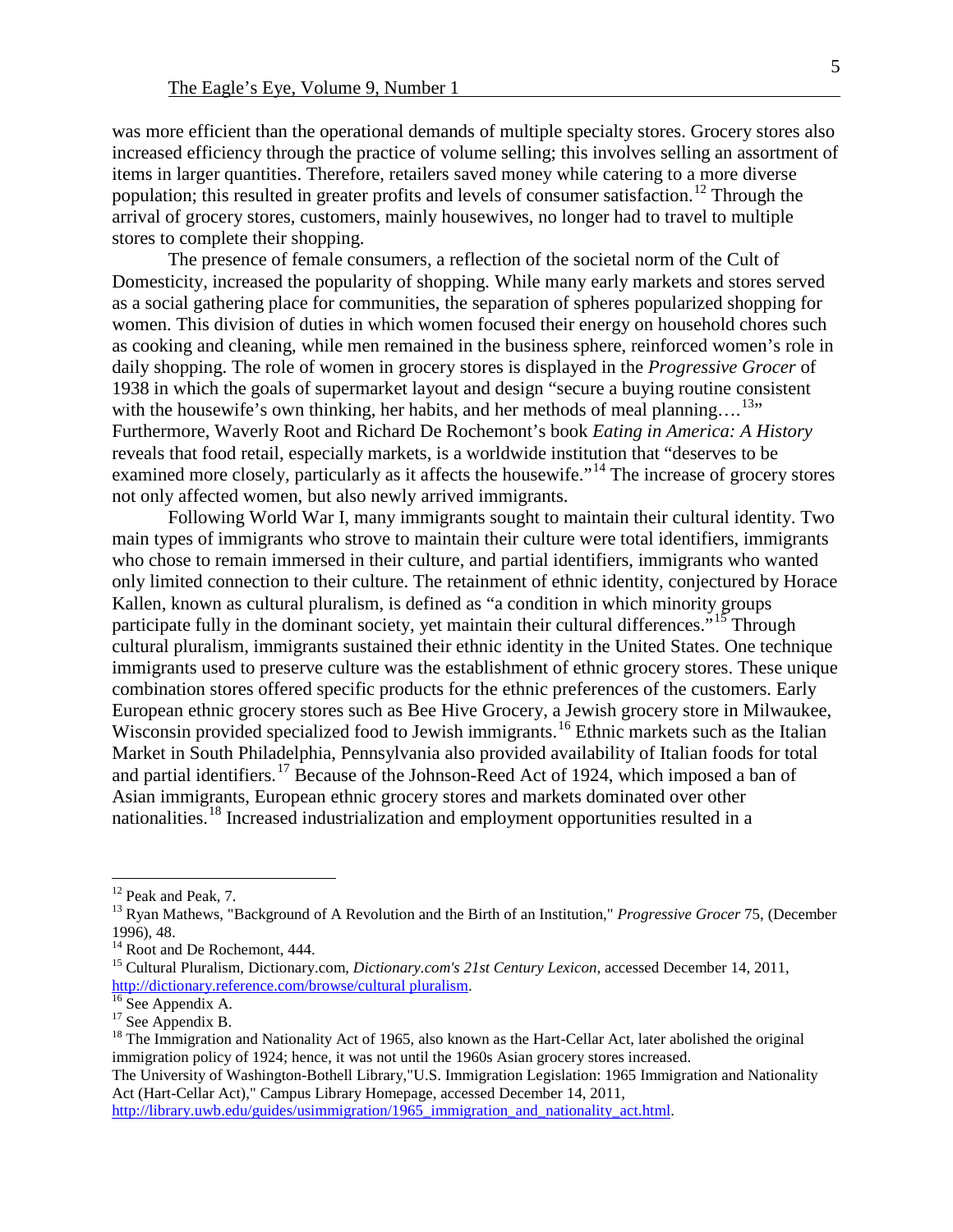concentration of ethnic grocery stores in urban areas. Immigration, along with other factors such as technological advancement, increased the popularity of many stores for Americans.

Different types of media, such as radio and magazines, also intensified societal recognition of supermarkets. Additionally, the media nationalized brands such as Kellogg's. Kellogg's advertisement, which displays a woman ordering groceries by phone, appeared as a magazine advertisement in [19](#page-6-0)27.<sup>19</sup> The advertisement, targeted at women, emphasizes the Cult of Domesticity and the separation of spheres. The quote, "For the kiddies' evening meal," also supports the separation of spheres with its suggestion that preparation of meals is the sole responsibility of the wife. The nationalization of the product is also visible on the advertisement through the words "Sold by all grocers. Served at all hotels and restaurants. On dining- cars." This advertisement not only advertises Kellogg's, but also promotes grocery stores, hotels, restaurants, and dining cars, displaying the positive growth in mobility of Americans.

American constant mobility was also visible through the increased popularity of automobiles. As automobile prices decreased following the development of Henry Ford's Model T, more Americans could afford cars. By 1930 over twenty million cars were in use. Automobiles not only made the commute to grocery stores faster, but also allowed customers to visit supermarkets more frequently. In addition to the popularity of grocery stores, the automobile also influenced the size and location of stores. As a result of the Great Depression in 1929, many high priced combination stores were forced to close. During this time, some retailers realized the potential successful combination of nearly unlimited, low- priced farm products and manufactured goods and readily available manpower to create a "high- volume, large, selfservice, departmentalized, cash- and- carry supermarket. $"^{20}$  $"^{20}$  $"^{20}$ 

Despite continued controversy over the first "official" supermarket in the United States, many consider the December 8, 1932 opening of Big Bear in Elizabeth, New Jersey as the first instance of a high volume, self-service supermarket. In addition to high volume and self- service, supermarkets also increased the variety of goods available to the public. By expanding on combination stores, supermarkets sold meats, fruits, vegetables, dairy products, baked goods, candy, cigars, tobacco, drugs, cosmetics, automobile accessories, electrical, radio supplies, paints, and provided a luncheonette for customers and employees. As popularity of supermarkets grew because of their low prices and their accessibility by automobiles, the location of supermarkets began to change.

Following World War II, Dwight D. Eisenhower's National Interstate and Defense Highways Act spurred significant growth of American suburbs resulting in the arrival of supermarkets within these new communities.<sup>[21](#page-6-2)</sup> One can see the profound relationship between automobiles and supermarkets in the success of Kroger Grocery and Baking Co., which opened a new supermarket in Indianapolis surrounded by a parking lot on all four sides.<sup>[22](#page-6-3)</sup> The new store performed forty percent over initial projections, while customer surveys revealed eighty percent of customers arrived by automobile.<sup>[23](#page-6-4)</sup>

The baby boom also played a pivotal role in the growth of supermarkets. As families grew, so did the size of supermarkets. Supermarkets such as Big Bear grew from 15,000 square

<span id="page-6-2"></span>

<span id="page-6-1"></span><span id="page-6-0"></span><sup>&</sup>lt;sup>19</sup> See Appendix C, http://www.kellogghistory.com/gallery.html.<br><sup>20</sup> Peak and Peak, 14. <br><sup>21</sup> U.S. Department of Transportation, "Interstate System - Design - FHWA" Federal Highway Administration, accessed November 18, 2011, http://www.fhwa.dot.gov/programadmin/interstate.cfm.<br>
<sup>22</sup> Mathews, 42.<br>
<sup>23</sup> Ibid.

<span id="page-6-4"></span><span id="page-6-3"></span>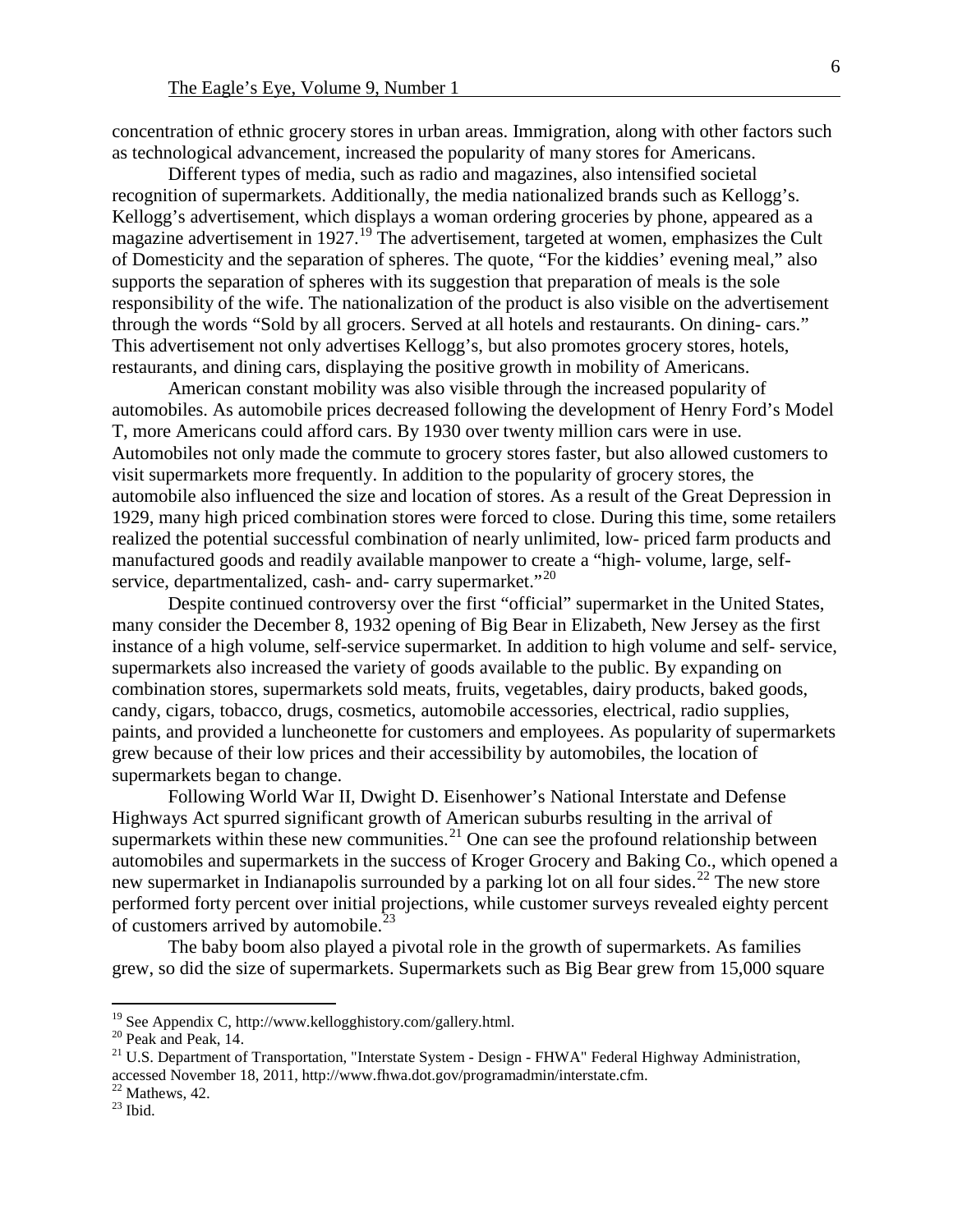feet in the 1930s to 50,000 square feet in the 1940s and 1950s. The introduction of home refrigerators and freezers in the 1950s also allowed many Americans to increase the volume of groceries bought during a single trip.<sup>[24](#page-7-0)</sup> Other advancements to increase profit and conserve time and money included automated cash registers, air conditioning, music systems, and automatic doors. Organization of supermarkets reflected "the housewife's own thinking, her habits, and her methods of meal planning…."[25](#page-7-1) Because women were thought to think deductively, emphasizing order and logic, the structure of many supermarkets reflected this with symmetrical and balanced layouts arranged classically and neoclassically.<sup>[26](#page-7-2)</sup> The layout and technology introduced, which was practical for many shoppers, reinforced the beliefs introduced in early American culture arguably from people such as Benjamin Franklin and events such as The World's Columbian Exhibition, as both stressed the importance of practical knowledge. Supermarkets also altered their décor to increase cleanliness and attractiveness for customers, but perhaps more importantly "…to make the housewife's shopping trip a pleasant one- one that satisfies her and impels her to come back."<sup>[27](#page-7-3)</sup> It was not until 1973 that the supermarket industry made a huge change through the introduction of the Universal Product Code and electronic scanner, which not only increased customer satisfaction, but also resulted in additional accuracy when stocking items and counting sales<sup>[28](#page-7-4)</sup>

Increased productivity of many supermarkets led to developments of additional types of stores. Convenience stores, small self-service retail outlets, were introduced in the 1960s.<sup>[29](#page-7-5)</sup> Convenience stores emphasized fast service and accessibility for customers, along with extended service hours. Other common names for convenience stores consisted of bantams, midget markets, and drive-in markets.<sup>[30](#page-7-6)</sup> These stores provided neighborhood customers with many fillin items between extended shopping trips such as milk, soft drinks, and cigarettes. Early arrivals to the convenience store retail include Short Stop, Quik-Stop, 7-Eleven, and Convenience Mart. In modern America, Quik-Stop and 7-Eleven still exist, but face increased competition from Wawa Food Markets, Sheetz, and Alimentation Couche-Tard in the convenient store sector.<sup>[31](#page-7-7)</sup> In addition to providing extended hours and accessibility, convenience stores such as Wawa now include delis offering hot ready-to-eat meals such as soup, sandwiches, and side dishes; this innovation further reduces customer reliance on supermarkets. Today supermarkets and convenience stores battle for survival in food retail. Supermarkets, specifically urban supermarkets, however, tend to struggle the most in this fight.

According to "Neighborhood Groceries: New Access to Healthy Food in Low-Income Communities," poverty is the primary source of food insecurity in the United States. Ed Bolen and Kenneth Hecht define food insecurity as "…a long term condition of poverty and usually

<span id="page-7-1"></span>

<span id="page-7-2"></span>

<span id="page-7-0"></span><sup>&</sup>lt;sup>24</sup> Peak and Peak, 26.<br><sup>25</sup> Mathews, 48.<br><sup>26</sup>Joan Burstyn, *Victorian Education and the Ideal of Womanhood*, (New Brunswick, NJ: Rutgers University Press, 1984), 71.<br><sup>27</sup> Mathews, 48.

<span id="page-7-4"></span><span id="page-7-3"></span><sup>&</sup>lt;sup>28</sup> Edward A. Brand, *Modern Supermarket Operation*. (New York: Book Division, Fairchild Publications, 1963), 170.

<span id="page-7-6"></span><span id="page-7-5"></span><sup>&</sup>lt;sup>29</sup> Peak and Peak, 70.<br><sup>30</sup> Ibid. <sup>31</sup> Ibid.

<span id="page-7-7"></span>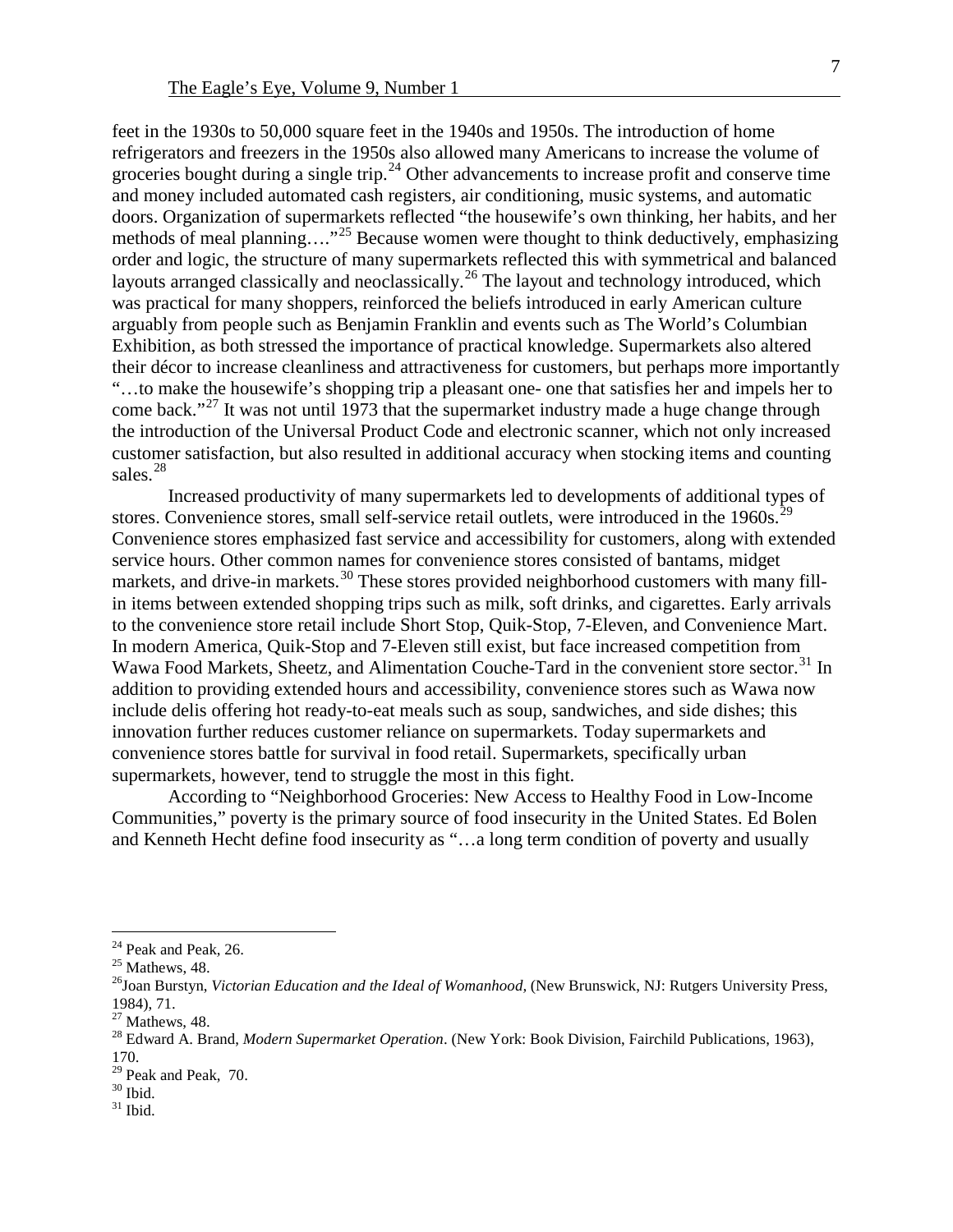takes the form of skipped meals, limited portions or poor quality foods."<sup>[32](#page-8-0)</sup> Many residents of low-income urban areas have limited access to high quality food, enjoy fewer options in the variety of goods available to them, and pay higher prices for available groceries. According to the United States Department of Agriculture, a food desert on the county level is an area "…where at least thirty-three percent of the population, or a minimum of five hundred people live more than a mile from a grocery store or large supermarket in an urban area, or more than ten miles away in a rural area."[33](#page-8-1) Throughout the United States, there are over 6,500 food deserts, affecting 23.5 million people, 6.5 million of whom are children, living in low-income areas with minimal access to adequate food suppliers.<sup>34</sup>Lisa M. Powell et al. revealed that lowincome areas have fewer chain supermarkets than that available in middle-income neighborhoods, and minority neighborhoods have less of an availability.<sup>[35](#page-8-3)</sup> The study reveals high-income zip codes have the greatest accessibility to chain supermarkets, while low-income areas have greater access to grocery stores.<sup>[36](#page-8-4)</sup> Though there are over 36,000 supermarkets in the United States today, the presence of food deserts is continually increasing as poverty levels expand and more and more urban supermarkets close down.

The lack of supermarkets in low- income areas has become increasingly common following the exodus of people from urban areas to suburbs in the 1960s and 1970s.<sup>[37](#page-8-5)</sup> Following this departure, urban retailing suffered from the closure of many supermarkets even as on the nation level supermarket openings exceeded closings. Cities such as Los Angeles lost over 375 of its supermarkets by 1970, while Chicago, a city that once stood strong with over 1000 supermarkets, had less than 500 remaining in 1990.<sup>[38](#page-8-6)</sup> In more recent times, the trend of fewer, larger stores outside cities has dominated the American supermarket landscape. This disinclination of large chains from cities has commonly been referred to as "supermarket redlining." Redlining, the practice of refusing loans or insurance for homes or businesses based on financial risk, has continually occurred for reasons such as "higher urban land, labor, and utility costs, low profit margins on more perishable food items, and increased theft problems."[39](#page-8-7) As sizes of chain supermarkets increase, many ranging from 120,000 to 170,000 square feet, urban areas cannot provide enough space. Many urban sites sought for supermarket building must accommodate the standard big-box stores, most of which are scarce or need significant public intervention for assembly. The task for construction is too big and costly for many reluctant cities. Costs such as demolition of existing structures and environmental cleanup cause additional financial problems for retailers facing high rent, labor, and insurance costs. Further, a difference in common modes of transportation within suburbs and cities influences decisions about constructing supermarkets. Suburban supermarket architecture also revolves around

<span id="page-8-0"></span> <sup>32</sup> Edward Bolen and Kenneth Hecht, *Neighborhood Groceries: New Access to Healthy Food in Low-Income Communities, California Food Policy Advocates, (January 2003), accessed on December 14, 2011, www.cfpa.net/Groc ery.PDF, 1.* 

<span id="page-8-1"></span><sup>&</sup>lt;sup>33</sup>Eddie Gehman Kohan, "Obama Foodorama: Combating Food Deserts, Creating Jobs," Obama Foodorama, accessed December 14, 2011, [http://obamafoodorama.blogspot.com/2011/07/m ichelle-obama-our-lady-of-f](http://obamafoodorama.blogspot.com/2011/07/michelle-obama-our-lady-of-)ooddeserts.html.<br><sup>34</sup> Ibid.

<span id="page-8-5"></span><span id="page-8-4"></span>

<span id="page-8-3"></span><span id="page-8-2"></span><sup>&</sup>lt;sup>35</sup> See Appendix D.<br><sup>36</sup> Ibid. <sup>37</sup>Bolen and Hecht, 4.<br><sup>38</sup> "Redlining Food: How to Ensure Community Food Security."

<span id="page-8-7"></span><span id="page-8-6"></span><sup>39</sup> Elizabeth Eisenhauer, "In poor health: Supermarket redlining and urban nutrition," *GeoJournal* 53 (2001), 128.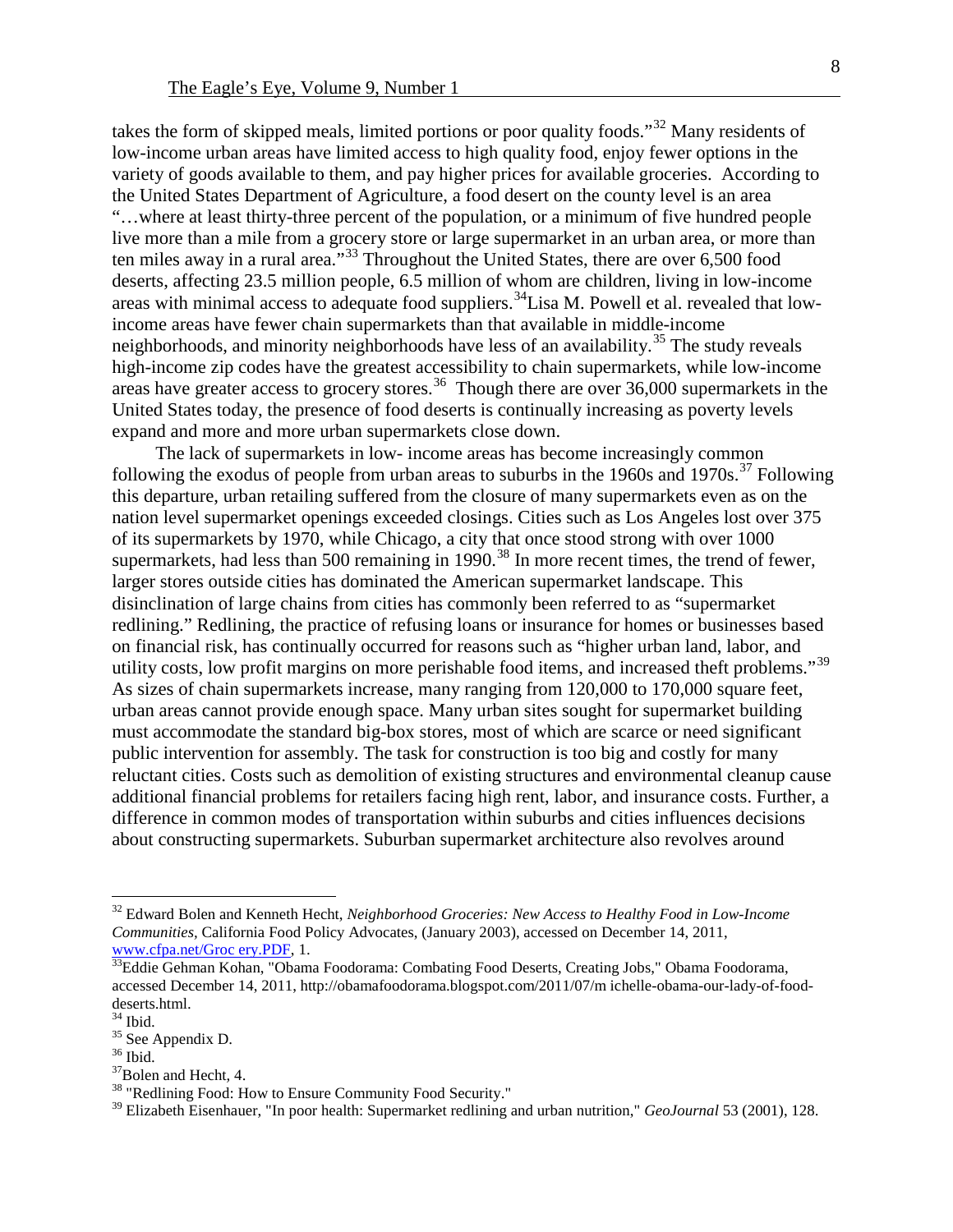automobiles, while urban supermarkets must revolve around people.<sup>[40](#page-9-0)</sup> Many retailers agree with the general attitude that "…it makes no sense to serve distressed areas when profits in the serene suburbs come so easily."<sup>[41](#page-9-1)</sup> The success of the "serene suburbs" and presence of supermarket redlining is reflected through the poorest twenty percent of urban neighborhoods having forty-four percent less retail supermarket space that the richest twenty percent in 1995.<sup>[42](#page-9-2)</sup>

Many urban areas are subjected to negative stereotyping of gross income, reputation of neighborhoods and race. Race and ethnic background have continually played an integral role in disparities of supermarkets. Following the Civil Rights Act of 1964, *Progressive Grocer* published an edition reflecting American's concern with civil rights and food retail. "There is a growing interest among food retailers in Negro customers," states editor Robert Mueller, who later discusses the "special needs, habits, preferences, and behaviors" of the Negro population.<sup>[43](#page-9-3)</sup> Society today continues to perpetuate this inequality through the absence of supermarkets in predominantly minority neighborhoods. Although the Fair Housing Act of 1968 prohibits racial discrimination in housing, it does not govern the placement of food stores or restaurants. However, because of existing prejudices, one can see discrimination in areas populated either completely or almost completely by minority groups. For example, Moreland et al. report five supermarkets located in thirty-five predominantly African American neighborhoods serve 118,000 people, while in contrast there are sixty eight supermarkets to serve 259,500 residents of predominantly Caucasian neighborhoods.[44](#page-9-4) The disparity between these neighborhoods results in the ratio of supermarkets to residents as 1:3816 for Caucasian areas and 1:23,582 for African American areas.<sup>[45](#page-9-5)</sup> Consequently, "...supermarkets are more prevalent in predominantly white and wealthy neighborhoods, while small corner grocery stores are located in black and poor neighborhoods.<sup>7[46](#page-9-6)</sup> This absence of supermarkets in urban areas has not only affected the economy in urban areas, but also affected the residents.

 As a result of the flight of supermarkets from cities to suburbs, transportation has become increasingly difficult for urban dwellers. Because many low-income urban residents do not have access to cars, they must rely on taxicabs or public transportation to reach supermarkets. The lack of transportation for urban residents results in high cost and greater difficulty obtaining groceries. By taking taxicabs, urban dwellers are forced to pay cab fare to and from the supermarket. In addition to cab fare, residents with children incur an additional cost as they must find childcare or allow the children to accompany them, leaving less room for groceries. Public transportation also creates problems for many urban consumers. Public transportation can be costly and time- consuming depending on the distance from one's home to the supermarket. A food desert located on East Haines Street and Ardleigh Street in Philadelphia, Pennsylvania demonstrates the constraints urban residents face when traveling to a supermarket.<sup>[47](#page-9-7)</sup> Though the closest supermarket, Acme, is only located 1.9 miles away on Germantown Avenue, public transportation has turned a six-minute car ride into a twenty-one

<span id="page-9-0"></span> $^{40}$  Richard Layman, "Urban Supermarkets and Urban Design," Rebuilding Place in the Urban Space, accessed<br>December 14, 2011, http://urbanplacesandspaces.blogspot.com/2009/12/urban-supermarkets-and-urban-design.html. <sup>41</sup> Ibid.<br><sup>42</sup> Ibid.<br><sup>43</sup> Mathews, 64.<br><sup>44</sup> Morland, Kimberly et al., "Neighborhood Characteristics Associated with the Location of Food Stores and Food

<span id="page-9-2"></span><span id="page-9-1"></span>

<span id="page-9-4"></span><span id="page-9-3"></span>Service Places," 28.<br><sup>45</sup> Ibid.

<span id="page-9-7"></span><span id="page-9-6"></span><span id="page-9-5"></span> $^{46}$  Ibid.<br> $^{47}$  See Appendix E.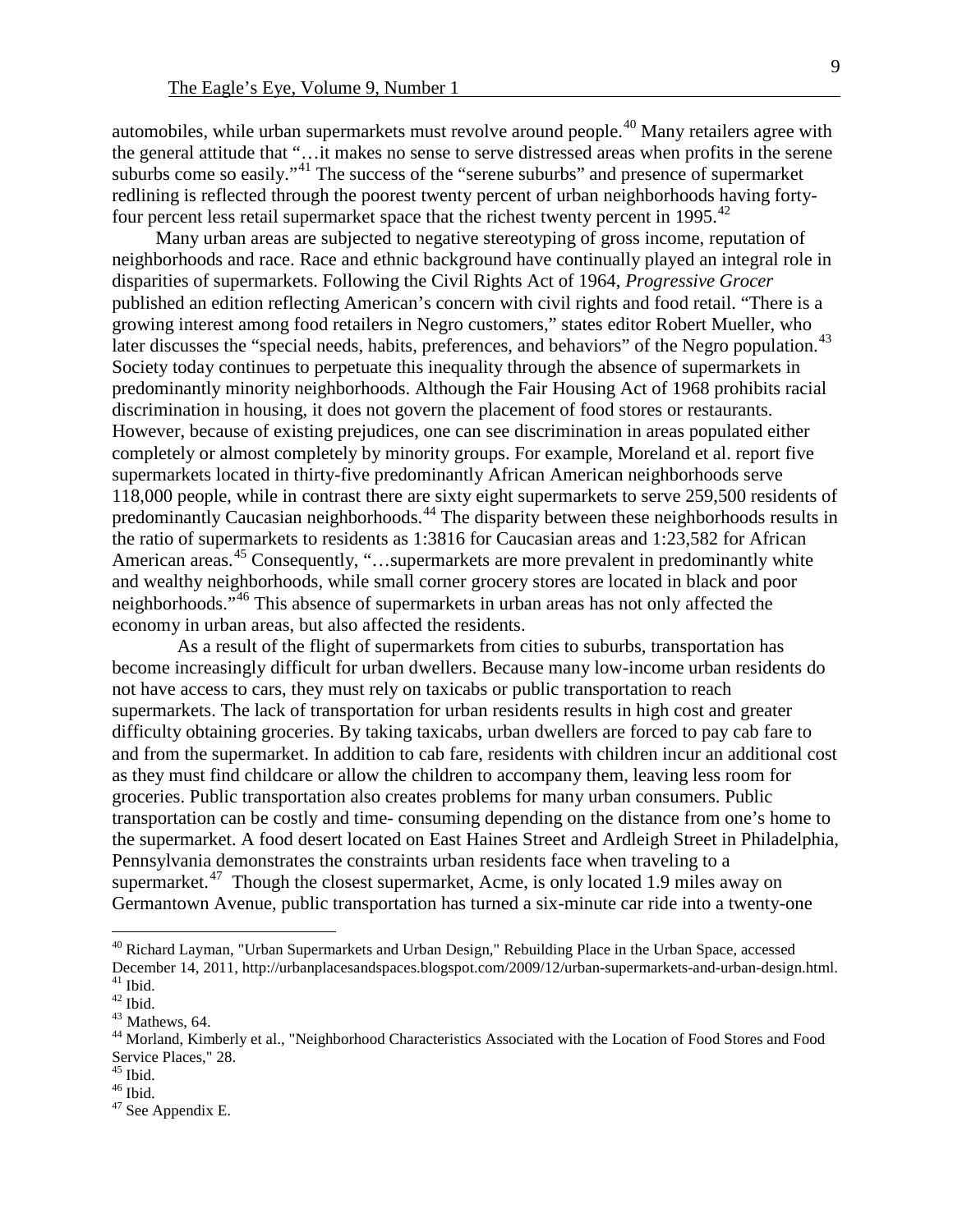minute bus ride.<sup>[48](#page-10-0)</sup> Returning with multiple heavy grocery bags can also prove difficult by taking unpredictable public transportation. In addition to unreliable transportation, walking in crimeridden areas with groceries can be dangerous.

Crime also plays an essential role in the presence of supermarkets in urban society today. Shoplifting and employee pilferage are increasingly common in many urban areas, thus resulting in additional funds focused on security and safety for customers, cost balanced by increasing product prices for the consumer. Upon entering Fresh Grocer on Chew Avenue in Philadelphia, Pennsylvania, customers do not encounter a smiling greeter, a common practice in many suburban stores. Instead Fresh Grocer customers encounter a room of closed circuit television and security guards. Fresh Grocer's close proximity to La Salle University leads many students to the supermarket for food and supplies. LaSalle junior, Colleen Boyle, frequently visits Fresh Grocer to provide for her off-campus house. Though she is grateful for the presence of the supermarket, she describes her first experience at Fresh Grocer as "unique.<sup>"[49](#page-10-1)</sup> "Security took my schoolbag when I walked in. It was weird, but I understood because of the greater chance of shoplifting.<sup>50</sup>" Upon entry, any customer bag deemed too large is immediately locked in the security office to be retrieved prior to exiting. Before Fresh Grocer's arrival in 2009, La Salle students and residents of the Olney area did not have a local supermarket in the neighborhood for forty years. $51$ 

A Philadelphia native and African American, M. Donna, has lived in the La Salle University area her entire life. "Before Fresh Grocer, the closest supermarkets were the Shoprite on Fifth and Olney, the Shoprite on Cheltenham and Ogontz, and the Pathmark at Chelten and Wayne Avenue," Donna stated when discussing local supermarkets.<sup>[52](#page-10-4)</sup> "You would either walk, take the bus, or a catch a ride with a friend if you had to go shopping," Donna reflected.<sup>[53](#page-10-5)</sup> She then stated, "When I was a little girl, we did have closer supermarkets like the Acme on Broad Street and Chew Avenue and the Penn Fruit on Broad Street and Stenton Avenue until crimes went up."<sup>[54](#page-10-6)</sup> Donna recalled as crime rate increased, many people chose to move from the city, thus lowing property values.[55](#page-10-7) Further, as Donna noticed increasing crime in the area, she also noted a growth in the number of low-income residents, many of whom she believes were public welfare recipients. Although crime is present in suburban areas, low-income urban areas are targeted for increased violence and theft, subjecting supermarkets to redlining.

As a result of the hardships associated with many urban residents' trips to supermarkets, shoppers have the choice to pay high prices at urban supermarkets or rely on local corner stores for essential items. Out of the few supermarkets that still reside in the city, many have higher prices compared to suburban supermarkets. The Fresh Grocer at La Salle circular, for example, has a sale on two-liter Canada Dry sodas for \$1.25 each or four for \$5.00.<sup>[56](#page-10-8)</sup> A suburban Acme Markets located in Audubon, Pennsylvania also displays a sale on two-liter Canada Dry sodas

<span id="page-10-1"></span><span id="page-10-0"></span><sup>&</sup>lt;sup>48</sup> See Appendix F.<br> $49$  See Appendix G.

<span id="page-10-2"></span> $^{50}$  Ibid.

<span id="page-10-3"></span><sup>51</sup> Jennifer Dockery, "NMTCs Create Oases in Food Deserts," *Novogradac Journal of Tax Credits* 1, no. 1 (2010), accessed December 14, 2011,<http://www.novoco.com/journal/201> 0/01/news\_aom\_nmtc\_2 01001.pdf.  $52$  See Appendix H.  $53$  Ibid.  $54$  Ibid.  $55$  Ibid.  $56$  See Appendix I.

<span id="page-10-4"></span>

<span id="page-10-6"></span><span id="page-10-5"></span>

<span id="page-10-8"></span><span id="page-10-7"></span>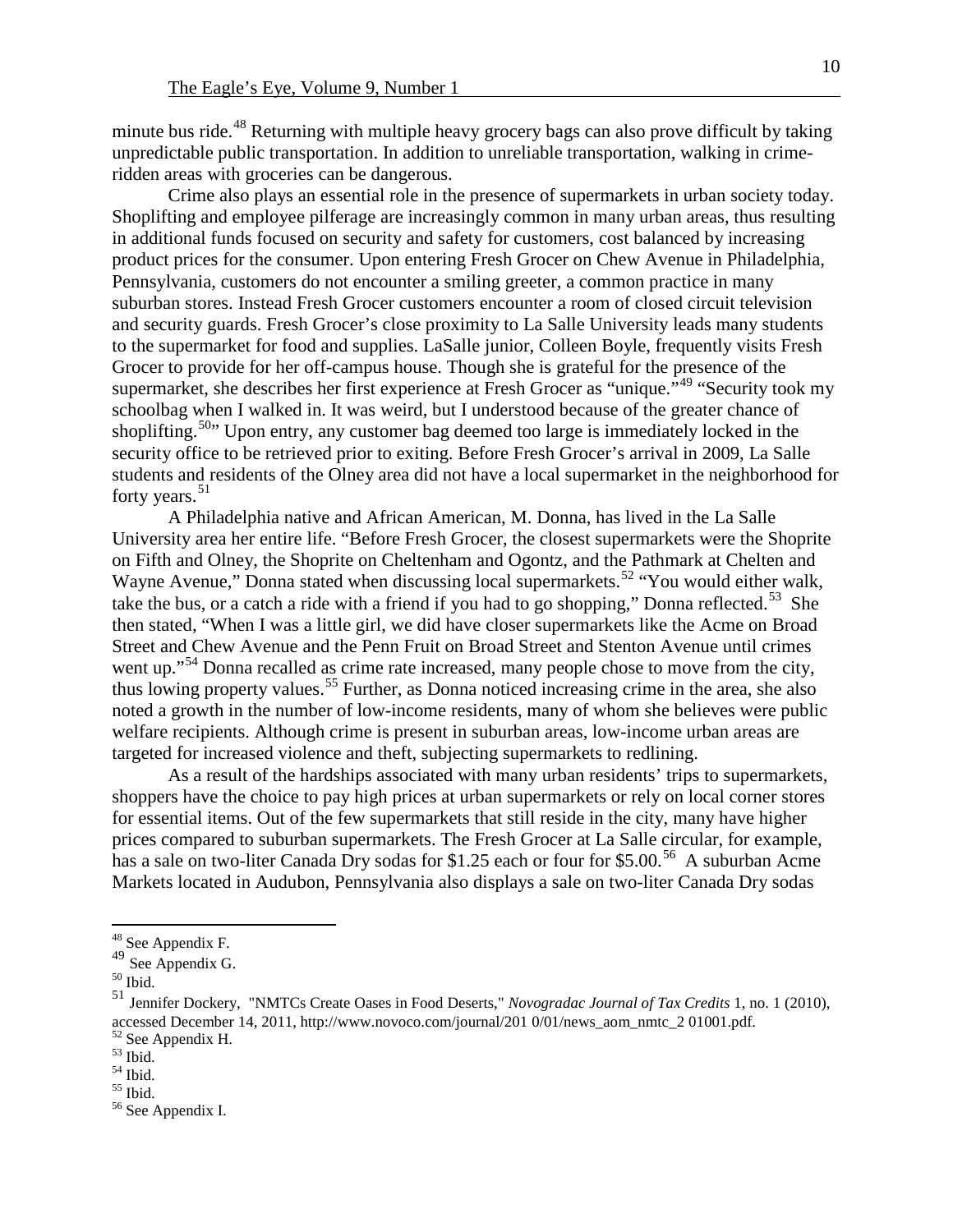but for \$1.00. Another example of the urban price increase involves a sale on salmon. While Acme Markets has salmon for \$7.99 per pound, Fresh Grocer's sale charges \$8.99. The same disparity occurs with honey crisp apples; Fresh Grocer sells them for \$2.69, while Acme has them for \$2.49.<sup>[57](#page-11-0)</sup> Though the price differences may not seem extreme, it was estimated that a family of four with an annual income of \$9,999 was likely to pay \$1,500 more for food than a suburban family in the 1980s, increasingly today.<sup>[58](#page-11-1)</sup> In addition to supermarkets, customers patronizing corner stores often find retail prices as much as forty-nine percent higher for food  $\frac{1}{2}$ choices.<sup>[59](#page-11-2)</sup>

As more supermarkets closed due to growing crime rates, high costs for land, labor, and utilities, residents struggle to find adequate food sources. Additionally, urban corner stores often do not sell fresh produce, meats, or other healthy items, but rather stock foods with a long shelf life such as canned food and processed food that lack many vital nutrients for continued health. Because of desire for success, corner storeowners often sell high demand items, including unhealthy items such as soda, alcohol, and cigarettes with minimal emphasis on healthy options.<sup>[60](#page-11-3)</sup> Due to the restricted shopping options of expensive corner stores and distant supermarkets, many urban residents depend on fast food restaurants. The presence of fast food restaurants continues to increase due to the popularity of quick, inexpensive meals. For example, the Urban and Environmental Policy Institute issued a report that documented fifty-two fast food restaurants but only one sit-down restaurant in a two-mile radius in one South Central Los Angeles neighborhood.<sup>[61](#page-11-4)</sup> While this abundance of fast food restaurants in urban neighborhoods provides convenience, customer nutrition suffers from unhealthy food options, offered at such restaurants.

These unhealthy food choices residents of food deserts face may result in damage to one's body. Poor nutrition has been associated with obesity, diabetes and cardiovascular disease. Food insecurity can also result in loss of muscle tissue, short stature, and increased risk of infection and disease due to lack of vitamins A, C, D, and E, iron, zinc, and copper, all of which are essential for healthy immune systems.<sup>[62](#page-11-5)</sup> Psychological effects such as low self-esteem can also culminate from poor nutrition.[63](#page-11-6) Another negative side effect of food insecurity relates to poor academic performance.

Children suffering from food insecurity often are unable to concentrate and have unexpected fatigue resulting in an inability for prolonged physical effort. Additionally, undernourished students may experience disruptive behavior, poor mental development, slow cognitive growth, and poor social-emotional growth. As a result of the hunger in low-income areas, many schools have instituted a breakfast program in which students are given a free breakfast each morning. While this enables each student to receive proper morning nutrition, ensuring each student is nourished is extremely time consuming and takes away from instructional time. At Prince Hall Elementary School in Philadelphia, students arrive at school at 8:30 AM and then go to breakfast until 9:30 AM.<sup>[64](#page-11-7)</sup> One hour of instructional time is dedicated to

<span id="page-11-1"></span><span id="page-11-0"></span> $57$  See Appendix I<br> $58$  "Redlining Food: How to Ensure Community Food Security," 130.

<span id="page-11-2"></span><sup>59</sup> Bill Turque, Debra Rosenberg, and Todd Barrett, "Where the Food Isn't," *Newsweek*, February 24, 1992, accessed December 14, 2011[, http://www.thedailybeast.com/newsweek/1992/02/23/wh ere-the-food-isn-t.html.](http://www.thedailybeast.com/newsweek/1992/02/23/wh%20ere-the-food-isn-t.html)<br>
<sup>60</sup> See Appendix J.<br>
<sup>61</sup> Bolen and Hecht, *Neighborhood Groceries: New Access to Healthy Food in Low-Income Communities*, 5

<span id="page-11-3"></span>

<span id="page-11-4"></span>

<span id="page-11-6"></span><span id="page-11-5"></span>

<span id="page-11-7"></span>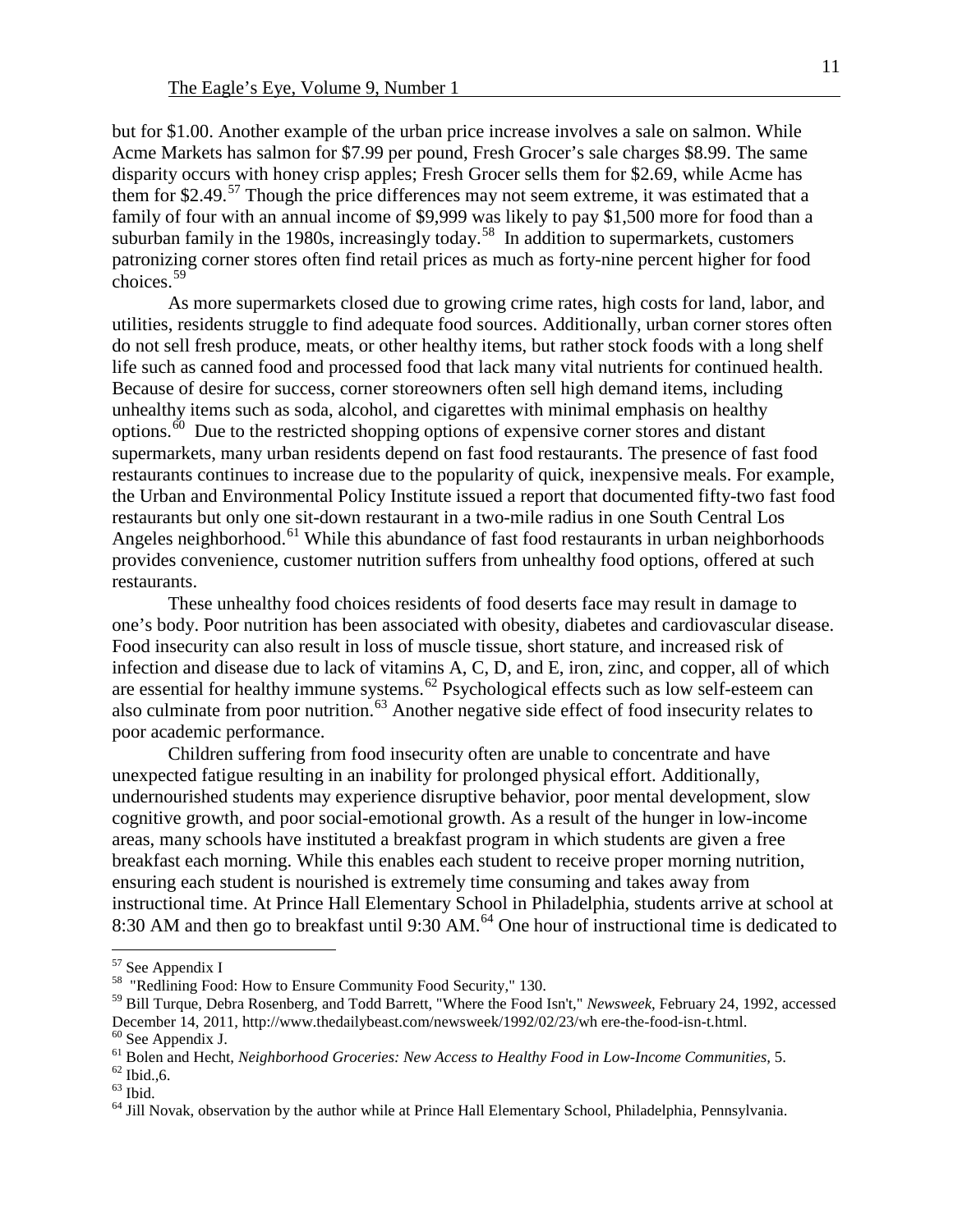the morning routine of the breakfast program. As a result of this time loss, students already believed to be at risk for lower achievement have less time to retain the same amount of material as their peers.<sup>[65](#page-12-0)</sup> This delay in education creates gaps in students' academic development, an occurrence that can arguably be connected to failure later in life; thus continuing the cycle of poverty.

In order to stop the cycle of poverty, actions must be taken to improve the quality of life for low-income urban areas. One such measure is the inclusion of food sources such as supermarkets in urban areas. Not only do supermarkets provide increased availability to food, but they also create jobs, foster community development, and spur economic growth in the area. Because supermarkets tend to hire from the local community, urban supermarkets have immense potential to reduce neighborhood unemployment. According to Elizabeth Eisenhauer, community morale is also associated with success of local businesses.<sup>[66](#page-12-1)</sup> As urban stores fail and relocate to the suburbs, the cities are left with abandoned buildings and demoralized residents. Supermarkets also symbolize a community's liveability and their closures represent the neighborhood failure.<sup>[67](#page-12-2)</sup> Closure can also deter other businesses from investing in the area; thus, local small are affected businesses. Though supermarkets can symbolize the failure of communities, they can also represent community growth.

While many chains have abandoned cities, supermarkets such as Pathmark, Shaw's, and Community Pride continue to function and develop relationships with urban communities. By working with community residents and local nonprofit agencies, these supermarkets succeed by often sharing management and infrastructure responsibility with nonprofits. One successful urban supermarket is Pathmark Supermarket in Newark, New Jersey. This Pathmark not only serves as a supermarket for the residents of Newark, but also anchors the New Community Neighborhood Shopping Center created by New Community Corporation, a community development corporation. New Community Corporation and Pathmark opened the shopping center in 1990 after discovering that 93,000 residents in a half-mile radius did not have access to a supermarket. Sixty-six percent of Pathmark profits and one hundred percent of the profits from the remaining shopping center are used for programs sponsored by the New Community Corporation for housing, employment, children, elderly, and homeless people. Due to the presence of the shopping center, residents not only save time when food shopping, but also save as much as thirty-eight percent on their food bills.<sup>[68](#page-12-3)</sup>

Although successful communal relationships can be developed within urbanized areas, many supermarkets in the city still struggle with community development. For example, community bulletin boards have served as a form of community communication at supermarkets by providing information regarding employment, upcoming events, and local businesses. While many bulletin boards in suburban supermarkets overflow with neighborhood interaction such as Whole Foods Market in Plymouth Meeting, Pennsylvania, bulletin boards at urban supermarkets such as the Fresh Grocer of La Salle University sit bare.<sup>[69](#page-12-4)</sup> Because many urban areas lack

<span id="page-12-0"></span><sup>&</sup>lt;sup>65</sup> Kevin Carey, "Education Funding And Low-Income Children: A Review of Current Research, 11/7/02," Center on Budget and Policy Priorities, accessed December 14, 2011[, http://www.cbpp.org/cms/index.cfm?fa=view&](http://www.cbpp.org/cms/index.cfm?fa=view&) id=1428, 1.

<span id="page-12-1"></span> $\frac{66}{67}$  Eisenhauer, 129.

<span id="page-12-2"></span>

<span id="page-12-4"></span><span id="page-12-3"></span><sup>&</sup>lt;sup>68</sup> Bolen and Hecht, 13.<br><sup>69</sup> See Appendix K.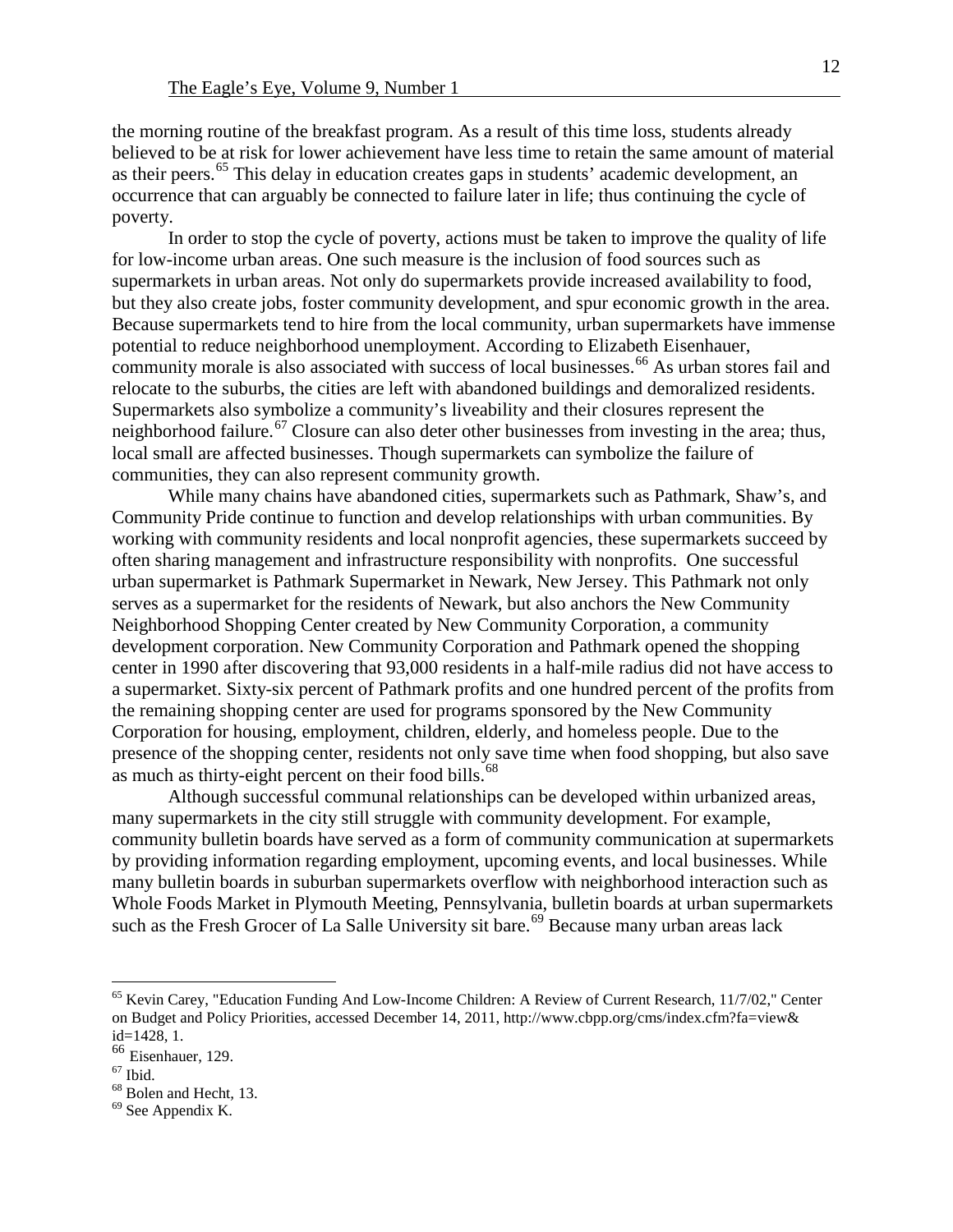supermarkets to develop community relations, other methods for increased neighborhood involvement have been created, such as Rutgers University's community food systems.

Community food systems are food organizations in which "food production, processing, distribution, and consumption are integrated to enhance the environmental, economic, social, and nutritional health of a particular place.<sup> $570$  $570$ </sup> One major goal of community food systems is food security, especially for low-income households. Through food security, community food systems aim for optimized health, dietary changes complementing the seasonal availability of foods, and improved access for all community members to an adequate, affordable, nutritious diet.<sup>[71](#page-13-1)</sup>

Different elements of community food systems include farmers markets, community and school gardens, community-supported agriculture farms, U-Pick operations and roadside farm stands. Farmers market provide the opportunity for consumers and farmers to develop relationships with one another, resulting in comprehension of customer demand so farmers can accommodate that demand in future harvests. Community and school gardens provide residents with access to fresh fruits and vegetables. Through community and school gardens, neighborhood partnerships are formed through community interaction, decision-making, teamwork, problem solving and celebration. Community supported agriculture farms are arrangements in which a group of residents buy shares for a future harvest and then receive fresh fruits and vegetables on a weekly basis throughout the harvest season. U-Pick operations and roadside farm stands provide access to fresh produce directly from the farmer allowing residents to develop relationships with farmers while also supporting local farms. The multiple elements surrounding community food systems also create positive youth development.<sup> $12$ </sup>

Rutgers University, located in New Jersey, recognizes the possible negative outcomes for the youth in low-income neighborhoods related to food insecurity in food deserts. Consequently, programs such as From Farm to Fork strive to provide youth with environments to build character and teach responsibility. Through involvement in programs such as community and school gardens, young people obtain basic skills to become responsible, working, contributing members of society. These children now have an environment that provides them a sense of belonging and independence that ultimately leads to increased self-esteem and positive decision making among the youth. Rutgers University expected outcomes resulting from their community system programs include the usurpation of leadership roles by affected youth.<sup>[73](#page-13-3)</sup> The positive effects resulting from the community food systems would lead to success for the youth resulting in a reduction of poverty in low-income areas. The potential cessation of poverty in low-income areas would therefore boost the economy and increase business opportunities resulting in a higher quality of life.

Supermarkets, a necessity for many Americans today, have become an international phenomenon. While many people in the United States lack supermarkets and long for their accessibility and affordability, many European countries such as the United Kingdom have movements against supermarkets in an attempt to retain the intimate market tradition and cottage industry that have existed in their culture<sup>[74](#page-13-4)</sup> Because the "anti-supermarket" movement is quite

<span id="page-13-0"></span><sup>&</sup>lt;sup>70</sup>"From Farm to Fork: Food, Nutrition, & Health," Rutgers New Jersey Agricultural Experiment Station, accessed December 14, 2011, http://njaes.rutgers.edu/health/farmtofork.asp.<br>
<sup>71</sup> Ibid.<br>
<sup>73</sup> Ibid.<br>
<sup>74</sup> Patrick Barkham, "After 11 years, town faces defeat to Tesco," *The Guardian*, accessed December 14, 2011,

<span id="page-13-1"></span>

<span id="page-13-2"></span>

<span id="page-13-3"></span>

<span id="page-13-4"></span>http://www.guardian.co.uk/business/2007/nov/02/supermarkets.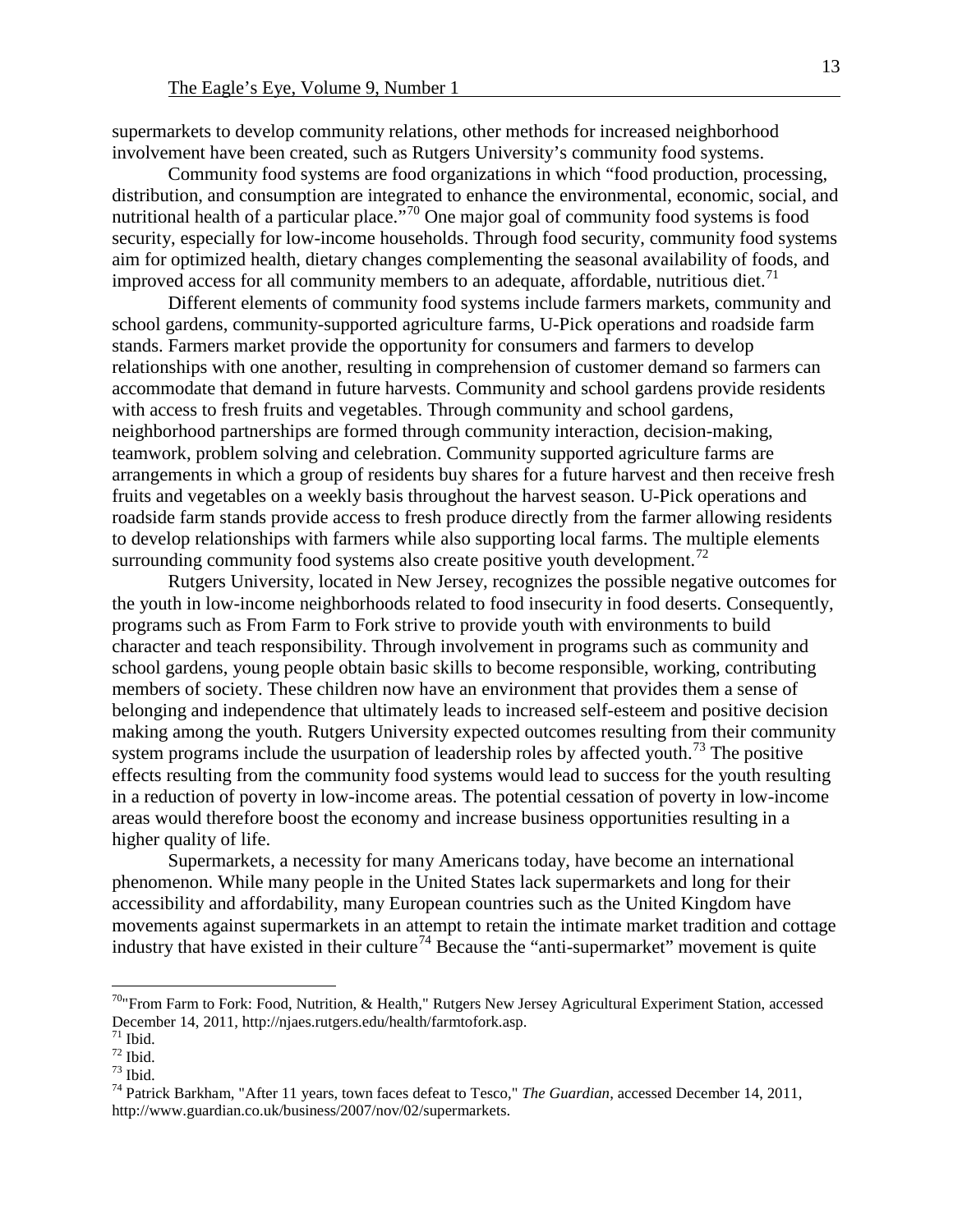controversial in both the United States and Europe, further research could be informative. Another option for further research could also be the effects of an absence of supermarkets on the health and education of individuals. While many studies claim food insecurity negatively affects a person, food insecurity is a result of the greater force, of poverty. Further research on the health affects of food deserts such as obesity, heart disease, diabetes, and malnutrition would also be beneficial. Finally while both schools and the government strive for proper nutrition, are school breakfast programs providing the healthiest options for students, and if so how does this affect their development?

While many questions remain unanswered regarding the presence of supermarkets in society, many Americans are becoming increasingly aware of the plight of the poor patrons of supermarkets today. This paper demonstrates the inequality in access to supermarkets on the basis of neighborhood economic and social characteristics. Though many initiatives have been made to ensure food security for all Americans, capitalist society still reigns supreme. Urban development of supermarkets involves high construction costs, difficult land acquisition, increased costs for labor, property, and insurance resulting in supermarket redlining. As a result of crime and lack of competition, urban supermarkets can inflate prices leaving residents with limited shopping options: distant and expensive supermarkets, unhealthy and expensive corners store, or unhealthy and inexpensive fast food restaurants. With limited options and more constraints related to transportation and funds, many low-income, urban residents choose the latter resulting in health problems such as obesity, malnutrition, and increased risk of disease. In an attempt to rid society of the injustices associated with urban food retail, programs such as From Farm to Fork, and the Obama initiative have sought to provide food security for areas with limited access to food, while building community relations. Raising awareness and sustaining interest is key to affecting change. Echoing Jacob Riis, it is imperative for Americans to learn how the other half lives in order to remedy the injustices of food deserts and their significant negative consequence for those who live within them.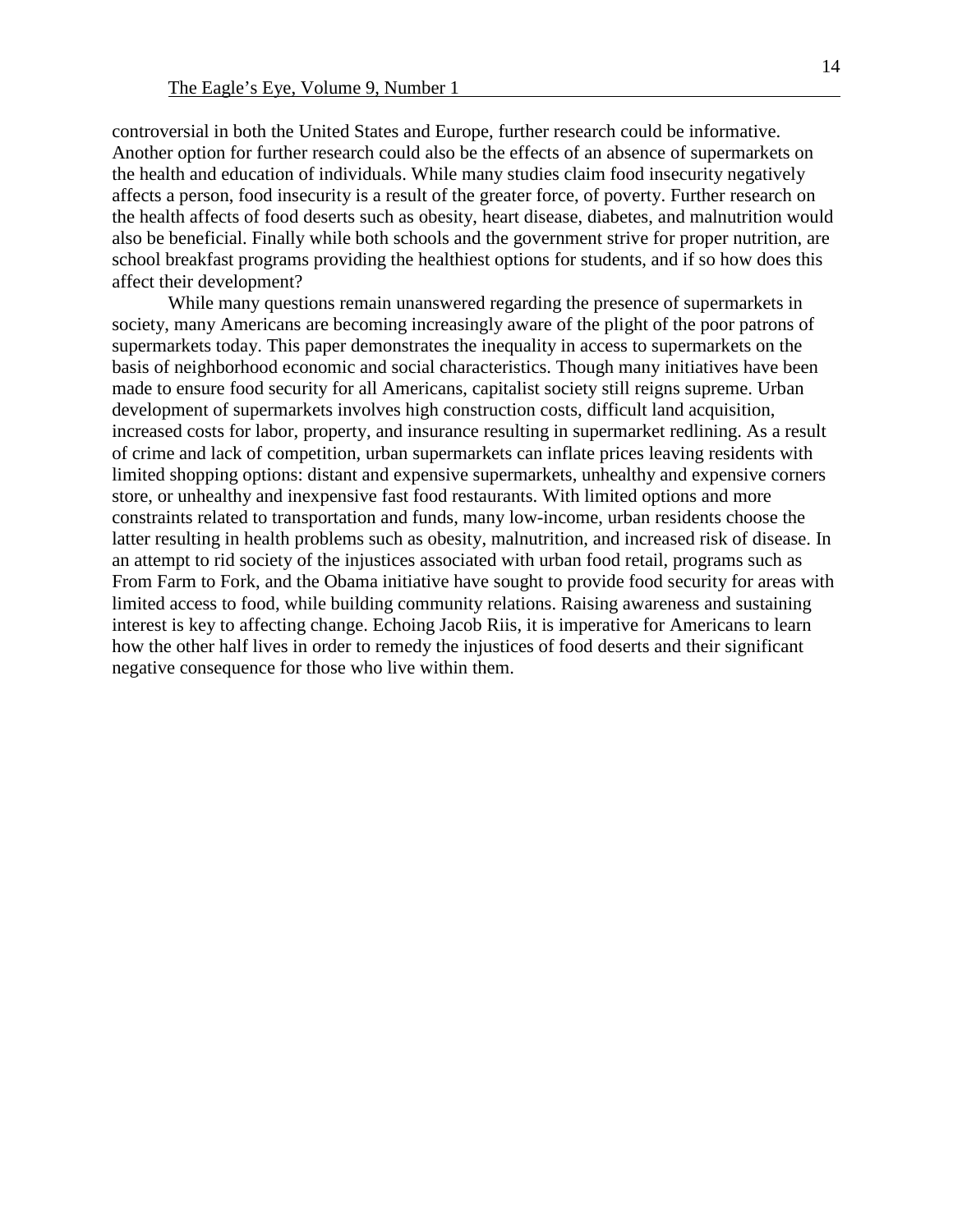#### **Bibliography**

### **Journals**

- Eisenhauer, Elizabeth. "In poor health: Supermarket redlining and urban nutrition." *GeoJournal* 53 (2001): 125-133.
- Morland, Kimberly , Steve Wing, Ana Diez Roux, and Charles Poole. "Neighborhood Characteristics Associated with the Location of Food Stores and Food Service Places ." *American Journal of Preventive Medicine* 22, no. 1 (2001): 23-29.
- Powell, Lisa M., Sandy Slater, Donka Mirtcheva, Yanjun Bao, and Frank J. Chaloupka. "Food store availability and neighborhood characteristics in the United States." *American Journal of Preventive Medicine* 44 (2007): 189-195.

## **Articles**

- Barkham, Patrick . " After 11 years, town faces defeat to Tesco | Business | The Guardian ." The Guardian. http://www.guardian.co.uk/business/2007/nov/02/supermarkets (accessed December 14, 2011).
- Mathews, Ryan. "Background of A Revolution and the Birth of an Institution." *Progressive Grocer,* December 1996.
- Bolen E & Hecht K. *Neighborhood Groceries: New Access to Healthy Food in Low-Income Communities.* California Food Policy Advocates. January 2003. Accessed at [www.cfpa.](http://www.cfpa/) net/Grocery.PDF on December 8, 2003.
- Carey, Kevin. "Education Funding And Low-Income Children: A Review of Current Research, 11/7/02." Center on Budget and Policy Priorities. http://www.cbpp.org/cms/index.cfm?fa=view&id=1428 (accessed December 14, 2011).
- Crane, Stephen. "The Bride Comes to Yellow Sky." McClure's Magazine Vol. X. February, 1898, 377-384.
- Dockery, Jennifer. "NMTCs Create Oases in Food Deserts." *Novogradac Journal of Tax Credits*  1, no. 1 (2010): 1-5.http://www.novoco.com/journal/2010/01/news\_aom\_nmtc\_2 01001.pdf (accessed December 14, 2011).
- "From Farm to Fork: Food, Nutrition, & Health." Rutgers New Jersey Agricultural Experiment Station. http://njaes.rutgers.edu/health/farmtofork.asp (accessed December 14, 2011).
- Kohan, Eddie Gehman. "Obama Foodorama: Combating Food Deserts, Creating Jobs." Obama Foodorama. [http://obamafoodorama.blogspot.com/2011/07/michelle-obama-our-lady-of](http://obamafoodorama.blogspot.com/2011/07/michelle-obama-our-lady-of-)food-deserts.html (accessed December 14, 2011).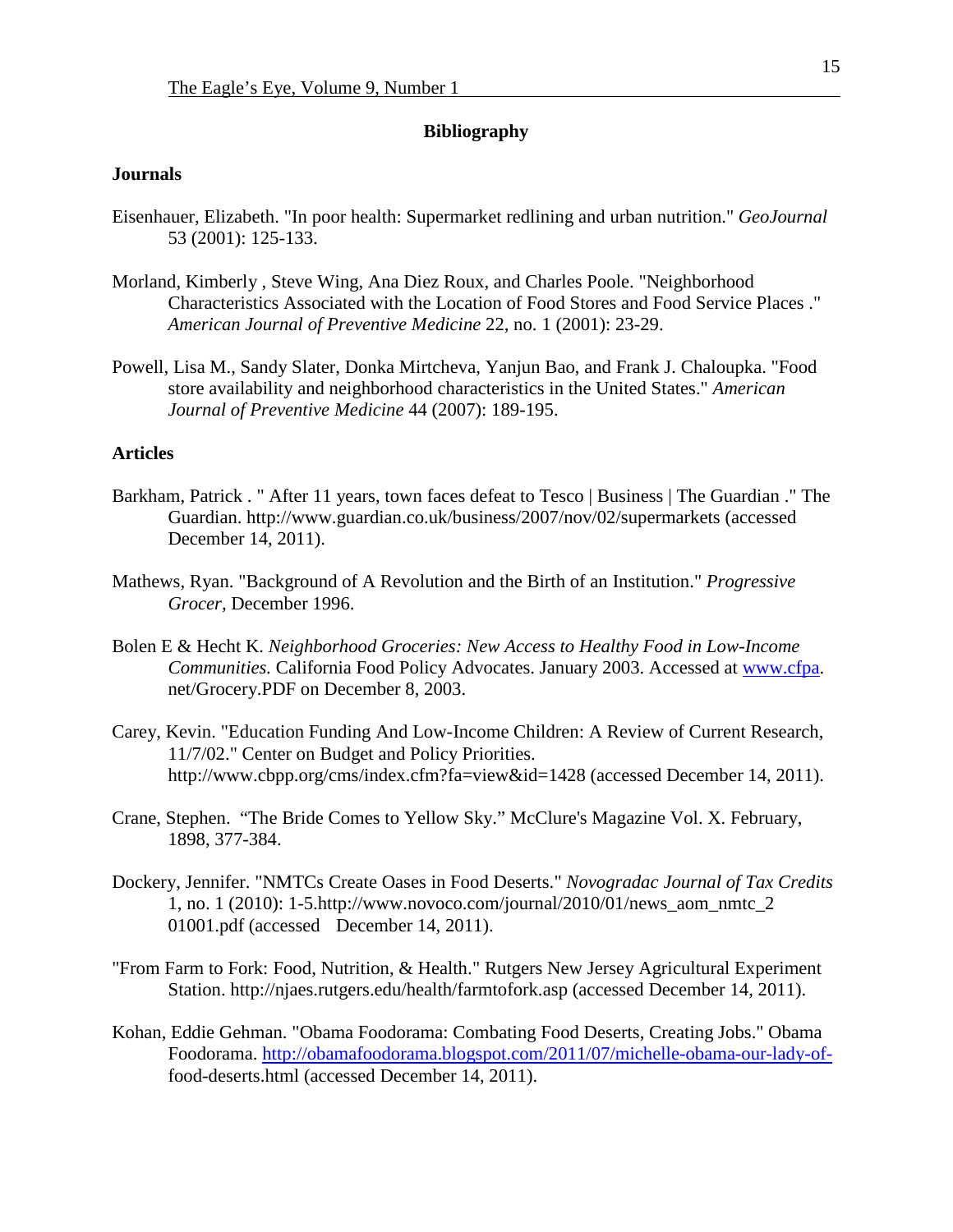- Layman, Richard . "Urban Supermarkets and Urban Design." Rebuilding Place in the Urban Space. [http://urbanplacesandspaces.blogspot.com/2009/12/urban-supermarkets-and](http://urbanplacesandspaces.blogspot.com/2009/12/urban-supermarkets-and-)urban-design.html (accessed December 14, 2011).
- O'Sullivan, John L. "Annexation" *United States Magazine and Democratic Review* 17. July-August 1845, 5-10.
- "Redlining Food: How to Ensure Community Food Security." Food First/Institute for Food and Development Policy | Institute for Food and Development Policy. http://www.foodfirst.org/node/1452 (accessed 14 December 2011).
- The University of Washington-Bothell Library. "U.S. Immigration Legislation: 1965 Immigration and Nationality Act (Hart-Cellar Act)." Campus Library Homepage. http://library.uwb.edu/guides/usimmigration/1965 immigration and nationality act.html (accessed 14 December 2011).
- Turque, Bill, Debra Rosenberg, and Todd Barrett. "Where the Food Isn't." *Newsweek*, February 24, 1992. http://www.thedailybeast.com/newsweek/1992/02/23/where-the-food-isn-t.html (accessed 14 December 2011).

#### **Books**

- Brand, Edward A.. *Modern supermarket operation*. New York: Book Division, Fairchild Publications, 1963.
- Burstyn, Joan. *Victorian Education and the Ideal of Womanhood,* New Brunswick, NJ: Rutgers University Press, 1984, 71.
- Charvat, Frank J.. *Supermarketing*. New York: Macmillan, 1961.
- Colombo, Gary, Robert Cullen, and Bonnie Lisle. "Frederick Jackson Turner, from The Significance of the Frontier in American History ." In *Rereading America: cultural contexts for critical thinking and writing*. 5th ed. Boston: Bedford/St. Martin's, 2001. 683-690.
- Colombo, Gary, Robert Cullen, and Bonnie Lisle. "The Myth of the West." In *Rereading America: Cultural Contexts for Critical Thinking and Writing*. 5th ed. Boston: Bedford/St. Martin's, 2001. 708-733.
- Peak, Hugh S., and Ellen F. Peak. *Supermarket Merchandising and Management*. Englewood Cliffs, N.J.: Prentice-Hall, 1977.
- Riis, Jacob A.. "Introduction." In *How the Other Half Lives*. New York: Dover, 1971. 1.
- Root, Waverley Lewis, and Richard Rochemont*. Eating in America: a History*. New York: Morrow, 1976.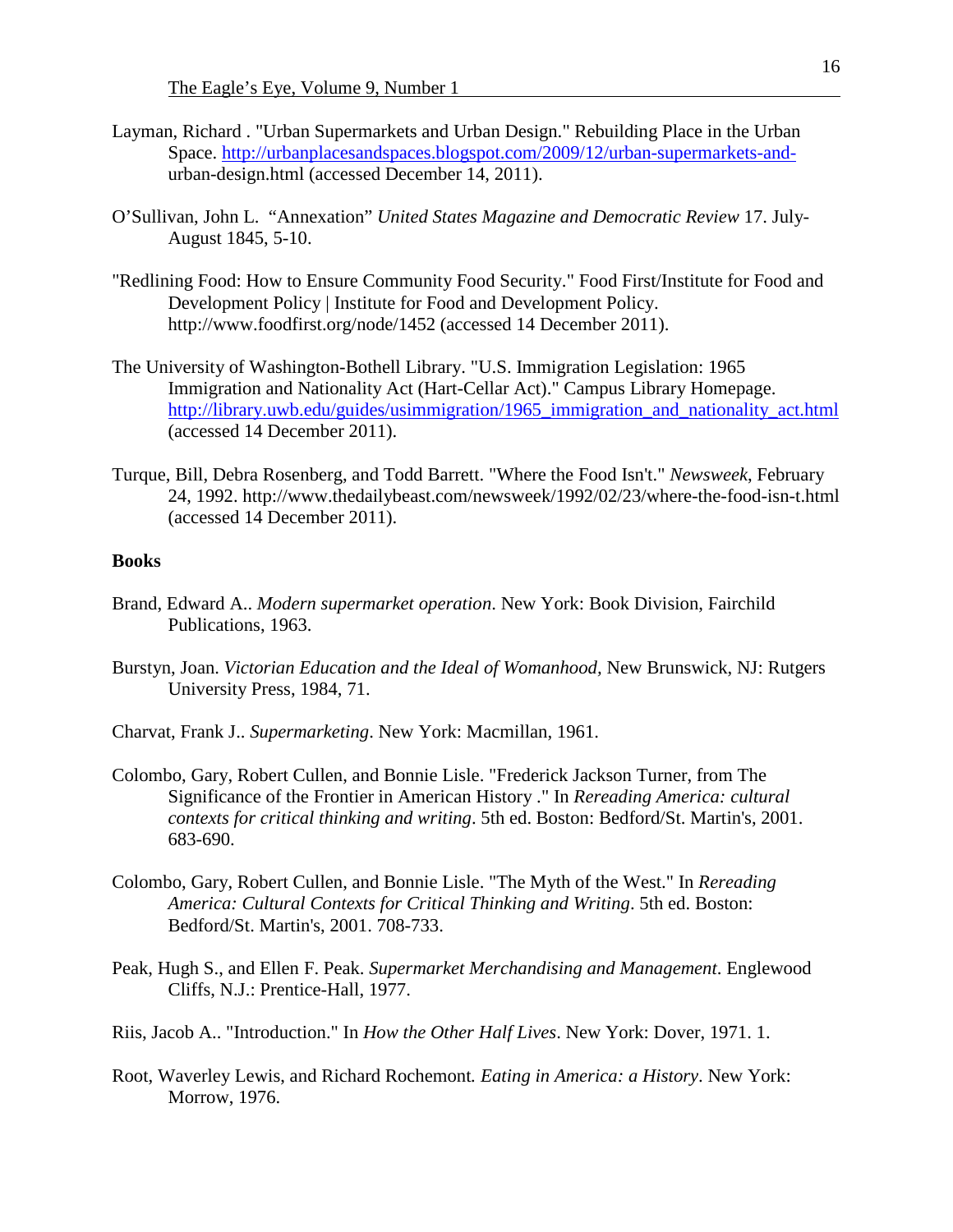#### **Miscellaneous**

- Cultural Pluralism. Dictionary.com. *Dictionary.com's 21st Century Lexicon*. Dictionary.com, LLC. [http://dictionary.reference.com/browse/cultural pluralism](http://dictionary.reference.com/browse/cultural%20pluralism) (accessed: December 14, 2011).
- United States Department of Agriculture. "Food Desert Locator." USDA Economic Research Service - Home Page. http://www.ers.usda.gov/data/fooddesert/fooddesert.html (accessed December 14, 2011).
- U.S. Department of Transportation. " Interstate System Design FHWA ." Federal Highway Administration. http://www.fhwa.dot.gov/programadmin/interstate.cfm (accessed November 18, 2011).

## **Images**

- Google. "Acme to E Haines St & Ardleigh St, Philadelphia, PA 19138 Google Maps." Google Maps.http://maps.google.com/maps?f=d&source=s\_d&saddr=7010+Germantown+Aven ue,+Philadelphia,+PA+19119+(Acme)&daddr=east+haines+and+ardleigh+st+phila&hl= en&geocode=Ffc4YwIdkreEyEj2feT7FWKWCnPJghDu7nGiTEkUJsuhG0TIQ%3BFdoi YwIdEhmFylbiuz32rnGiTFKpMuLLvnHQw&authuser=0&aq=0&vps=14&sll=40.0573 15,75.176396&sspn=0.018197,0.038581&vpsrc=0&gl=us&dirflg=r&ttype=dep&date=1 2/07/11&time=12:00pm&noexp=0&noal=0&sort=def&mra=ltm&ie=UTF8 (accessed December 14, 2011).
- Greenaway, Twilight. "A New Kind of Cornerstore Makeover Business GOOD." GOOD . http://www.good.is/post/a-new-kind-of-cornerstore-makeover/ (accessed December 14, 2011).
- "Kellogg Company History, Timeline." Kellogg's® Since 1906 Bringing Our Best to You™. http://www.kellogghistory.com/gallery.html (accessed December 12, 2011).
- Remington, Frederic. "His Last Stand," 1890. Sid Richardson Museum Fort Worth, Texas.
- Shelley, Rita. "Memories of the Jewish Midwest: Mom and Pop Grocery Stores, Omaha, Lincoln, Greater Nebraska and Southwest Iowa." History Leo Adam Biga's Blog. http://leoadambiga.wordpress.com/category/history/ (accessed December 14, 2011).
- The South 9th Street Business Association. "Market History." 9th Street Italian Market Philadelphia .<http://italianmarketphilly.org/experience-the-market/market-history/> (accessed December 14, 2011).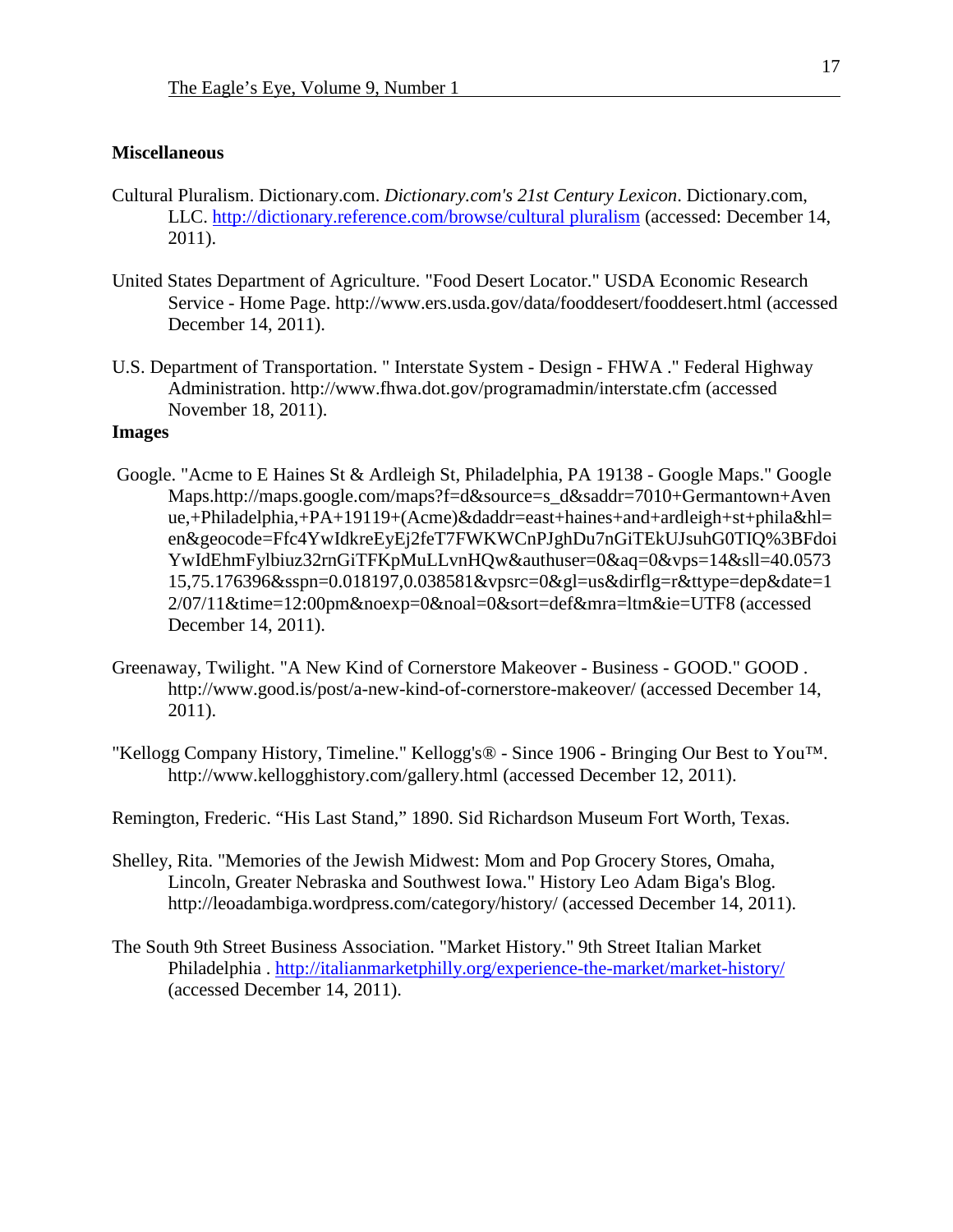#### *The Feminine Mystique***'s Influence on Sitcoms: The Catalyst of the Shift towards the Portrayal of Independent Women** Peter Frein

Since the advent of television, many situation comedies have provided an accurate portrayal of the trends and beliefs of American society. Gaye Tuchman, an analyst of women in mass media, contends, "Though television is a fictionalized drama it remains an important cultural forum where its characters and stories may be representational of those things valued within our society."<sup>[1](#page-18-0)</sup> Many of the earliest sitcoms focused on the humorous events and activities of families, which usually consisted of the interactions between the husband, the wife, and the children. Sitcoms, such as *I Love Lucy*, *Mama*, and *The Donna Reed Show*, illustrated how the women in those sitcoms were restricted to a domestic life, while their husbands entered the workforce and provided money for the family. These programs also portray women attempting to expand their roles beyond their domestic duties, but the women are always relegated back to their role as a housewife.

In 1963, Betty Friedan released *The Feminine Mystique*, which described women's lack of fulfillment in their roles as housewives and encouraged women to dispel the notion that they should be limited to domestic duties. Following the introduction of this book, sitcoms such as *That Girl, The Mary Tyler Moore Show*, and *Murphy Brown* offered a representation of women dismissing the concept of relying on a husband and entering the workforce to garner a living for themselves. Sitcoms preceding *The Feminine Mystique* defy the myth of gender equality through their depiction of coverture, whereas programs released after Freidan's book progressed towards affirming that myth. Prior to the *Feminine Mystique*, sitcoms presented an image of how women

were bound to their domestic roles and how they suppressed their desire to increase their roles beyond the domestic sphere; however, after *The Feminine Mystique*, many sitcoms displayed women endeavoring to lead a life as a career woman without the support of a husband.

With an undergraduate degree from Smith College and a graduate degree from the University of California, both in psychology, Betty Friedan married her husband in 1947 and moved to the suburbs of New York City.<sup>[2](#page-18-1)</sup> While remaining at home to care for her children and the home, she worked as a freelance writer, but she felt unfulfilled because she believed she was not using her education properly. After speaking about this feeling with female college graduates, she sent a questionnaire to all of the married women who graduated in her class at Smith College. She discovered that many women possessed similar impressions of feeling unfulfilled and frustrated in their domestic roles. A second batch of questionnaires sent to other schools confirmed the results of her first findings: women were unsatisfied that their whole selfconcept and identity stemmed from their husbands, children, and homes. In 1963, she introduced her study to the world in *The Feminine Mystique*, which explained the depressed symptoms of domestic women and urged women to pursue opportunities beyond homemaker roles.

<span id="page-18-0"></span><sup>&</sup>lt;sup>1</sup> Gaye Tuchman, "Introduction: The Symbolic Annihilation of Women by the Mass Media," *Hearth and Home: Images of Women in Mass Media*, ed. Gaye Tuchman, Arlene Kaplan Daniels, and James Benet (New York: Oxford University Press, 1978), 3-38 <sup>2</sup> Michael J. O'Neal, "Betty Friedan: The Feminine Mystique," *Milestone Documents*, last modified 2012,

<span id="page-18-1"></span>http://www.milestonedocuments.com/documents/view/betty-friedan-the-feminine-mystique-/text.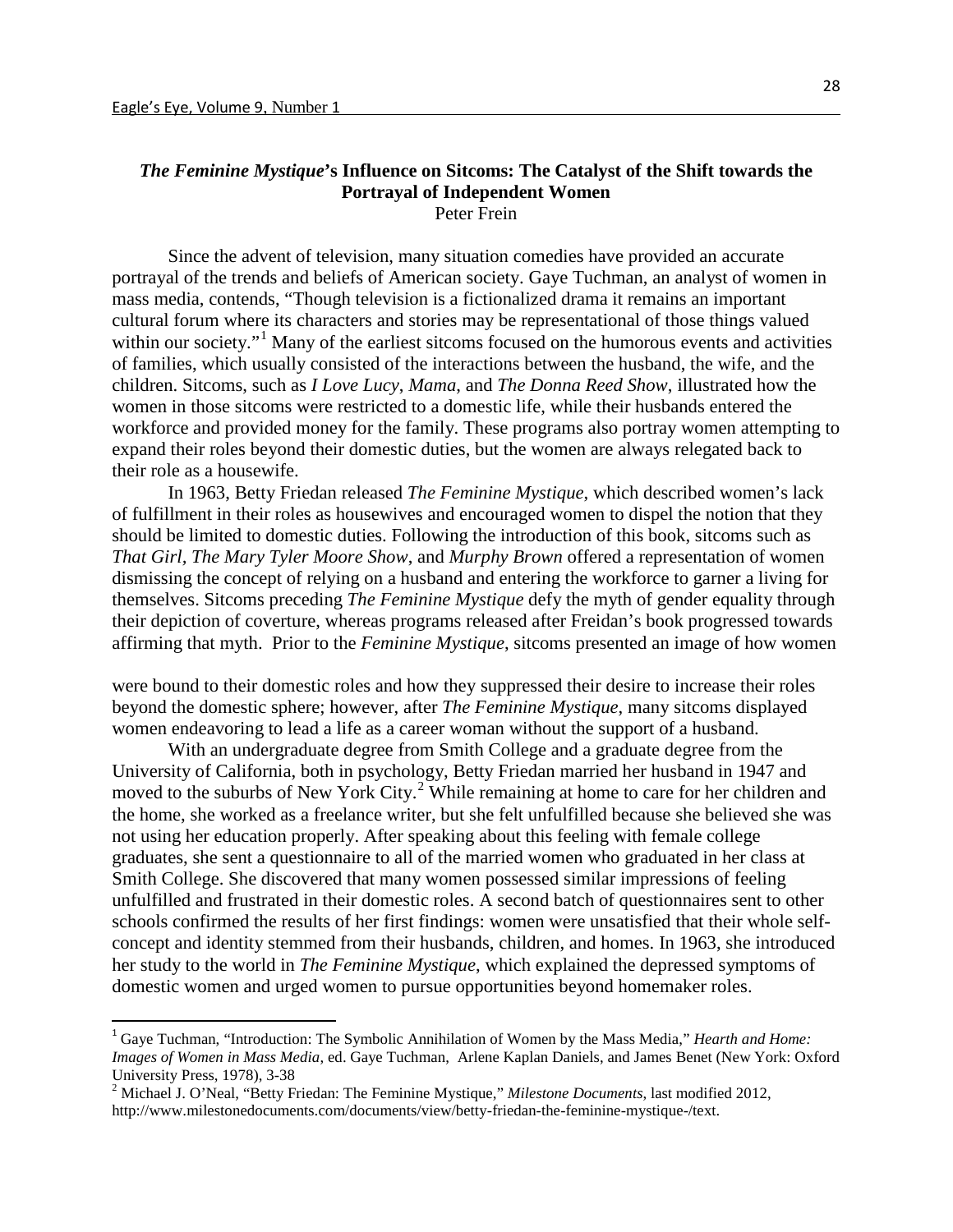Friedan began her work by describing "the problem that has no name" as "a strange stirring, a sense of dissatisfaction, a yearning that women suffered in the middle of the twentieth century in the United States." [3](#page-19-0) Suburban housewives of the 1950s felt this anguish because the societal norms limited them to roles as wives and mothers; moreover, they internalized these anguished feelings because they felt ashamed in disclosing this discontent and believed no other women suffered from these symptoms.<sup>[4](#page-19-1)</sup> Friedan contended that columns, books, and articles instructed women that fulfillment could be achieved through toiling as a housewife and a mother.<sup>[5](#page-19-2)</sup> Also, the 1950s culture indoctrinated women to admonish any woman who strove to attain an occupation beyond a housewife, such as a poet, a scientist, or a lawmaker; moreover, women understood that "truly feminine women do not want careers, high education, political rights—the independence and the opportunities that the old fashioned feminists fought for." Their supposed role entailed aspiring to dedicate their lives, while sacrificing any occupational desires, to serving their husband and children.<sup>[6](#page-19-3)</sup>

While Friedan examined the causes of this dissatisfaction of among 1950s women, her chief goal encompassed influencing all Americans to reevaluate the traditional idea that women achieved ultimate fulfillment as housewives.<sup>[7](#page-19-4)</sup> She criticized the full-time domesticity work because it halted women's urges to grow and develop. She also noted that both women and men established their identity through accomplishments in particularly careers. Her writings received credit for igniting the feminist movement that influences women to broaden their duties beyond domestic tasks. Joanne Meyerowitz claims that "hundreds of women have testified that this book changed their lives." The book identified the source of discontent among women and allowed many women to realize that they experienced similar sentiments in their narrow homemaking duties.<sup>[8](#page-19-5)</sup> In Friedan's obituary, Margalit Fox wrote, "a great many aspects of modern life that seem routine today-- from unisex Help Wanted ads to women in politics, medicine, the clergy and the military -- are the direct result of the hard-won advances she helped women attain."<sup>[9](#page-19-6)</sup> This book motivated women to refuse to settle as housewives and to aspire to seek further fulfillment and individual achievement through attaining a career.

*The Feminine Mystique* drew powerful praise for diagnosing and elaborating on a problem that was embedded in the 1950s American society. In a *New York Times* book review, Lucy Freedman states, "This is the damning indictment leveled by Betty Friedan in her highly readable, provocative book." Freedman acknowledges that Friedan pinpointed the problem as a lack of identity among middle-class housewives; however, she disagrees with Friedan's belief that popular culture, such as women's magazines that depicted women as housewives, elicited lack of fulfillment amid suburban housewives. She contends, "It is superficial to blame the 'culture' and its handmaidens, the women's magazines, as she does. What is to stop a woman who is interested in national and international affairs from reading magazines that [deal](http://www.nytimes.com/1963/04/07/books/friedan-feminine.html) with

<span id="page-19-0"></span><sup>&</sup>lt;sup>3</sup> Betty Friedan, *The Feminine Mystique* (New York: W.W. Norton and Co., 1963), 15.<br><sup>4</sup> Freidan, 19

<span id="page-19-2"></span><span id="page-19-1"></span> $<sup>5</sup>$  Friedan, 15.</sup>

<span id="page-19-3"></span> $6$  Friedan, 16.

<span id="page-19-4"></span><sup>7</sup> Betty Friedan, "Excerpts from *The Feminine Mystique*," ed. Ann Charters, *The Portable Sixties Reader*, (New York, Penguin Group Inc., 2003), 493

<span id="page-19-5"></span><sup>8</sup> Joanne Meyerowitz, "Beyond *The Feminine Mystique*: A Reassessment of Postwar Mass Culture, 1946-1958," *The* 

<span id="page-19-6"></span><sup>&</sup>lt;sup>9</sup> Margalit Fox, "Betty Friedan, Feminist, Dies at 85," *San Francisco Chronicle* (San Francisco, CA), Feb. 5, 2006.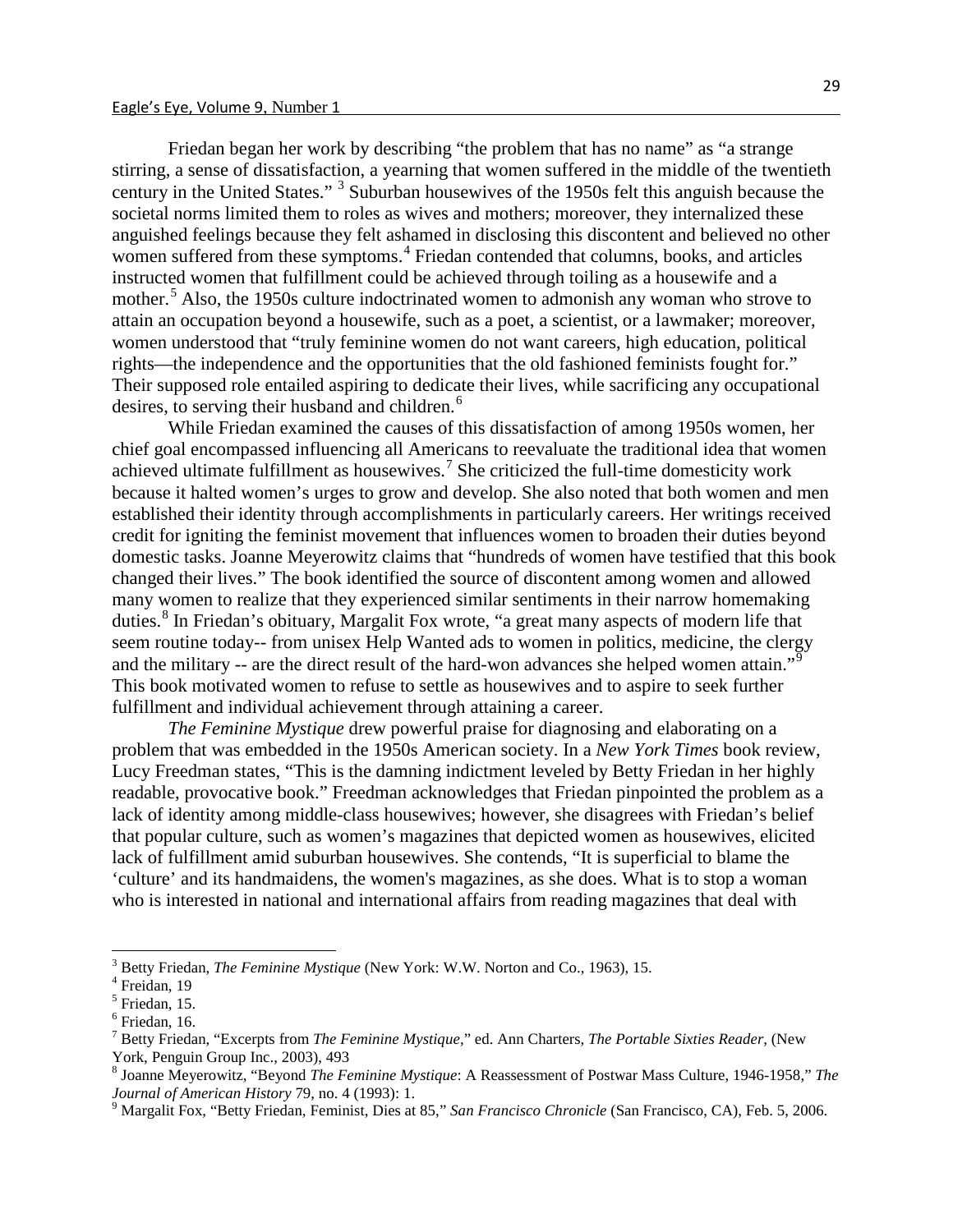those subjects?" <sup>[10](#page-20-0)</sup> In other words, she assigns blame to women in accusing them of not acting on their desires to escape from the restraints of existing as a housewife. Her views are synonymous with the context of *That Girl, The Mary Tyler Moore Show, and Murphy Brown*, sitcoms that portray women making the proactive decision to live as single, independent women.

Sitcoms before *The Feminine Mystique* portrayed women as incompetent members of society that should be confined to domestic duties. Cultural critic Hal Himmelstein describes the woman of these 1950s and 1960s sitcoms as one who "does think in this milieu, and is not part of the events that frame the world outside the house; in other words, in a world in which the woman's place is in the kitchen or at the beauty parlor, the woman is not a socially relevant being."<sup>[11](#page-20-1)</sup> In other words, he articulates that these programs represented the ideology that a woman's role involved tasks in her house, for that society believed women did not possess the mental capacity to expand her obligations beyond the home. Friedan herself exclaimed that television portrayed the American woman as an unintelligent, timid homemaker who devotes her life to mindless labor.<sup>[12](#page-20-2)</sup> Although these sitcoms illustrate how women are bound to their role of maintaining their family's home, they display the suppression of those women's aspirations to heighten their responsibilities past those of a housewife. *I Love Lucy*, *Mama*, and *The Donna Reed Show* not only depict women being restricted to domestic occupations, but they also indicate how either the women themselves or their husbands curb their desires to undertake jobs outside of their duties as homemakers.

*I Love Lucy* aired from 1951 to 1957, and it featured the interactions between the Ricardos, Ricky and Lucy, and the Mertzes, Fred and Ethel. Spangler notes, "The basic premise of *I Love Lucy* involves a battle of the sexes, usually with Ricky forbidding Lucy to do something and Lucy defying his wishes." Lucy's struggles "to become more than house wife" offered a source of humor to American viewers in the 1950s.[13](#page-20-3) One of the show's writers, Jess Oppenheimer, claimed that the writers never attempted to produce a hilarious program, for they strove to create "a situation where Lucy and Ricky's problems and differences of opinion were the same ones that most of our audience encountered."[14](#page-20-4) Hence, the writers generated the popularity of this sitcom by holding up a "mirror" to society that reflected a humorous view of the common disagreements between a husband and a wife. These battles between a husband and a wife on *I Love Lucy* stemmed from the 1950s American woman's ambition to attain an occupation besides that of a housewife. Although Lucy rebels against her husband, either Ricky forces her to return to her domestic role, or she voluntarily retreats from another job because she cannot juggle both as a homemaker and an employee of another profession. This program bears the facets of the period before *The Feminine Mystique*, for it depicts a woman unsatisfied with her homemaking role; however, she cannot escape from those boundaries because the societal norms and her husband restrict her.

<span id="page-20-2"></span><span id="page-20-1"></span>

<span id="page-20-0"></span><sup>&</sup>lt;sup>10</sup> Lucy Freedman, "The Feminine Mystique," *New York Times* (New York, NY), Apr. 7, 1963.<br><sup>11</sup> Hal Himmelstein, *Television Myth and the American Mind* (New York: Praeger, 1984), 96.<br><sup>12</sup> Mary Desjardins, "Gender and Te http://www.museum.tv/eotvsection.php?entrycode=genderandte.

<span id="page-20-3"></span><sup>&</sup>lt;sup>13</sup> Lynn Spangler, *Television Women from Lucy to Friends: Fifty Years of Sitcoms and Feminism* (Westport, CT: Praeger, 2003), 25-32.

<span id="page-20-4"></span><sup>&</sup>lt;sup>14</sup> Jess Oppenheimer with Gregg Oppenheimer, *Laughs, Luck…and Lucy: How I Came to Write the Most Popular Sitcom of All Time* (Syracuse, NY: Syracuse University Press, 1996), 180.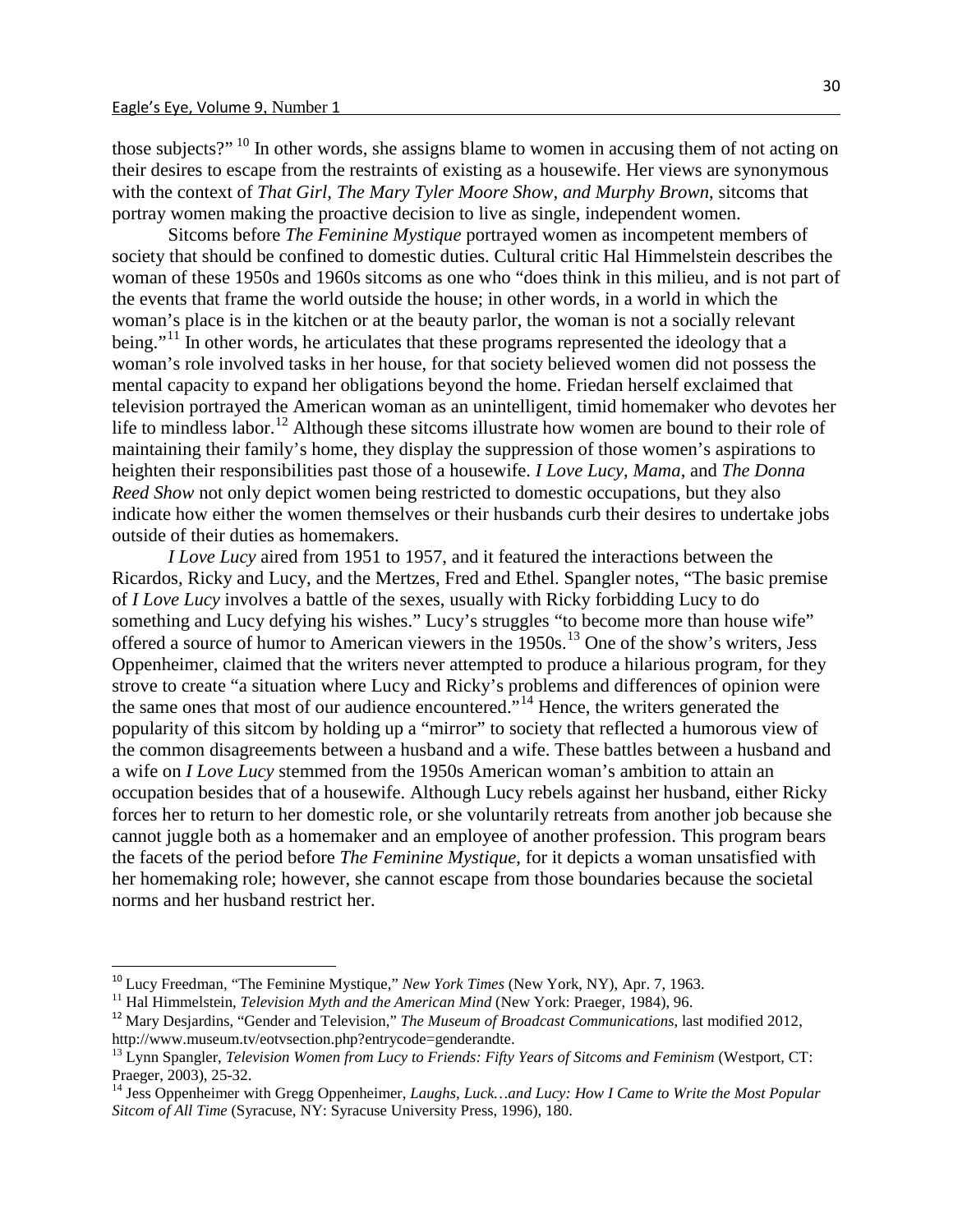Several episodes relate to this pre-*Feminine Mystique* notion. "Job Switching" begins with Ricky and Fred criticizing Lucy and Ethel for wasting their time around the house, while they work arduously to earn money for them. The wives respond to their husbands by proposing that they should exchange their duties for a week. This proposal elicits disastrous results because the women perform poorly at their new job, and the men prove to be inept in completing the most basic tasks around the house. Lucy and Ethel display incompetence in failing to accomplish the simple task of wrapping candy on a conveyor belt in a chocolate factory. Moreover, the men flounder in basic household tasks, such as cooking and cleaning. At the conclusion of the episode, the men and the women convene at the end of the day and decide to revert back to their original roles. Ricky says to the women, "We'll make the money, and you spend it." Spangler contends that this statement implies that "the men come across as providers and the women as dependents, not competent managers of the household."<sup>[15](#page-21-0)</sup>

In "Equal Rights," Lucy and Ethel implore their husbands to treat them equally; therefore, while the couples eat at a restaurant, Ricky and Fred acquiesce to their demands and insist that their wives pay their own dinner checks. The two women realize that they do not possess enough money, and a subsequent scene displays the women washing the restaurant's dishes in order to pay their checks. This episode offers the notion that women remain entirely dependent on their husbands, for Lucy and Ethel could not afford one simple dinner at a restaurant. It also imposes the separation of spheres concept in depicting the women's reliance on their husbands to foot a singular bill. "Equal Rights" invokes two central messages. First, women must depend on their husbands to provide finances for them. Second, women prove to be incapable of acquiring enough money to treat themselves to one dinner. Despite the women's attempt to escape from their unequal roles as reliant housewives, the husbands restore their hegemony over their spouses by exposing their extreme dependence in their inability to meet the expense of a dinner bill.

While Ricky's action persuades Lucy to remain as a housewife in both "Job Switching" and "Equal Rights," Lucy, herself, decides to continue toiling as a homemaker in "Lucy Wants a Career." When Lucy acquires a job on an early morning television show, she discovers her hours spent working deprive her of quality time with her husband and child; thus, she resigns from her job to stay home and tend to the needs of her family. About this particular episode, Spangler writes, "the recurring lesson is that, ultimately, that is what makes her most happy and she cannot successfully have both a career and family life."<sup>[16](#page-21-1)</sup> "Lucy Wants a Career" contains different facets from those of the previous two episodes because she returns herself back to the role of a housewife, instead of Ricky imposing his influence on her. The paralleling characteristic of all three of these episodes encompasses the message that women should not expand their duties beyond their domestic tasks. Lucy does endeavor to attain a more dynamic career beyond a homemaker, but she either recognizes that she cannot balance a career with caring for her family and the home, or her husband inhibits her from exercising independence.

The overarching theme throughout the *I Love Lucy* series involves Lucy exhibiting feelings similar to the "the problem that has no name," in attempting to become more than a housewife because she expresses boredom and dissatisfaction. Lori Landay claims, "[Lucy] presents a model of female ambition that is relentless in its craving for freedom, participation, and equality. This is the kind of prefeminist scrutiny of the sex-gender system that resulted in the

<span id="page-21-0"></span> $15$  Spangler, 33.<br> $16$  Spangler, 34.

<span id="page-21-1"></span>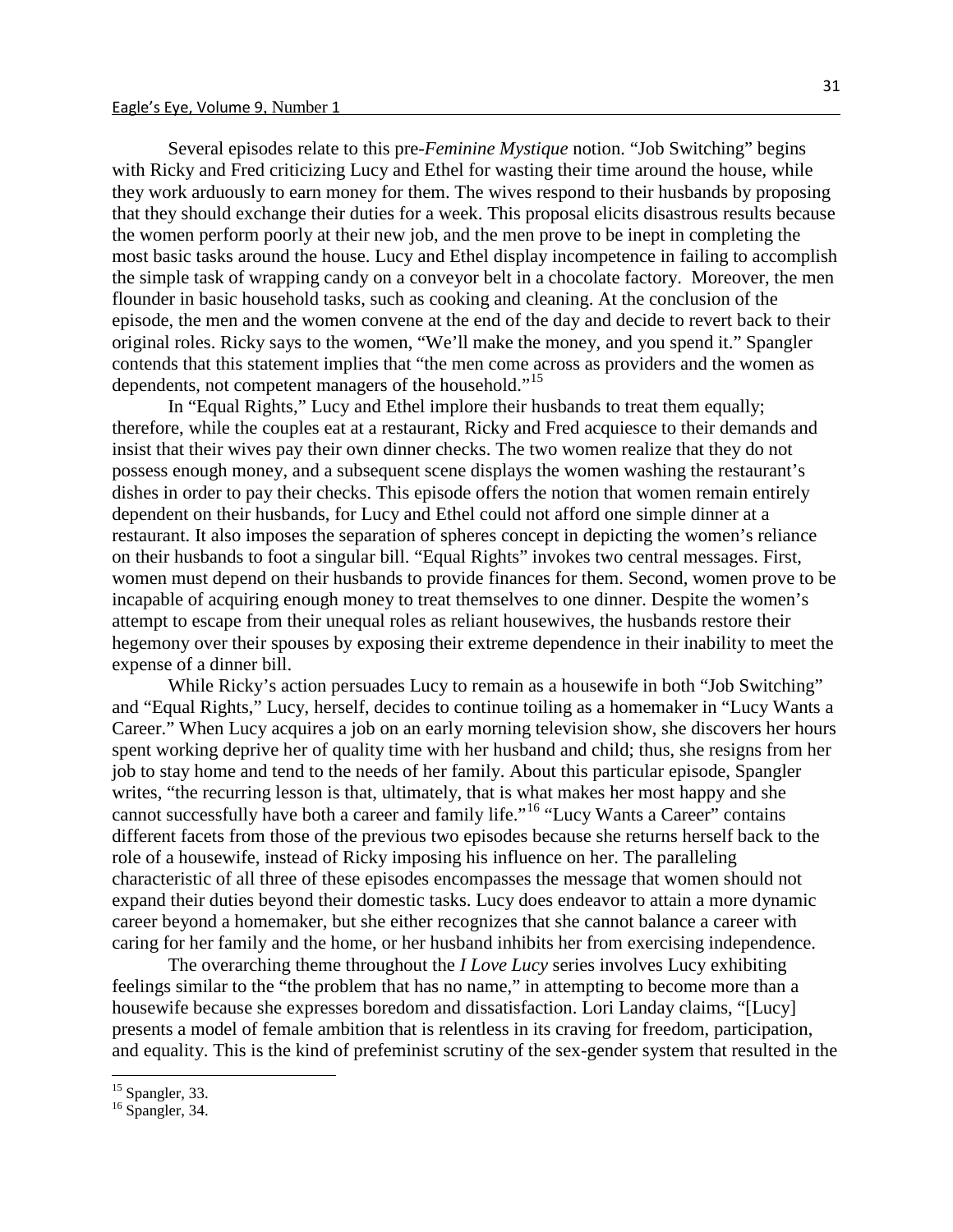second wave of feminism in America."<sup>[17](#page-22-0)</sup> Lucy symbolizes women beginning to revolt against the established male hegemony, but in the 1950s, male authority possessed too much power for women to succeed in providing for themselves. The second wave of feminism did not gain serious momentum until the early sixties, when the likes of Friedan and other women's rights activists altered the landscape of American society with works such as *The Feminine Mystique*. The conclusion to every one of Lucy's unsuccessful efforts results in her realizing that she must continue serving her family as a housewife; however, her drive to rebel against her supposed gender role represents the first step towards removing the separation of spheres and achieving the myth of gender equality.

Whereas Lucy expresses overt discontent in her duty as a homemaker, Marta Hansen on *Mama* presents more subtle references about her dissatisfaction with her role. *Mama* debuted on CBS in 1949 and lasted until 1956. Spangler writes, "In this series Mama, Marta Hansen, was the nucleus of the family, a housewife who centered her world around her husband, Lars, a carpenter, and their three children, Nels, Katrin, and Dagmar."[18](#page-22-1) *Mama*'s writers depicted her as generally content with isolating her entire focus on her family and the home; however, a few instances surface when she displays her dissatisfaction in how her family offers little appreciation for her onerous labor. The symptoms of "the problem" relate to her lack of fulfillment, for Marta, in a similar fashion to the women in *The Feminine Mystique*, occasionally despairs that her family does not acknowledge her work around the house. Also, *Mama*  illustrates the stereotypical gender roles of the 1950s and the absence of leisure time among women of the fifties. Numerous episodes of *Mama* contain aspects of the period before *The Feminine Mystique*, when women's expected role required the constant servitude of her family and house.

Episodes of *Mama* streamed live on television in the middle of the twentieth century; therefore, a small amount of episodes remained, and sitcom analysts documented the few that survived. In one episode, Marta's household chores and her cognizance of her children engulf her. She describes how she feels unacknowledged in exclaiming, "Everyone wants something for nothing in this house," and "Why do I have to make everyone do everything." Later in the episode, she confides in her sister, "What does a family mean? Work. And no one appreciates it." At the culmination the episode, she explodes when no one in her family commends her cooking a meatloaf based on a new recipe. The children focus their dinner conversation on Lars and his day at work, while failing to acknowledge the cook delectable food; thus, Marta exits the dinner table in an emphatic manner and unwinds by playing cards with her friends. In regards to this scene, Spangler states, "The lesson for 1950s housewives, of course, is that their role is important, even though it is hard and often unappreciated."<sup>[19](#page-22-2)</sup>

Another episode of *Mama* alludes to gender stereotypes that invoke sentiments that conflict with Friedan's desire for women to break out of the domestic roles. When her daughter, Katrin, asks Marta what she wants for her children, she says, "You and Dagmar to marry nice young men and have a lot of wonderful children—just like I have. And Nels, well, Nels to become president of the United States." In evaluating this comment, Spangler adds, "Her wishes

<span id="page-22-0"></span><sup>&</sup>lt;sup>17</sup> Lori Landay, *Madcapps, Screwballs, & Con Women: The Female Trickster in American Culture* (Philadelphia, PA: University of Pennsylvania Press, 1998), 193.

<span id="page-22-1"></span><sup>&</sup>lt;sup>18</sup> Spangler, 37.

<span id="page-22-2"></span><sup>&</sup>lt;sup>19</sup> Spangler, 38.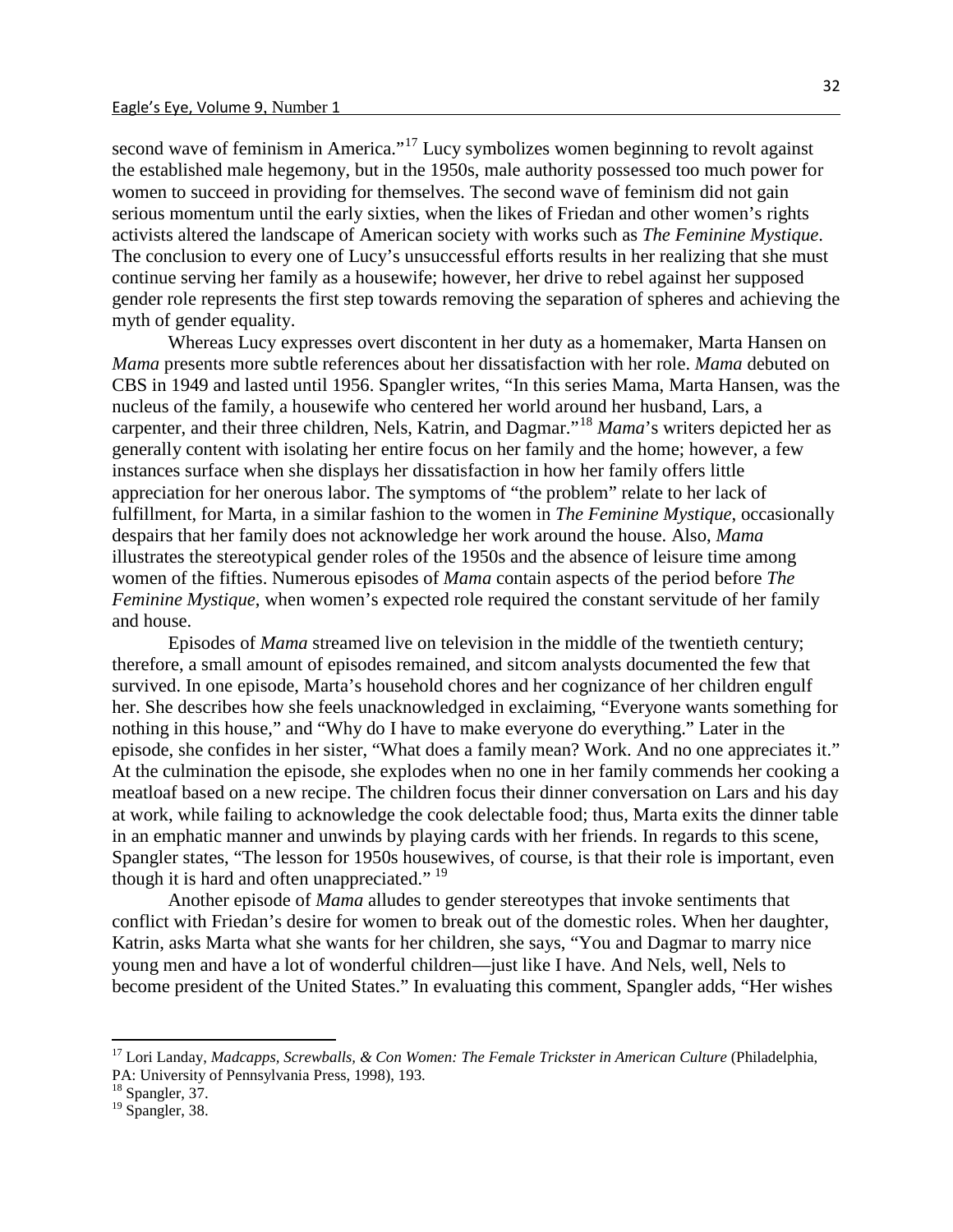made a clear perpetuation of stereotyped gender roles."<sup>[20](#page-23-0)</sup> This particular episode summons the complete converse to the goals of *The Feminine Mystique*, for Marta instills the expectation into her daughters that they should strive to bear children and work as a housewife. She creates inadvertent restrictions that stifle her daughters' potential career prospects, which may have included attaining an occupation beyond that of a homemaker; yet, by mentioning her wish for her son to become president, she implies that he possesses the opportunity to acquire any profession he wishes. Friedan endeavored to eliminate the presupposed gender roles in society, whereas Marta sought to maintain them in her 1950s household.

"Mama's Birthday" not only illuminates gender stereotypes, but it also indicates that a housewife enjoys no leisure time. On Marta's birthday, her sister, Jenny, invites her to a fashion show; however, Marta cannot attend because she needs to cook dinner for her husband's guest. In musing that she "can't call her soul her own," Jenny believes it is a travesty that Marta cannot spend any free time. $^{21}$  $^{21}$  $^{21}$  For her birthday, her husband builds her a new stove, and her children give a new set of dishes. Spangler contends, "Once again Marta is the selfless mother rewarded on her special day by more household items that will benefit her entire family."<sup>[22](#page-23-2)</sup> The items that Marta received represent a significant message that *Mama* presents to its views. The dishes and the stove all serve a domestic purpose, and none of her presents involved absolute leisure; thus, they signify that her entire purpose revolves around caring for her family and the home. This episode contains slight references to "the problem that has no name" because Marta's duties at home disallow her to exercise any individuality.

Throughout *Mama*'s run on television, Marta did not openly revolt against the established male hegemony, for she either complained or displayed reluctant acceptance towards the reality that her domestic role restrains her from advancing in society. Whether it involved the family's lack of appreciation towards her arduous housework, her stereotypical messages to children about the gender roles, or the deprivation of free time on account of her never-ending tasks at home, the series symbolized the pre-*Feminine Mystique* era. Although Marta expressed displeasure with her mindless household chores, her wishes for her daughters to end up with similar futures indicates that she saw no other alternative to the domestic roles of women. *Mama*  aired in the early fifties; therefore, another ten years would pass before Friedan clarified and criticize these discriminatory limitations placed on women. Had *Mama* appeared on television in the early seventies, the series may have conveyed a different message about a woman's opportunity to expand her obligations beyond the home.

*The Donna Reed Show* features similar appearances of the specified gender roles in a 1950s family to that of *Mama*. In regards to *The Donna Reed Show*, Spangler notes, "the 1950s invokes television images of the happy, white, middle class family in suburbia as depicted in several sitcoms of the time." Spangler also mentions that this sitcom's focus remains "ostensibly on the female star of the show and her character a housewife and mother," which diverges from male-focused suburban comedies, such as *Leave It to Beaver* and *Father Knows Best*. [23](#page-23-3) This series appeared on television from 1958 to 1966; thus, it aired during the primal stages of the second wave of the women's movement and in the midst of the release of *The Feminine Mystique*. However, this program contains minimal allusions towards any aspect of a woman's

<span id="page-23-1"></span><span id="page-23-0"></span><sup>&</sup>lt;sup>20</sup> Spangler 38.<br><sup>21</sup> Gerald Jones, *Honey I'm Home! Sitcoms: Selling the American Dream* (New York: St. Martin's Press, 1992), 43.<br><sup>22</sup> Spangler, 39.<br><sup>23</sup> Spangler, 49.

<span id="page-23-2"></span>

<span id="page-23-3"></span>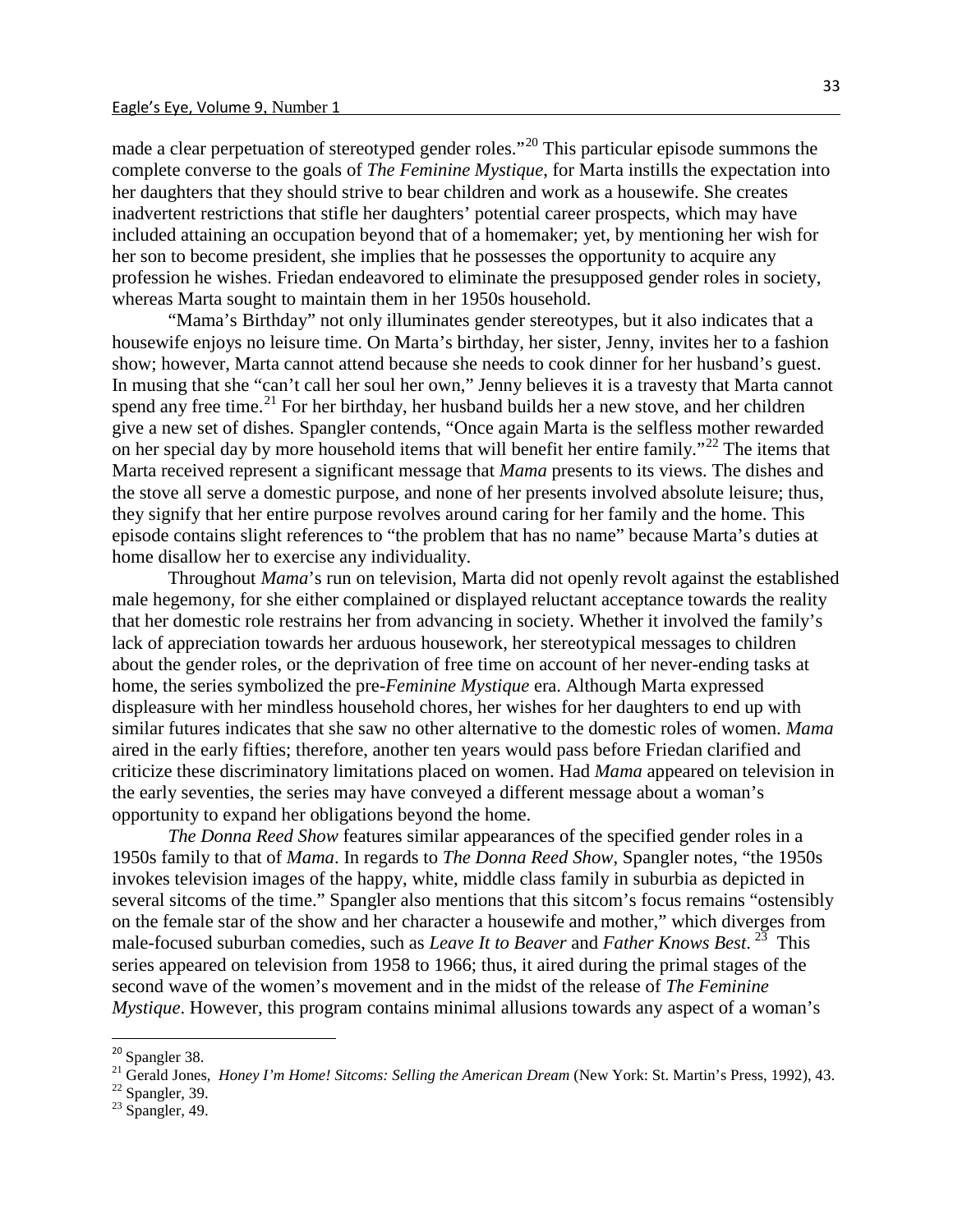individual and illustrates the stereotypical boundary lines between males and females. Nina Liebman transcribes, "Speeches in every episode underscore one or more of the following points: ...the required subjugation of housewives, the omnipotence of fathers and father-love...and the necessity of gender-bound roles and attributes. At the same time, characters actively suppress any interests which might interfere with the successful functioning of these value systems."<sup>[24](#page-24-0)</sup> Many episodes throughout the tenure of this sitcom echo themes pertaining to *The Feminine Mystique*: a woman's waste of her college education, the expansion of responsibilities beyond those of a homemaker, and a husband's animosity towards his wife's social mobility.

The mere fact that Donna Stone graduated from college and decides to forego utilizing her education to work as a housewife provides a connection to *The Feminine Mystique*. The life progression of Donna parallels to Freidan's life development because both women received a college degree and proceeded to retreat into domesticity. Where their paths separate involves Friedan's realization that she did not use her education in the proper manner; therefore, she sought to gauge how her feelings of regret resonated in other women. Donna does not reverberate any of those thoughts, for she endures in her domestic role throughout the series. When she delves in becoming more than a housewife, she returns to her previous duties and reassures herself that running the household suits her more than any other occupation. Though ABC broadcasted *The Donna Reed Show* during the period of Friedan's incitement of women's individualism and independence, Donna symbolizes elements of a woman who harnesses all her energy towards her family and the home and of someone not motivated by *The Feminine Mystique*.

A few episodes exist where Donna does attempt to be more than just a housewife; however, she always learns that she cannot balance her duties at home and responsibilities in another sphere. In "A Woman's Place," Donna aspires to evolve from her domestic obligations and runs for the town the council. Initially, her husband supports her ambition to contribute to the community, but after he dreams about her as mayor or governor, he decides that he wants her to focus on running the household. Donna gives up on her town council bid and returns to care for the family's home. Mary Ann Watson, a cultural analyst writes that "women's aspirations were something to be stifled in television." In another episode, Donna displays immense ability in managing Alex's home pediatric office. When Alex noticed that she excels as his assistant, he feels threatened that her proficiency will overshadow his expertise as a pediatrician. [25](#page-24-1) Watson concludes, "the moral of the story is that a woman has no business trying to make a difference in the world and that a man is justified in feeling diminished by the success of his spouse."<sup>[26](#page-24-2)</sup> Though Donna Stone does strive to establish herself as more than a housewife, her husband wields the ultimate power in the Stone family structure, for he possesses the final decision on whether she can expand her role.

While Donna did not utilize the full potential of her college education by becoming a homemaker, she encourages her daughter to go to college. If Donna realized that her education proved to be unnecessary, then why would she persuade her daughter to go to college? Her pressure on her daughter may originate from her regret of receiving her diploma and retreating

<span id="page-24-0"></span><sup>&</sup>lt;sup>24</sup> Nina Liebman, *Living Room Lectures: The Fifties Family in Film and Television* (Austin, TX: University of Texas Press 1995), 34.<br><sup>25</sup> Spangler, 50.

<span id="page-24-1"></span>

<span id="page-24-2"></span><sup>&</sup>lt;sup>26</sup> Mary Ann Watson, *Defining Visions: Television and the American Experience Since 1945* (Fort Worth, TX: Harcourt Brace, 1998), 61.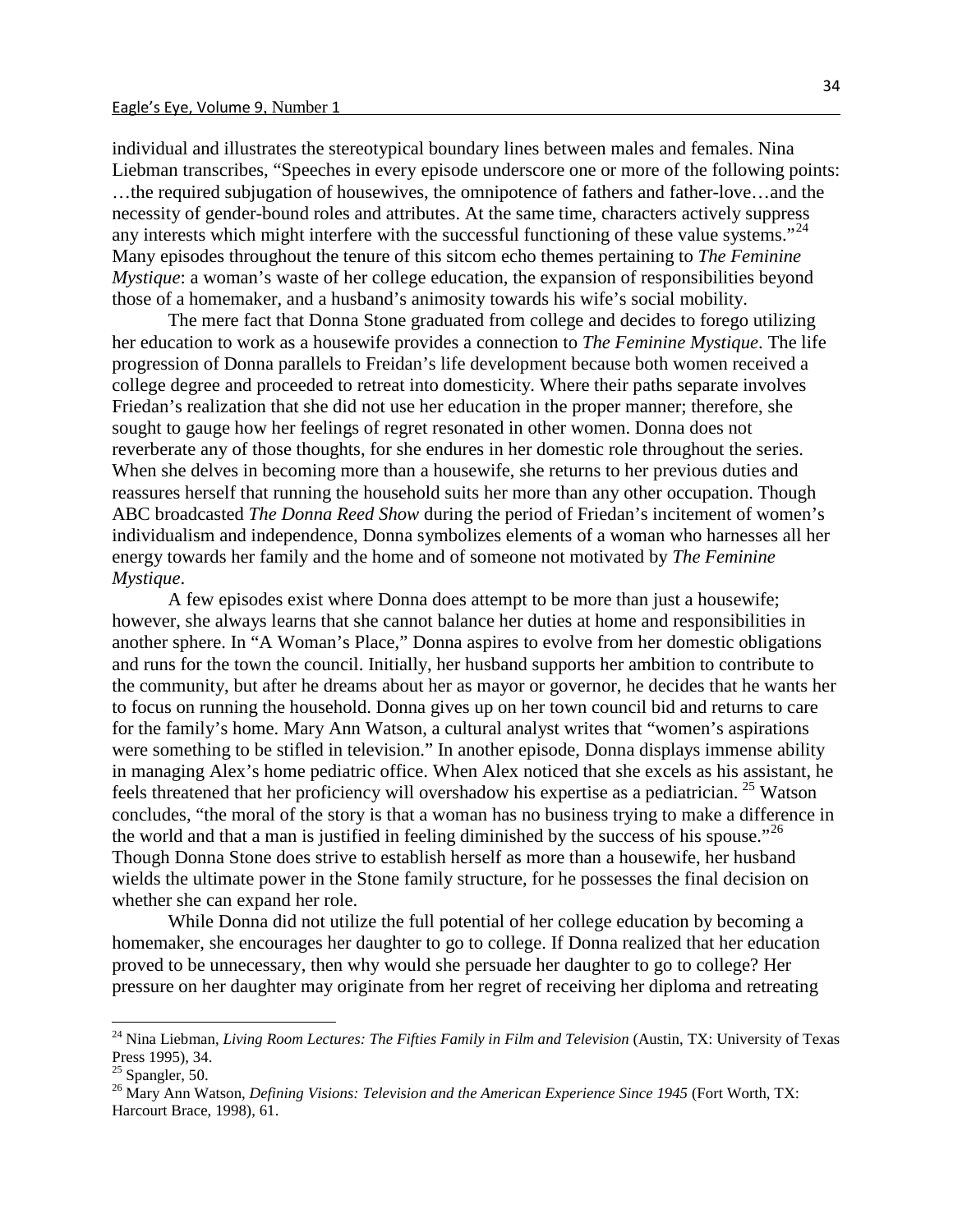into the cult of domesticity, the same situation that influenced Friedan to write *The Feminine Mystique*. Her exploits to become more than a housewife depict her dissatisfaction with her current occupation; thus, they reinforce the proposal that she second-guesses her chosen life path. Although Donna displays her efficacy in functioning outside the home, she either chooses to reduce her duties, or Alex influences her decision; therefore, *The Donna Reed Show* represents aspects that contradict Friedan's goals. At the culmination of this series in 1966, this sitcom had yet to portray a character that embodies the realization of second wave of the women's movement. Donna's ambition to increase her responsibilities existed, but something needed to expel the pressure applied by Alex and societal norms before the sitcom could illustrate her escaping from the throngs of domesticity. Friedan wrote *The Feminine Mystique* in 1963, but sitcoms would not reflect her influential piece until later in 1966.

*I Love Lucy*, *Mama*, and *The Donna Reed Show* possess commonalities in their portrayal of women's roles in the American society. Each sitcom presents a view of how a force, their husbands or the woman themselves, curbs the women's ambitions to extend their duties past working as a housewife. Also, these programs depict the notion of male hegemony, for the husbands of Lucy, Marta, and Donna exert their authority over their spouses by devaluing the women's homemaking tasks and actively restricting them from acquiring an occupation out of the home. Another similarity involves the women's reliance on their husbands to provide financial stability for the family because their domestic responsibilities block their opportunities to garner any monetary resources. The primary theme intertwined in all these paralleling aspects encompasses dependence; furthermore, since *The Feminine Mystique* champions women's individuality and independence, these sitcoms oppose those attributes. Because of this program's representation of the restraint on women's autonomy, they do not reflect many aspects of *The Feminine Mystique*.

Despite the fact that Friedan released her book in 1963, the aspects of the book did not begin to manifest in sitcoms until 1966, but once shows started to reflect those facets, many programs of the sixties, seventies, and later decades featured single, independent women living on their own and gaining enough money to support themselves. *That Girl*, *The Mary Tyler Moore Show*, and *Murphy Brown* portray the main characters as attempting to "make it on their own." Whereas the previous three sitcoms (*I Love Lucy*, *Mama*, and *The Donna Reed Show*) featured the suppression of women's desires to evolve from their domestic roles, these single women series illustrate the relinquishment of the force that suppressed the ambition of those housewives. *The Feminine Mystique* can claim some responsibility for the banishment of that inhibition of women because it offered one of the initial illuminations of the how women languished in the confinement of domesticity. Before 1963 women could not pinpoint the source of their feelings of unhappiness and lack of fulfillment, but when Friedan published her discovery, sitcoms began to show women embodying individualism by subsisting on their own in order to live a more fulfilling life.

*The Donna Reed Show* ended live broadcasts in the spring of 1966, and *That Girl* debuted in the fall of 1966; thus, the summer of 1966 acts as a dividing line between sitcoms featuring domestic women and ones that display women endeavoring to live independently and earn their own money. Spangler writes that *That Girl* was "hailed as the prototype series about independent career women...and its star, Marlo Thomas, was clearly in control from the beginning."<sup>[27](#page-25-0)</sup> After

<span id="page-25-0"></span><sup>27</sup> Spangler, 87.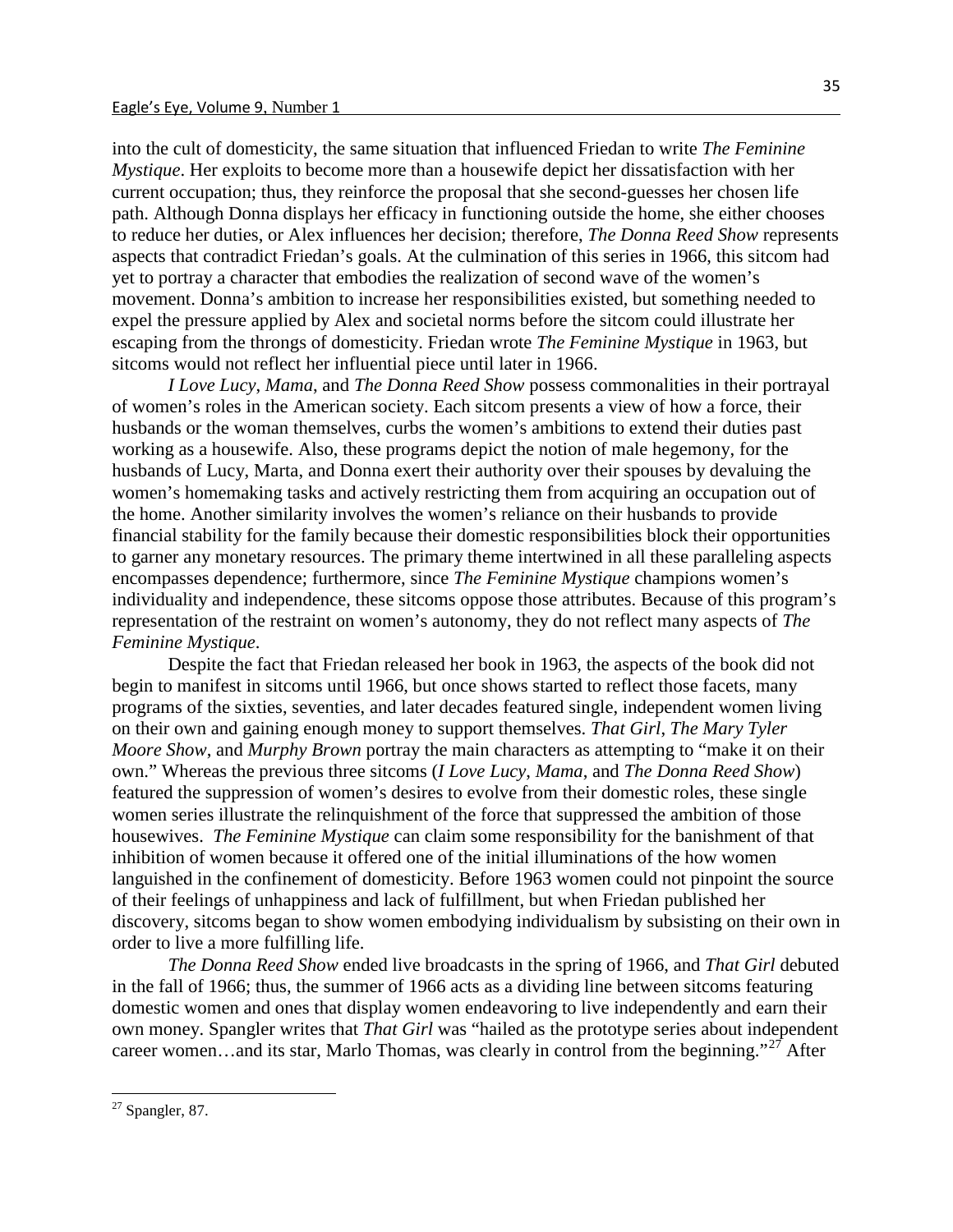graduating from a teacher's college and working for some time as a grade-school teacher, while living at home, Marlo decides to move to an apartment in New York City to pursue her aspirations of becoming an actress. In order to support her potential acting career, she works a slew of odd jobs, which include working as a salesperson, a waitress, and a mascot wearing a chicken costume. All of these secondary jobs not only signify Marlo's struggles to survive as an independent woman, but they also denote her willingness to succeed and prove her individuality to the world. The illustration of Marlo Thomas attempting to thrive in society as a single woman separates *That Girl* from any other previous sitcom.

*The Feminine Mystique* played a major role in initiating the transition of sitcoms towards depicting independent working women. In Thomas' persuasion of Edgar Scherick, the head of ABC, to introduce a series involving "a young struggling actress yearning for independence," she had a difficult time convincing him to create the sitcom based on a completely independent woman without a steady boss or a husband. She coaxed him into reading Friedan's book and told him that the experience that Friedan described was happening to many young women of that time. She then advised him that if he wanted to come across to the audience of young women, then this program needed to tell the story of an autonomous woman.<sup>[28](#page-26-0)</sup> Based on this information, Friedan incited television's introduction of sitcoms that involved single, working women through her work compelling the leaders of ABC to air this new type of sitcom. The contents of *That Girl* evolved in subsequent sitcoms that portrayed women with more responsibilities and freedom; thus, Friedan's efforts provoked a revolution among sitcoms.

Instead of settling with a husband and a life full of financial stability, Ann Marie elects to exercise her independence in toiling in an array of jobs to support her acting career and maintain her individuality. She upholds a steady relationship with her boyfriend, Donald, throughout the majority of the series, but they live in different apartments. The couple's living situation suggests that Ann Marie refuses to commit to the eventual path that leads to eloping and a life of childbearing and domestic obligations. In the sitcom's fifth season, Donald proposes to Ann Marie, and she displays extreme jubilation; however, at the end of the program's tenure, the couple remains unmarried. Marlo Thomas influenced the show's writers to keep Ann Marie as a single woman. She stated, "I really felt that That Girl getting married sent a wrong message to the girls of America. They had really counted on her to make a certain stand. If her story ended with marriage they might think that it meant that that was the only way to have a happy ending."<sup>[29](#page-26-1)</sup> Thomas' beliefs represent the ideas of *The Feminine Mystique* because her convictions encompass the impression that a women getting married restricts them from living as free women.

Though Ann Marie never married throughout the sitcom's life, her constant involvement with the same boyfriend indicates that she did not demonstrate complete independence. Thomas' character, however, transcended the standard example of a female television character in becoming the model for all future television women to build upon. Additionally Ann Marie motivated many American women to live as autonomous individuals. Women's rights activist, Gloria Steinem, said the series inspired many women "because young women wrote her [Marlo Thomas] with enormous gratitude. They saw possibilities for themselves, besides immediate marriage or staying home with their parents, which had not been on television before."<sup>[30](#page-26-2)</sup> Also,

<span id="page-26-0"></span><sup>28</sup> Stephen Cole, *That Book about That Girl* (Los Angeles, CA: Renaissance, 1999), 34.

<span id="page-26-2"></span><span id="page-26-1"></span><sup>&</sup>lt;sup>29</sup> Cole, 142.<br><sup>30</sup> Cole, 129.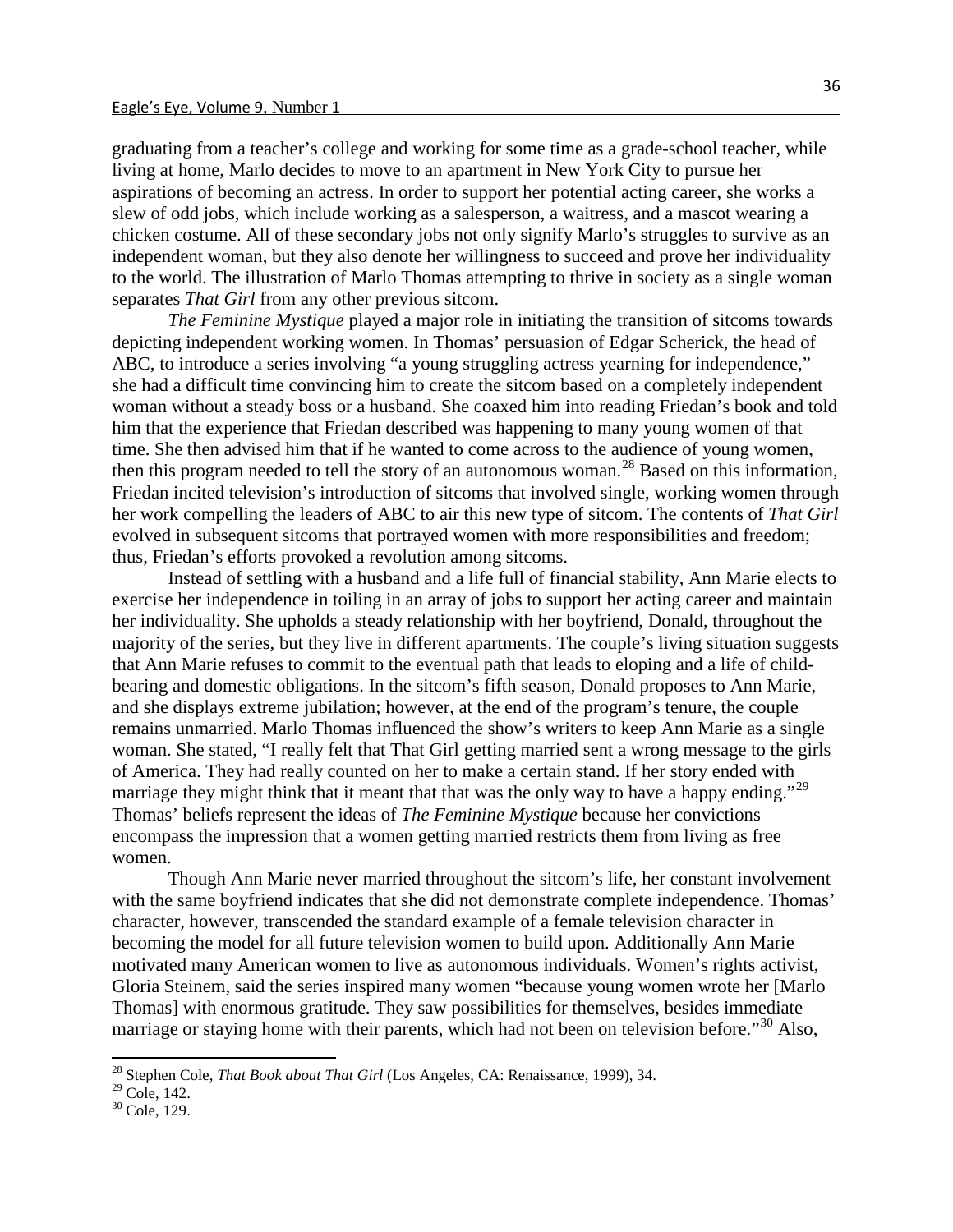*That Girl* influenced other television programs to evolve from the premise of single-women sitcoms. In *That Girl*'s final year of broadcast, the first season of *The Mary Tyler Moore Show* aired on television, featuring Mary Richards as a more liberated version of Ann Marie. Mary Tyler Moore claimed, "Ann Marie opened the door and Mary Richards walked through."[31](#page-27-0) *That Girl* ignited the shift in sitcoms beginning to personify the values in *The Feminine Mystique*.

*The Mary Tyler Moore Show* debuted in 1970 with its first episode, "Love is All Around," which consists of Mary Richards moving to Minneapolis after ending a four year relationship with her boyfriend. She seeks to attain a job; therefore, she interviews at a local news station and acquires a position as an associate producer. That evening, after the news station hired her, Mary's boyfriend enters her apartment and offers a last-ditch plea to persuade her to settle down with him as his wife. She declines his tender and ends the relationship because she aspires to begin a new life and hopes to provide a living for herself. The article, "The Mary Tyler Moore Show" comments on the conclusion to this episode, "A bittersweet ending for a sitcom. And different from anything anyone had seen on TV: a single woman, frankly-thirty, who wanted her independence, and in fact, 'took care of herself' by eliminating her boyfriend from her life."[32](#page-27-1) In her refusal of her boyfriend's advances, Mary sets the stage for the rest of the series, which involves her functioning in society as an independent career woman without the influence of a man in her life. Through her singleness and her stature in the workplace, Mary Richards evolves from Marlo Thomas in *That Girl* and characterizes many principles of *The Feminine Mystique*.

The fact that Mary strove to remain single, unless marrying would not have conflict with her career objectives, connects to Friedan's writings in *The Feminine Mystique*. Friedan felt that by marrying, familial and household duties inhibited her and many women from achieving their goals beyond the domestic sphere. Mary displays similar sentiments, for she repudiates marrying and bearing children, if it compromises her status in the workplace. In "Remembrance of Things Past," Mary dates another old boyfriend, and they both acknowledge their love for each other; however, Mary realizes that this man will not consider her needs as a career woman. Spangler writes about this episode, "Mary is heterosexual with an active sex life, and she would like to marry and have children, but she is not willing to settle."<sup>[33](#page-27-2)</sup> Spangler implies that Mary hopes to marry one day, but she has not discovered the right man, who will allow her to continue her job at the news station. In *The Feminine Mystique*, Friedan describes the regret of many women who refrained from working in a career outside of domestic duties. By portraying Mary as a woman who rejects marriage for her career, *The Mary Tyler Moore Show* illustrates the solution to "the problem that has no name."

Mary also displays her independence through her improved proficiency and initiative in the workplace. Although the station hires her as an associate producer, which basically entailed secretarial duties, she progresses to become an effective producer at the news station, contriving her own ideas and constantly attempting to further her skills by attending professional seminars.<sup>[34](#page-27-3)</sup> In "Mary Richards: Producer," she urges her boss, Lou, to allow her to produce that day's news, a promotion from working as associate producer. Despite an abhorrent performance by the news anchor, Lou praises Mary for her performance and takes her out for a celebrator

<span id="page-27-1"></span><span id="page-27-0"></span><sup>&</sup>lt;sup>31</sup> Cole, 137.<br><sup>32</sup> Rick Mintz, *The Great TV Sitcom Book* (New York: Richard Marek Publishers, 1980), 263.<br><sup>33</sup> Spangler, 113.<br><sup>34</sup> Spangler,111.

<span id="page-27-2"></span>

<span id="page-27-3"></span>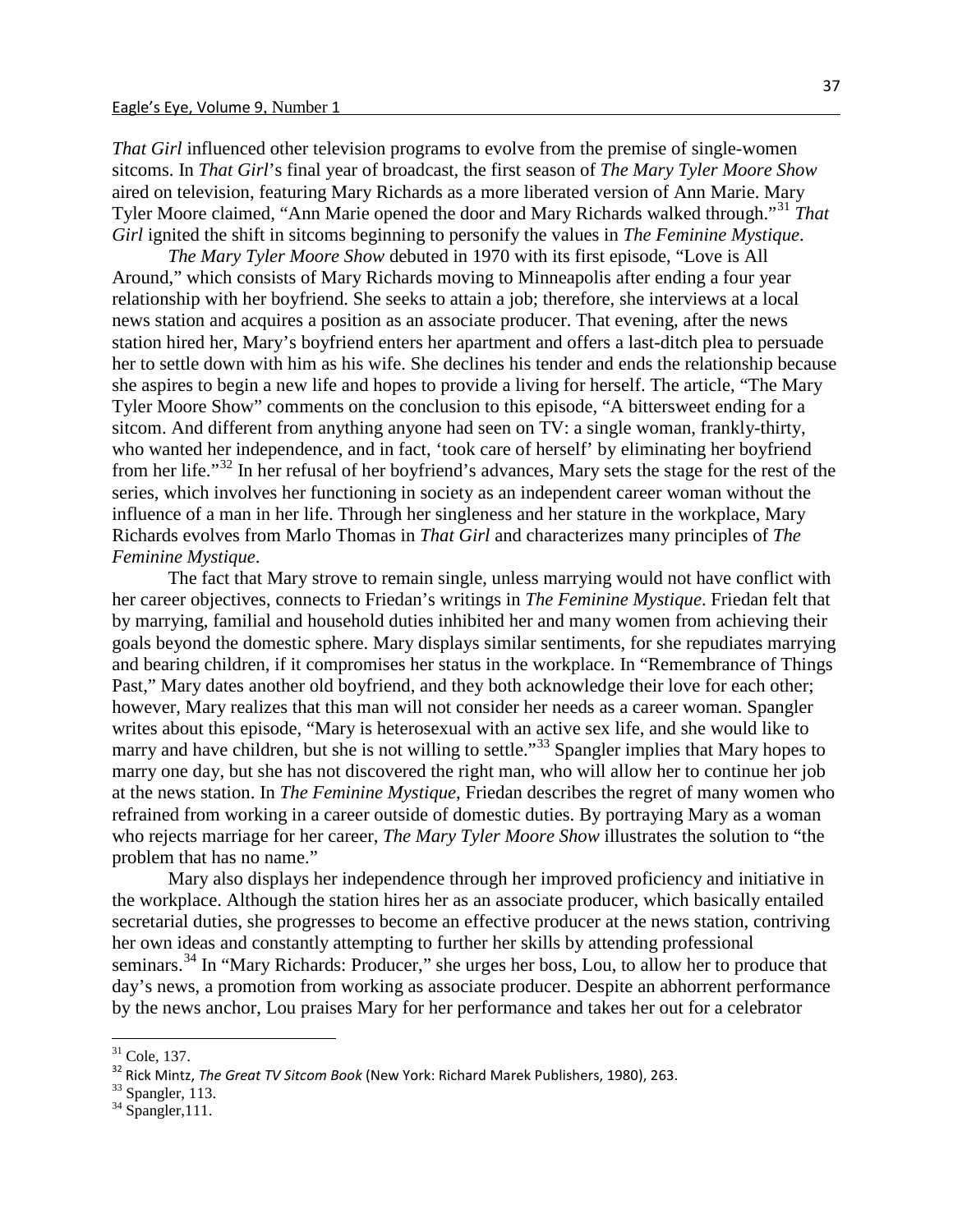drink. Also, Mary stands up for receiving unfair wages, when she understands that Lou pays her less for the same job that another man held. Lou acquiesces to her complaints; thus, Mary's successful pursuit of equal treatment depicts women beginning to speak up for themselves. Whereas sitcoms before *The Feminine Mystique* portrayed women confined to a housewife role and *That Girl* illustrated a woman struggling to function on her own in society, Mary Richards symbolizes women achieving success in their career roles.

Another relationship in *The Mary Tyler Moore Show* encompasses the effects of *The Feminine Mystique*: the marriage of Lou and his wife, Edie. In "The Lou and Edie Story," Mary discovers that Lou and Edie decide to divorce, and the reasons for the failed marriage pertain to Friedan's writings. Alley and Brown state, "Edie explains to Lou that she wants to learn more about the rest of her, not just the part that is his wife."[35](#page-28-0) Spangler then writes, "Like thousands of middle-aged women in real life in the 1970s, Edie had gotten married very young (at nineteen) and, after twenty-six years of nurturing others, she feels it time to live for herself."<sup>[36](#page-28-1)</sup> These comments allude to *The Feminine Mystique*, for Edie expresses dissatisfaction in devoting her entire life to her husband and her family, while not addressing her own desires. Instead of languishing in unhappiness with her life path, Edie chooses to live for herself and rejects the presupposition of her complete domesticity throughout the remainder of her life; hence, this episode invokes a solution to the lack of fulfillment in women. Also, it implies that many married women in American society in the 1970s felt similar feelings to those of Edie.

While *That Girl* does illustrate the manifestation of *The Feminine Mystique* into society, *The Mary Tyler Moore Show* elevates the book's influence to new levels and amplifies the contrast from the sitcoms of the 1950s and 1960s. Desjardins writes, "Mary Richards of *The Mary Tyler Moore Show* was a refreshing relief from the frustrated women in sitcoms of the 1950s and 1960s."[37](#page-28-2) The sitcom portrayed a woman acting on the desire to defy the suppression of women to assumed gender roles. Ann Marie remains in a steady relationship with the same man throughout the majority the program's tenure, but Mary cycles through many men during the series. This difference represents how Ann Marie relied on the constant presence of a man in her life, whereas Mary expresses freedom and individuality in staying single and refusing to allow a man to stifle her career prospects. Also, Mary displays more aptitude in the workplace than Ann Marie because Mary holds a stable job and advances her responsibilities within that job. Marlo, on the other hand, works many odd jobs to support her sometimes unsuccessful dream of becoming an actor. By exercising her independence in succeeding to provide for herself without relying on a husband or a boyfriend, Mary Richards exemplifies Friedan's influence on the illustration of the self-sufficient woman in sitcoms.

While *The Mary Tyler Moore Show* portrays an independent woman beginning to achieve a sufficient career and a comfortable lifestyle, *Murphy Brown* illustrates an enhanced version of a woman providing for herself. It debuted in 1988 and introduced a powerful career woman into sitcoms. After returning from a stint in rehab for alcohol abuse, Murphy works on the staff of a fictional network television news magazine, *F.Y.I.* While the previous two sitcoms, *That Girl* and *The Mary Tyler Moore Show,* displayed the awkwardness and trials of women attempting to establish themselves as contributing career-women, *Murphy Brown* presents a woman with a

<span id="page-28-1"></span> $\frac{36}{37}$  Spangler, 112.

<span id="page-28-0"></span><sup>35</sup> Robert S. Alley and Irby B. Brown, *Love is All Around: The Making of The Mary Tyler Moore Show* (New York: Dell Publishing, 1989), 3.

<span id="page-28-2"></span>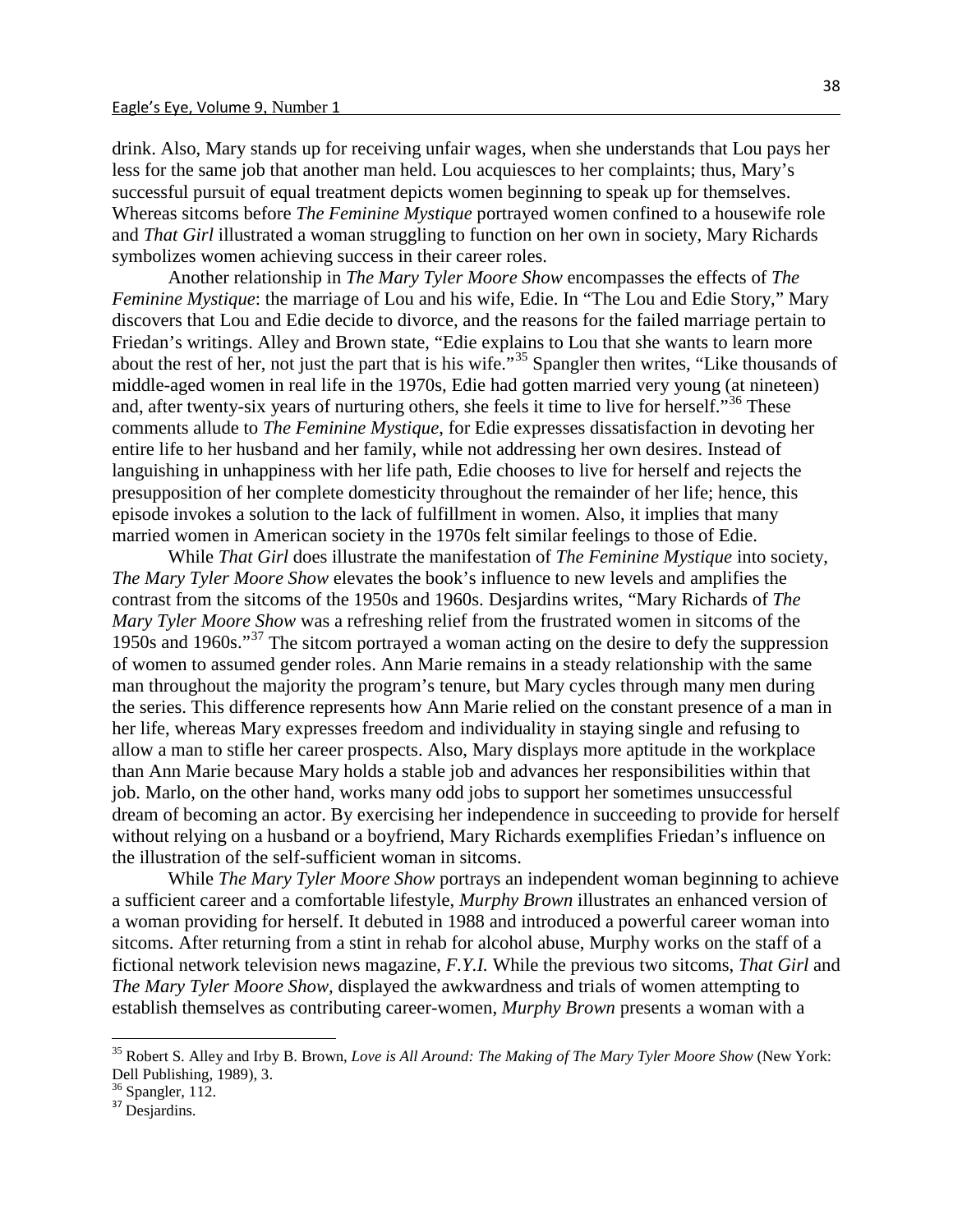commanding presence in the workplace, who does not concede to male hegemony. Also, Murphy bears a child at one point during this series' term, which displayed one of the first single, working mothers on television. Through Murphy's effectiveness in her job and her independence as a single mother, the ideals of *The Feminine Mystique* permeate throughout this program.

In paralleling *The Mary Tyler Moore Show* and *Murphy Brown*, Kay Gardella states, [Murphy Brown] isn't playing Mary Richards, but Lou Grant," a tough, blunt professional.<sup>[38](#page-29-0)</sup> Characters acknowledge her for her persistent interviews, and at one point, the White House banned her from the press room because of her incessant questions. In "Nowhere to Run," Murphy exudes fortitude and grit in investigating a federal prosecutor linked to mob-run prostitution ring. In "Buddies Schmuddies," she displays her determination when she and another co-worker feud in order to discover a new lead for a news story. Both of them lose the story because of their efforts to deceive each other. She not only attains a job beyond the domestic sphere, but she also proves to be an integral member of *F.Y.I.*'s news team, who possesses unremitting motivation to complete her job successfully. In illustrating Murphy as an autonomous, satisfactory career-woman, who does not rely on a husband, *Murphy Brown* invokes many of Friedan's principles and symbolizes *The Feminine Mystique*'s profound influence the appearance of women in sitcoms.

In the fourth season, Murphy gives birth to a child, which adds a unique dynamic compared to other single-women sitcoms. Whereas *The Mary Tyler Moore Show* and *That Girl* portrayed women working without raising a child, *Murphy Brown* involves a successful careerwoman balancing her obligations at work and caring for her newborn child, after the child's father refuses to sacrifice his own lifestyle to function as a parent for the child. The premiere episode of season five, "You Say Potatoe, I Say Potato," depicts Murphy's struggles in transitioning to toiling as a single mother with her sleepless nights and troubles hiring a nanny. Despite her somewhat problematic adjustment as an independent mother, she prevails in managing to juggle both tasks in a successful manner by the end of season five. In sitcoms of the 1950s and early 1960s, motherhood signified that women should remain at home to care for their children, but the image of Murphy Brown working as a mother and as a career-woman opposes those traditional gender roles of those sitcoms. *The Feminine Mystique* criticized the idea that societal traditions predestined women to household duties, once they married and produced children; thus, *Murphy Brown* offers a solution to Friedan's arguments in proving that she possesses the capability to work outside the home and nurture her child.

The depiction of Murphy Brown as strong, flourishing woman with a steady career and a child evolves from Mary Richards and Ann Marie, but all three contain similar characteristics. They rejected the ideals of traditional womanhood by refusing to be restrained in a home as in a domestic role. In working in jobs outside of the household, they provided a living for themselves and refused to depend on a husband for financial stability. These actions correlate to *The Feminine Mystique* because Friedan pinpointed the lack of fulfillment of women, who functioned as strictly housewives; furthermore, Friedan motivated women to escape for the limitations of domesticity and male hegemony. The fact that these women did not conform to the cult of domesticity alludes to Friedan's profound influence on these sitcoms, for they aired after the release of Friedan's monumental book and symbolized many of the goals included in her work.

<span id="page-29-0"></span><sup>38</sup> Kay Gardella, "'Murphy': Making It after All," *Daily News*, 14 November 1988: 70.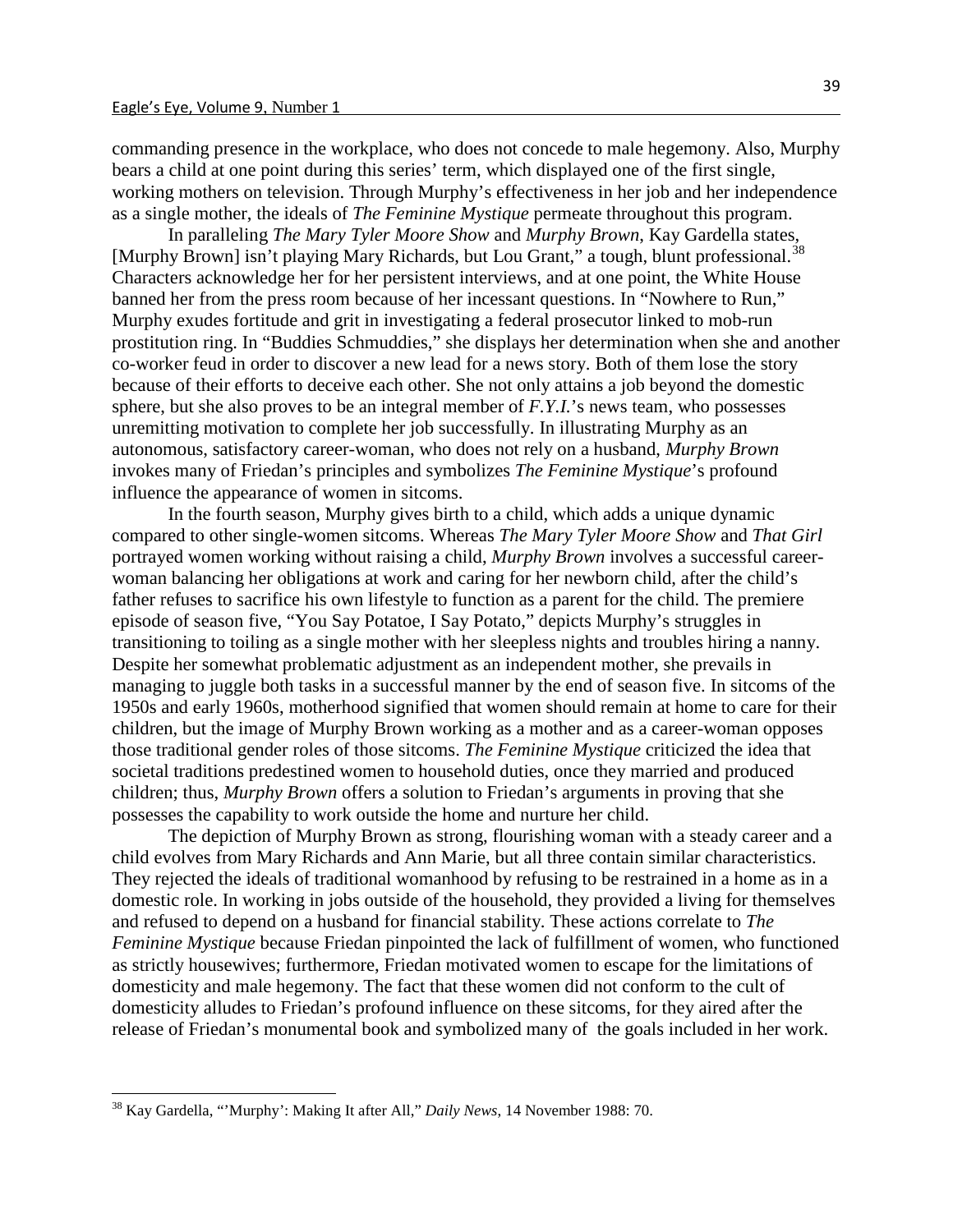Sitcoms before *The Feminine Mystique* depicted the repression of women's desires to expand their roles beyond domestic obligations, but after Friedan's book, sitcoms began to display women attempting to live without a husband and earn a living on their own. Betty Friedan deserves an enormous amount of credit for relinquishing the inhibition of many housewives, who yearned to gain more satisfaction in their lives after languishing as homemakers. Sitcoms reflect Friedan's influence on the development of opportunities for women because her book directly motivated to introduction of the first single-woman sitcom, *That Girl*. Following *That Girl*, the status of women on sitcoms started to develop with programs, such as *The Mary Tyler Moore Show* and *Murphy Brown*, portraying women possessing increasing amounts of freedom and independence. She ignited this transition towards the appearance of a self-sufficient woman in sitcoms, and many series added to the foundation of her writings in later programs by illustrating women with more freedom and equality. If Friedan did not publish her discoveries in *The Feminine Mystique*, then the emergence of the single, independent woman in sitcoms would have been hindered until someone else authored similar findings.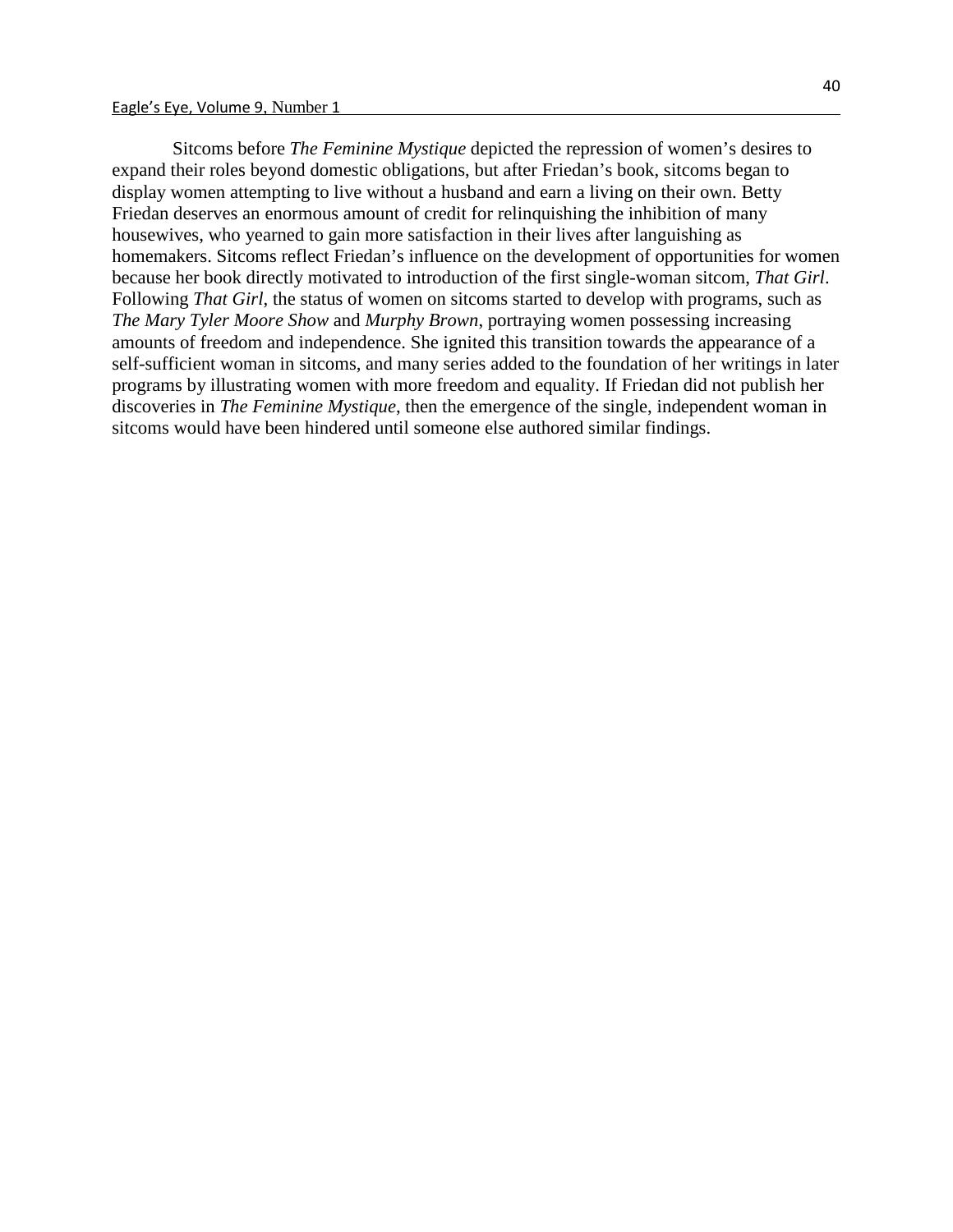#### Bibliography

Alley, Robert S., and Irby B. Brown. *Love is All Around: The Making of The AMry Tyler Moore Show.* New York, NY: Dell Publishing, 1989.

Cole, Stephen. *That Book about That Girl.* Los Angeles, CA: Renaissance, 1999.

Desjardins, Mary. "Gender and Television." *The Museum of Brodcast Communications.* 2012. http://www.museum.tv/eotvsection.php?entrycode=genderandte (accessed March 26, 2012).

Fox, Margalit. "Betty Friedan, Feminist, Dies at 85." *San Franscisco Chronicle*, February 5, 2006.

Freedman, Lucy. "The Feminine Mystique." *New York Times*, April 7, 1963.

Freidan, Betty. "Excerpts from The Feminine Mystique." In *The Portable Sixties Reader*, edited by Ann Charters, 493. New York, NY: Penguin Group Inc., 2003.

Friedan, Betty. *The Feminine Mystique.* New York, NY: W.W. Norton and Co., 1963.

Gardella, Kay. "Murphy: Making It After All." *Daily News*, November 14, 1988: 70.

Himmelstein, Hal. *Television Myth and American Mind.* New York, NY: Praeger Publishing, 1984.

Jones, Gerald. *Honey I'm home: Selling the American Dream.* New York, NY: St. Martins Press, 1992.

Landay, Lori. *Madcapps, Screwballs, and Con Women: The Female Trickster in American Culture.* Philadelphia, PA: University of Pennsylvania Press, 1998.

Liebman, Nina. *Living Room Lectures: The Fifties Family in film and Television.* Austin, TX: University of Texas Press, 1995.

Meyerowitz, Joanne. "Beyond The Feminine Mystique: A Reassessment of Postwar Mass Culture, 1946- 1958." *The Journal of American History*, no. 4 (1993): 1.

Mintz, Rick. *The Great TV Sitcom Book.* New York, NY: Richard Marek Publishing, 1980.

O'Neil, Michael J. "Betty Friedan: The Feminine Mystique." *Milestone Documents.* 2012. http://www.milestonedocuments.com/documents/view/betty-friedan-the-feminine-mystique-/text (accessed March 25, 2012).

Oppenheimer, Jess, and Greg Oppenheimer. *Laughs, Luck...and Lucy: How I Came to Write the Most Popular Sitcom of All Time.* Syracuse, NY: Syracuse University Press, 1996.

Spangler, Lynn. *Television Women from Lucy to Friends.* Westport, CT: Praeger Publishing, 2003.

Tuchman, Gaye. "Introduction: The Symbolic Annihilation of Women by the Mass Media." In *Hearth and Home: Images of Women in Mass Media*, by James Benet, Arlene Kaplan Daniels and Gaye Tuchman, 3-38. New Yrok, NY: Oxford University Press, 1978.

Watson, Mary Ann. *Defining Visions: Television and the American Experience Since 1945.* Fort Worth, TX: Harcourt Brace, 1998.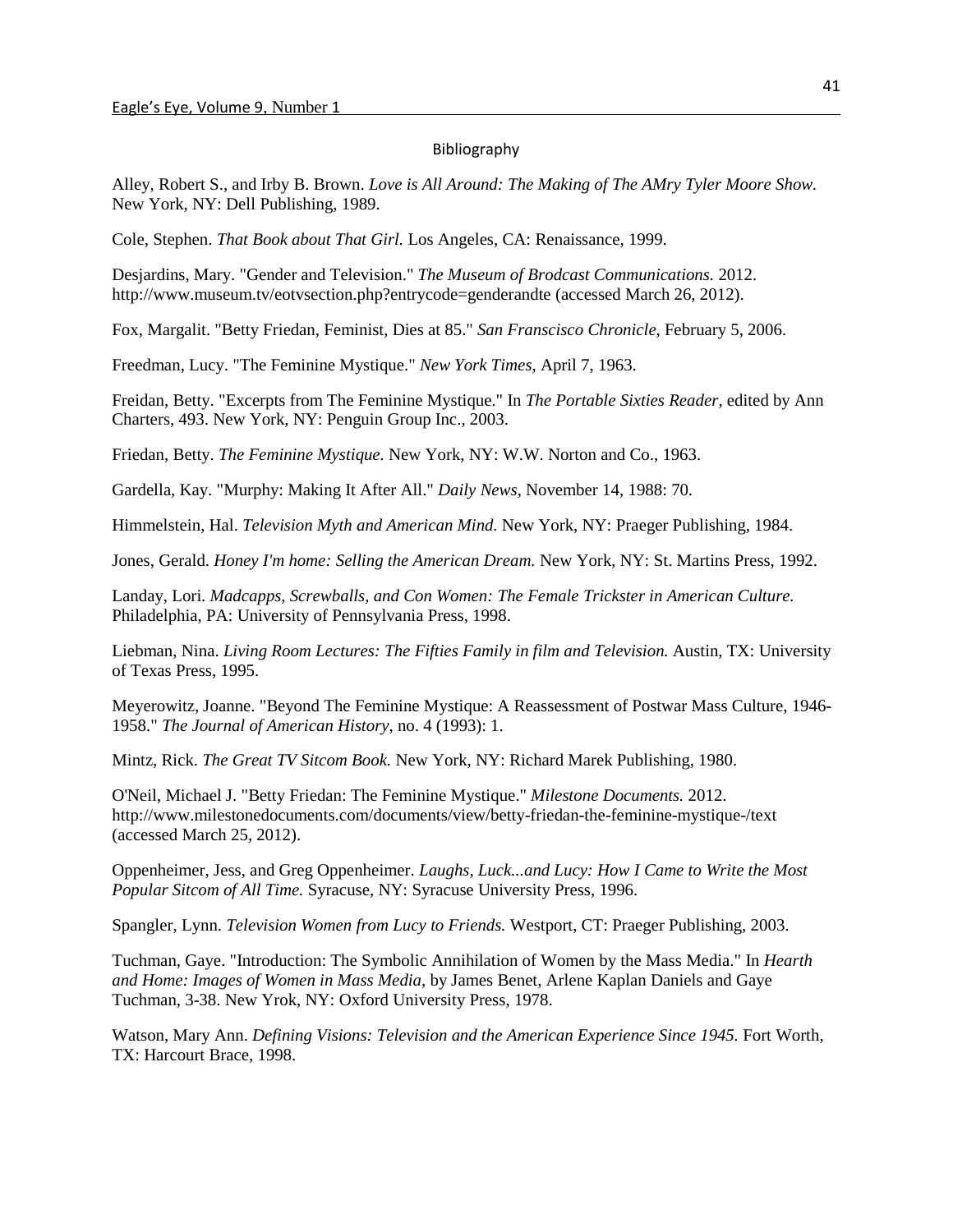### **Breast is Best** Jacquelyn Roebuck

"'Every mother ought to nurse her own child, if she is fit to do it,' counseled the author of a nineteenth-century home medical manual."<sup>[1](#page-32-0)</sup> How to feed newborns is an incredibly personal decision mothers make. Breastfeeding had always been the norm until the invention of a marketed infant formula product by Justus von Liebig in 1867. $^2$  $^2$  Although they did not always, contemporary doctors advocate breastfeeding. However, is breastfeeding really the better option? This paper will explore the pros and cons of breastfeeding and artificial feeding, as well as the real reasons mothers choose one option over the other.

Formula and breast milk are very similar. Using human breast milk as a guideline, formula manufacturers follow a recipe that includes proteins, lipids, carbohydrates, vitamins, minerals, and water.<sup>[3](#page-32-2)</sup> They strive to obtain the same proportions as those found in breast milk. The most common base for infant formula is cow's milk. Soybeans may also be used as a base as they serve as another source of nutrients necessary for human development.<sup>[4](#page-32-3)</sup> Formula manufacturers start with a base of either cow's milk or soybeans, and then add ingredients until the solution is as close to mother's breast milk as possible.<sup>[5](#page-32-4)</sup>

Formula has come a long way since the first version produced by Justus von Liebig in 1867. However, formula will never precisely match the consistency of a mother's breast milk. Breast milk is a live substance which contains antibodies to fight off diseases. It is also dynamic because it changes to meet the needs of the child as she/he grows.<sup>[6](#page-32-5)</sup> Formula, on the other hand, serves as the same, consistent meal for babies on a daily basis. Both styles of feeding described have many advantages and disadvantages in comparison to the one another.

Researchers suggest that breastfeeding is advantageous because it helps lower the risk of infections such as ear infections, diarrhea, respiratory infections, gastrointestinal infections, and meningitis.<sup>[7](#page-32-6)</sup> It also may protect children against allergies, asthma, diabetes, obesity, and sudden infant death syndrome.<sup>[8](#page-32-7)</sup> Deborah Gallen, a mother of three, did not breastfeed her first child, Alyssa. Alyssa, now a twenty-one year old college student, has Type Two diabetes.<sup>[9](#page-32-8)</sup> Although this could simply be a coincidence, perhaps there is a correlation between Deborah's choice to formula feed and Alyssa's recently acquired disease.

Another advantage of breastfeeding is that breast milk is free, whereas formula can be extremely expensive. At least \$1,000 to \$2,300 is saved per baby during the first year.<sup>[10](#page-32-9)</sup>

<span id="page-32-6"></span>

<span id="page-32-7"></span>http://kidshealth.org/parent/growth/feeding/breast\_bottle\_feeding.html#> (20 October 2011).<br><sup>8</sup> Ibid.<br><sup>9</sup> Deborah Gallen, in discussion with the author, 26 November 2011. See Appendix A.

<span id="page-32-0"></span> <sup>1</sup> Rima D. Apple, *Mothers and Medicine: A Social History of Infant Feeding, 1890-1950* (Madison: The University of Wisconsin Press, 1987), 3.

<span id="page-32-1"></span><sup>&</sup>lt;sup>2</sup> Harvey Levenstein, "'Best for Babies' or 'Preventable Infanticide'?: The Controversy Over Artificial Feeding of Infants, 1800-1930," AMST 400 Reading Packet. 246. <sup>3</sup> "So What's Wrong with Formula Anyway?," *AskDr.Sears.com*,

<span id="page-32-2"></span><sup>&</sup>lt;http://www.breastfeedingsandiego.com/ask\_dr\_sears.html> (10 December 2011). <sup>4</sup> Ibid.

<span id="page-32-4"></span><span id="page-32-3"></span> $<sup>5</sup>$  Ibid.</sup>

<span id="page-32-5"></span><sup>&</sup>lt;sup>6</sup> Dr. Patrick Pasquariello, *Caring for Your Newborn*, (New York: John Wiley & Sons, Inc., 1999), 7.<br><sup>7</sup> Dr. Larissa Hirsch, "Breastfeeding vs. Formula Feeding," *KidsHealth.org*, November 2008, <

<span id="page-32-9"></span><span id="page-32-8"></span><sup>&</sup>lt;sup>10</sup> Debby Amis and Jeanne Green, Prepared Childbirth: The Family Way, (Plano: The Family Way Publications, Inc., 2010), 61.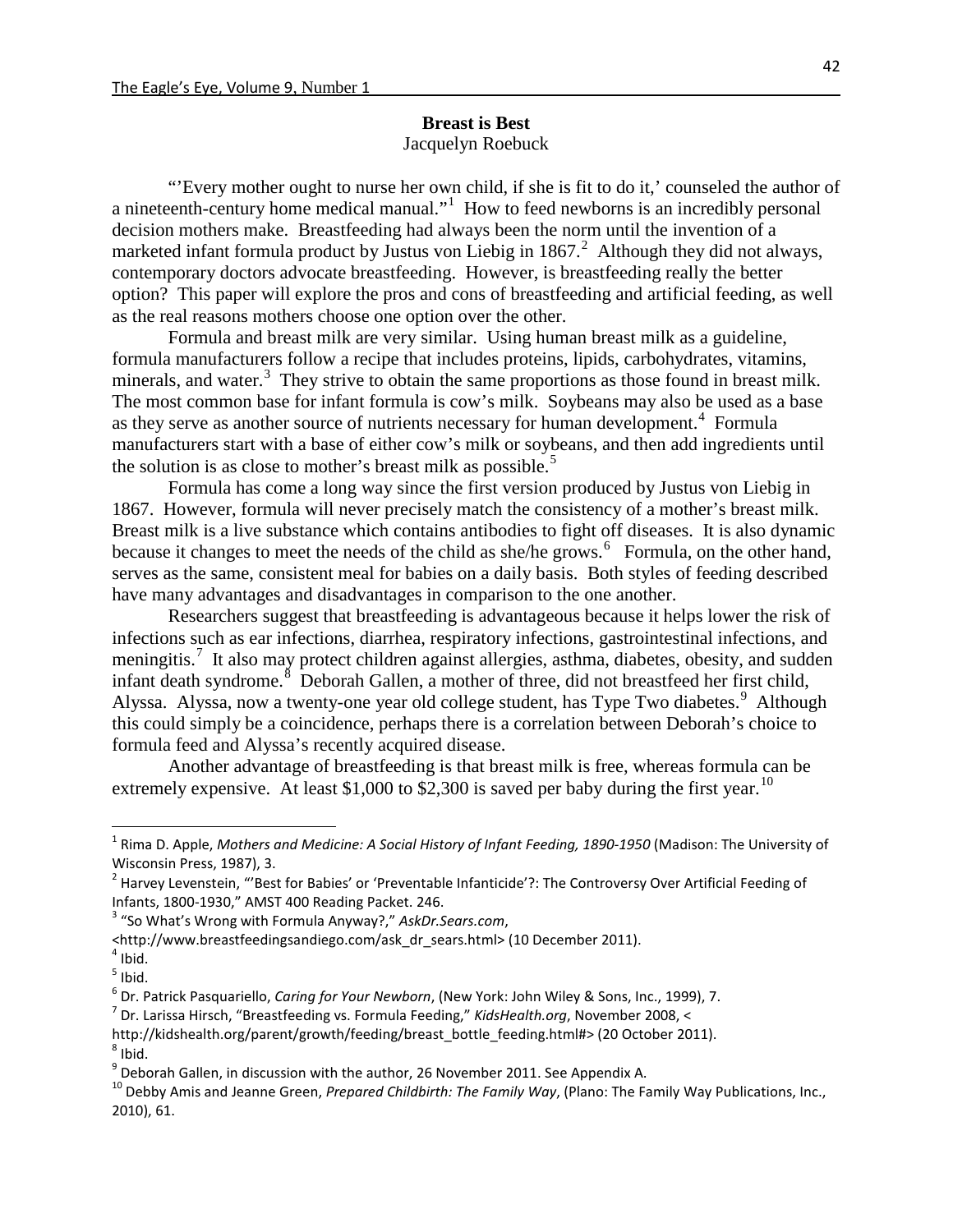Mothers who breastfeed often make fewer trips to the doctor's office because their children are less likely to become ill; this saves money as well.<sup>11</sup> One study estimates that Americans spend an extra \$1.1 to \$1.32 billion of health-care costs each year as a result of choosing not to breastfeed.<sup>12</sup> It is evident that breastfeeding is economically advantageous. Another benefit of breastfeeding is that breast milk is always fresh and available.

Not only is breastfeeding valuable for infants, but it is also valuable for mothers. The skin-to-skin contact breastfeeding employs can create a worthwhile bonding experience between mothers and their babies.<sup>[13](#page-33-2)</sup> Mothers become confident in their ability to care for their children while also burning calories.<sup>[14](#page-33-3)</sup> Breastfeeding has been shown to lower the risk of breast cancer, high blood pressure, diabetes, cardiovascular disease, uterine cancer, and ovarian cancer in women.<sup>[15](#page-33-4)</sup> Research also suggests that mothers return to their pre-pregnant weight earlier if they chose to breastfeed. [16](#page-33-5)

Another reason some mothers may view breastfeeding as advantageous is because it prevents pregnancy. "While a woman is continuously breastfeeding, her body does not make a hormone that is necessary for ovulation..."<sup>17</sup> This can be beneficial for women who are not attempting to have another child right away. Breastfeeding serves as a form of birth control for up to six months after delivery. This form of birth control requires no prescription and no medical supervision. Research conducted by Planned Parenthood also illustrates that less than one in every one hundred women who breastfeed perfectly and continuously become pregnant.<sup>[18](#page-33-7)</sup>

Although there have been many studies that suggest the positive effects of breastfeeding, there are also some negative aspects associated with doing so. Breastfeeding calls for a substantial time commitment on behalf of the mother. This time commitment makes it difficult for women to return to work, run errands, or travel.<sup>19</sup> Furthermore, mothers must be careful about what they eat and drink as their diet affects the consistency of their breast milk.<sup>[20](#page-33-9)</sup> These are all components mothers who choose artificial feeding do not have to worry about.

Artificial feeding is very convenient because it "…allows the mother to share the feeding duties and helps her partner to feel more involved in the crucial feeding process and the bonding that often comes with it."[21](#page-33-10) This is one of the reasons shared by Carolyn Roebuck as to why she chose artificial feeding over breastfeeding for her three daughters.<sup>22</sup> She wanted her husband to feel as immersed in the process as she did.

Artificial feeding, however, does have its disadvantages. For instance, the preparation of bottles can be time-consuming and tedious. Caregivers must make bottles and nipples sterile so

<span id="page-33-11"></span><span id="page-33-10"></span>

<span id="page-33-1"></span><span id="page-33-0"></span><sup>&</sup>lt;sup>11</sup> Hirsch.<br><sup>12</sup> Jon Weimer, "The Economic Benefits of Breastfeeding: A Review and Analysis," March 2001,<br><http://www.ers.usda.gov/publications/fanrr13/fanrr13.pdf> (20 October 2011).

<span id="page-33-4"></span>

<span id="page-33-5"></span>

<span id="page-33-3"></span><span id="page-33-2"></span><sup>&</sup>lt;sup>13</sup> Ibid.<br><sup>14</sup> Ibid. <sup>14</sup><br><sup>15</sup> Ibid. <sup>15</sup> Amis and Green, 61. 16 Amis and Green, 61. 17 Dr. Vanessa Cullins, "Breastfeeding as Birth Control," *PlannedParenthood.com*, <

<span id="page-33-7"></span><span id="page-33-6"></span>http://www.plannedparenthood.org/health-topics/birth-control/breastfeeding-4219.htm> (21 November 2011).<br><sup>18</sup> lbid.<br><sup>19</sup> Hirsch.<br><sup>20</sup> lbid.<br><sup>21</sup> lbid.<br><sup>22</sup> Carolyn Roebuck, in discussion with the author, 10 November 2011.

<span id="page-33-8"></span>

<span id="page-33-9"></span>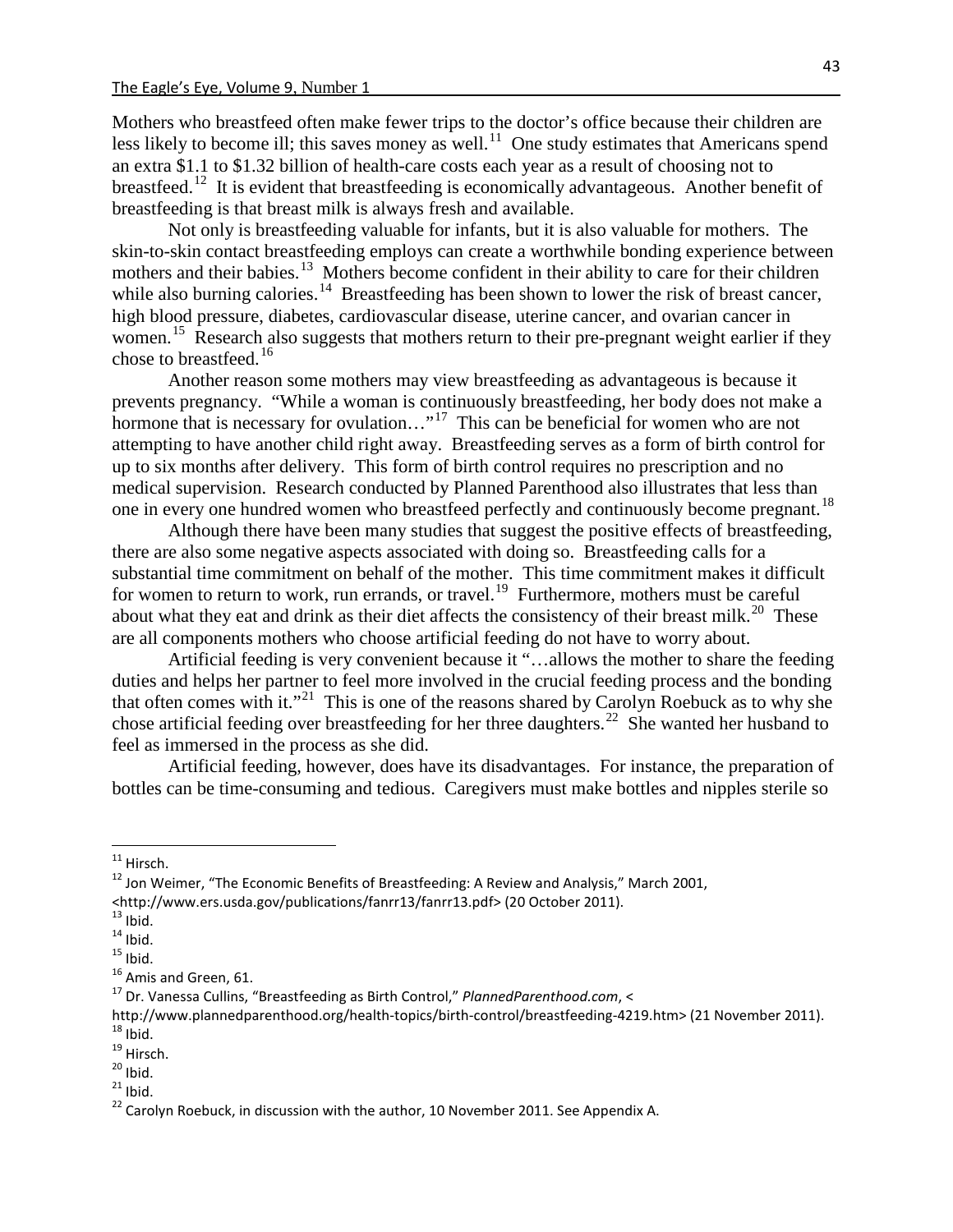that they do not transmit harmful bacteria to their children.<sup>23</sup> The disposal of these bottles and formula cans is detrimental to the environment because they produce more waste than necessary.<sup>[24](#page-34-1)</sup> Moreover, formula can become costly. During the first year of a child's life, the price of basic formula, as stated earlier, can add up to \$2,300 which places an economic burden on some families, particularly those in the lower socioeconomic groups.

Although women in lower socioeconomic groups would save money by breastfeeding, research shows that "… [they] are less likely to breastfeed and to breastfeed for a shorter time than women in higher socioeconomic groups."[25](#page-34-2) A national survey conducted in 1996, for example, indicates that only forty-two percent of women from households with incomes less than ten thousand dollars breastfeed, and only twelve percent breastfeed for the recommended six months.

Not only does the socioeconomic status of the family seem to make a difference in the method mothers choose for feeding, but the mother's educational background seems to as well. "…More mothers with a higher level of education started breastfeeding and more continued for the first two months after birth."<sup>[26](#page-34-3)</sup> Education serves as another factor which influences a mother's decision about infant feeding.

From interviews conducted with various mothers, it can be concluded that women with a bachelor's degree or higher chose to breastfeed over formula feeding. Many of them noted that the reason for this decision was based on the anticipated health benefits for their children. For instance, one mother who was interviewed, Elizabeth Callaghan, advocates breastfeeding so forcefully because she is a certified nurse as well as a certified lactation specialist.<sup>[27](#page-34-4)</sup> Through her schooling to achieve these certifications, she gained an extensive background about the benefits of breastfeeding. Elizabeth breastfed her first son until he was two-and-a-half years old.<sup>[28](#page-34-5)</sup> She chose to breastfeed beyond the recommended six months because she feels so strongly about the advantages of breastfeeding. She even uses left over breast milk for cooking deserts such as brownies.<sup>29</sup> Some of the other mothers who were interviewed learned about the health benefits of breastfeeding during their education throughout college as well.

Another way women are educated about breastfeeding, if they do not learn about it in school, is through the hospital when they delivered their children. Following the delivery of a baby, doctors typically distribute information regarding how to breastfeed and the benefits of doing so. For example, Tiffany Storti, a recently new mother, received two pamphlets of information promoting breastfeeding.<sup>[30](#page-34-7)</sup> Also, at the Children's Hospital of Philadelphia, doctors give mothers a book titled, *Caring for Your Newborn*. In the neonatal intensive care unit of this hospital, doctors distribute a specific breastfeeding booklet for mothers called *Breastfeeding Your Premature Baby*.

Although hospitals such as the Children's Hospital of Philadelphia now promote breastfeeding, they did not always do so. One mother who was interviewed, Patricia Guerin, has six children. Two of her children were born in the 1970s, three in the 1980s, and one in the

<span id="page-34-1"></span>

<span id="page-34-3"></span><span id="page-34-2"></span>

<span id="page-34-0"></span><sup>&</sup>lt;sup>23</sup> Hirsch.<br><sup>24</sup> Amis and Green, 61.<br><sup>25</sup> Weimer.<br><sup>26</sup> Lenie van Rossem, "Are Starting and Continuing Breastfeeding Related to Educational Background? The<br>Generation R Study," *Pediatrics*, 17 February 2009, Proquest. (20

<span id="page-34-5"></span><span id="page-34-4"></span><sup>&</sup>lt;sup>27</sup> Elizabeth Callaghan, in discussion with the author, 4 December 2011. See Appendix A.<br><sup>28</sup> Ibid.<br><sup>29</sup> Ibid.<br><sup>30</sup> Tiffany Storti, in discussion with the author, 6 December 2011. See Appendix A.

<span id="page-34-6"></span>

<span id="page-34-7"></span>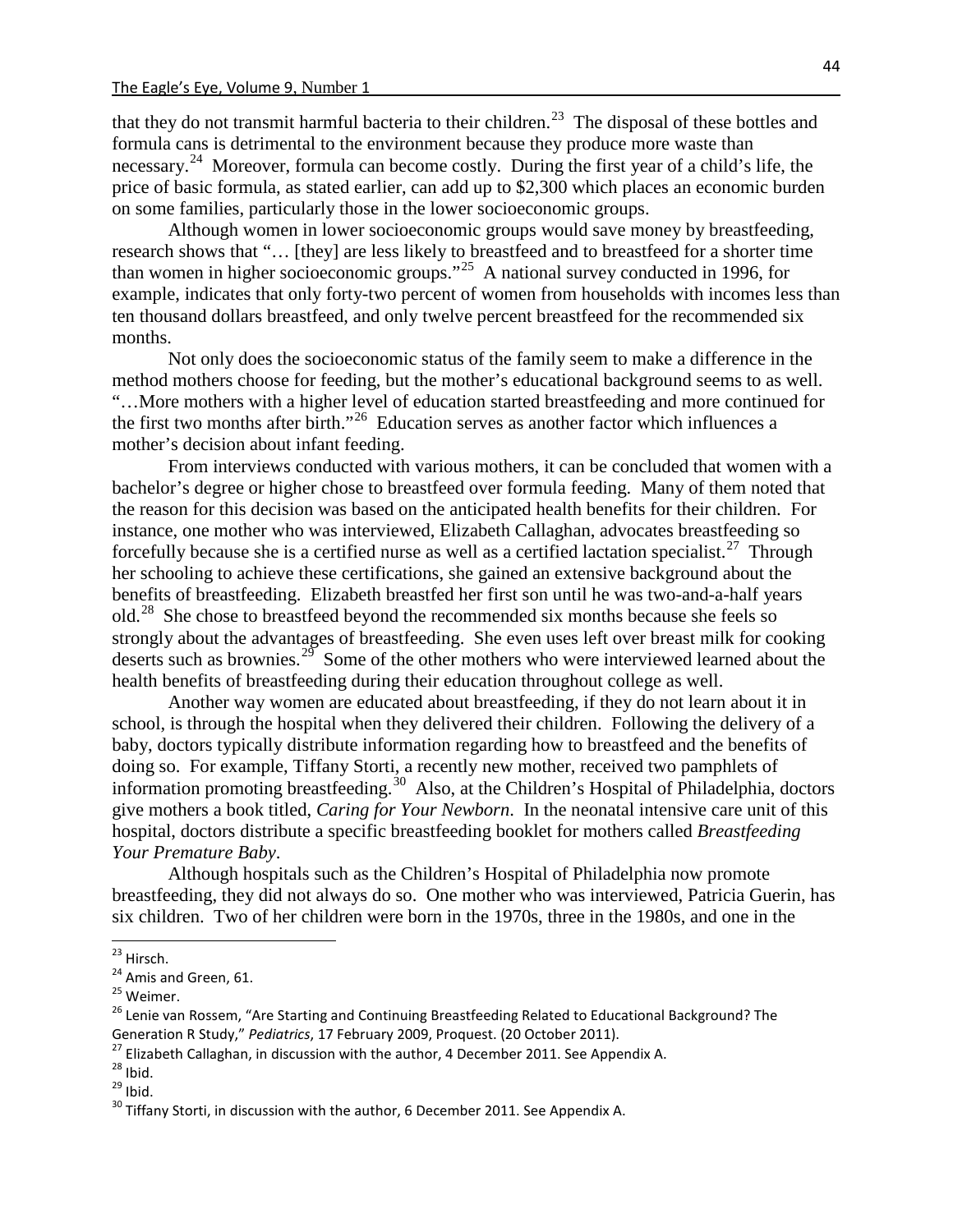1990s.<sup>[31](#page-35-0)</sup> Arguably she has considerable insight regarding the degree to which doctors promoted, or did not promote, breastfeeding in each decade. When her first child was born in 1975, Patricia wanted nothing more than to breastfeed. However, she began to run a fever, so she was told to pump her milk.<sup>[32](#page-35-1)</sup> "The machine they gave me was awful and actually caused me a lot of pain and discomfort," explained Patricia.<sup>33</sup> No one offered Patricia any support or alternative methods of expressing her milk. In fact, the doctors actually encouraged her to bottle feed. "At twenty-three, I took the doctors' advice feeling that they knew better than I did."[34](#page-35-3) Patricia formula fed her first daughter and let the doctors give her an injection to dry up her breast milk.<sup>[35](#page-35-4)</sup>

Patricia continued to formula feed her next three children as well. It was not until her fifth child's birth in 1989 that she had witnessed women her age successfully breastfeed their infants.<sup>[36](#page-35-5)</sup> The hospital wherein she delivered her fifth child made her more aware of the health benefits of breastfeeding. Patricia breastfed her youngest two children, and recalls that it was a most rewarding experience.<sup>[37](#page-35-6)</sup>

Although she was not discouraged about breastfeeding, Carolyn Roebuck, as stated earlier, formula fed her three children. She chose artificial feeding for her daughters because that is what her mother chose for her.<sup>[38](#page-35-7)</sup> This reflects another influence, a familial influence, involved in choosing one style of feeding over the other. Elizabeth Hutchison, another mother of three, also formula fed her children because her mother did. Elizabeth's family had always done it, so she "…never thought twice about it."[39](#page-35-8) Elizabeth Callaghan also clarified that she breastfed her children at first simply because her mother did, so that was the way she thought children were supposed to be fed. A reoccurring theme appears that mothers often take into consideration methods older generations of their families used in regards to feeding their children.

Not only is artificial feeding evidently still popular today, but it was also popular during the prewar era. During that time, more and more women, such as those in the lower socioeconomic groups, began to utilize formula feeding as a way of getting back to work sooner. They believed that formula feeding was a safe alternative for their children. However, the malnutrition scare and infant mortality rates that emerged in the nineteenth century were traced back to artificial feeding. Thus, this scare began to greatly affect the way women chose to feed their babies. Europeans tried boiling cow's milk, the most common substitute for breast milk at the time, in order to make it safer for children. Americans rarely even tried that.<sup>40</sup> Boiling the milk did little to reduce the dreadful infant mortality rates.<sup>[41](#page-35-10)</sup>

Due to the need for some sort of change, doctors, scientists, and entrepreneurs capitalized on the opportunity to market brand-name infant food. Scientist Baron Justus von Liebig, for instance, introduced Liebig's Soluble Food for Babies into the European market in  $1867.^{42}$  $1867.^{42}$  $1867.^{42}$ Liebig claimed that the chemical makeup of his formula was "…virtually identical to that of

<span id="page-35-11"></span><span id="page-35-10"></span>

<span id="page-35-1"></span><span id="page-35-0"></span>

<span id="page-35-2"></span>

<span id="page-35-3"></span>

<span id="page-35-4"></span>

<span id="page-35-5"></span>

<span id="page-35-6"></span>

<span id="page-35-8"></span><span id="page-35-7"></span>

<sup>&</sup>lt;sup>31</sup> Patricia Guerin, in discussion with the author, 20 November 2011. See Appendix A.<br><sup>32</sup> Ibid.<br><sup>33</sup> Ibid.<br><sup>33</sup> Ibid.<br><sup>35</sup> Ibid.<br><sup>36</sup> Ibid.<br><sup>38</sup> Islians and Levenstein, 246.<br><sup>39</sup> Elizabeth Hutchison, in discussion with

<span id="page-35-9"></span>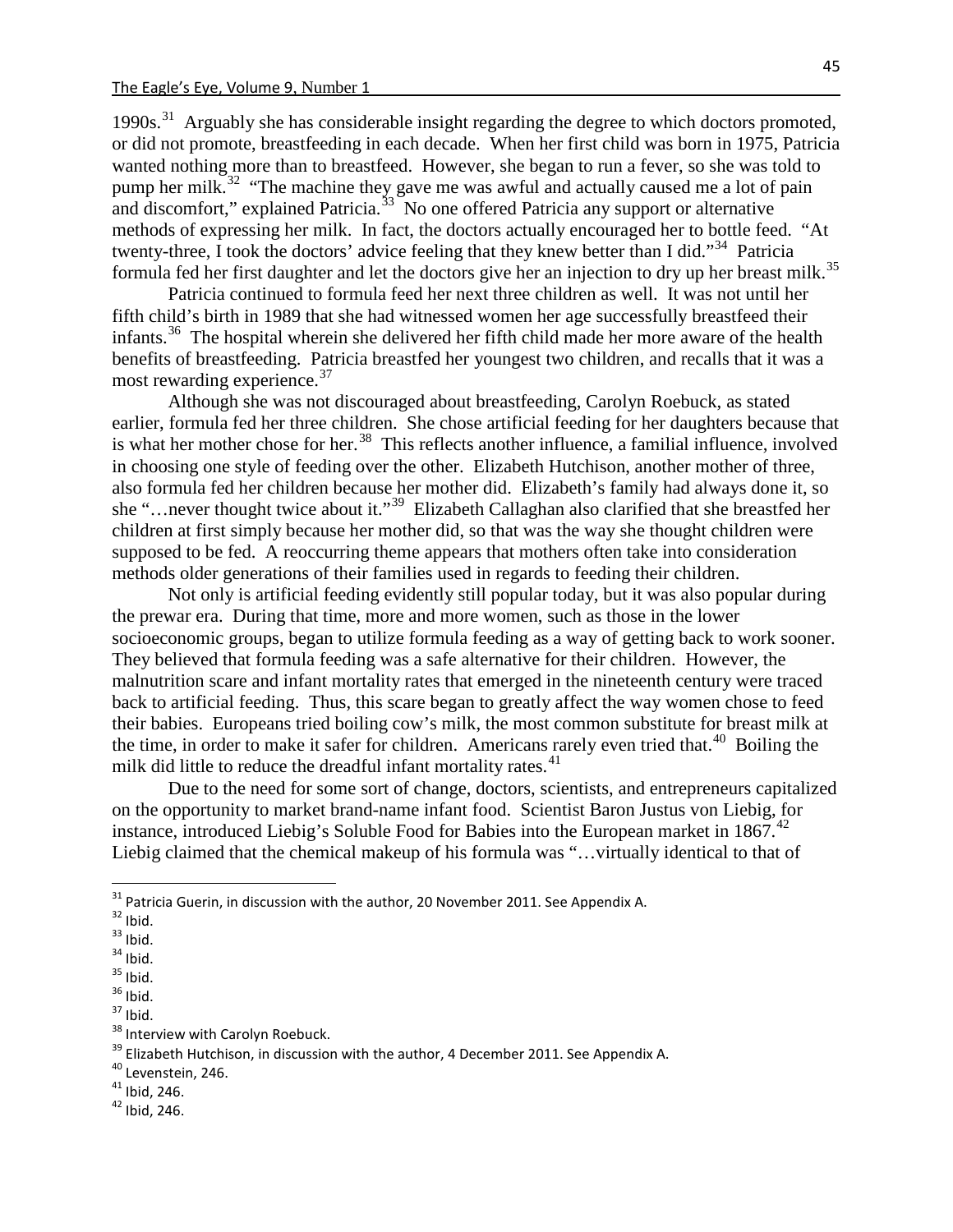mother's milk."<sup>43</sup> He was soon followed by a group of imitators such as Mellin's Food and Nestle's Milk Food. These imitators were eager to become involved in the newly formed formula industry. [44](#page-36-1)

The development of brand-name infant formula has significantly progressed and improved since its arrival on the American market. Formula manufacturers are constantly updating their recipes in order to keep up with new research pertaining to infant nutrition.<sup>45</sup> There are now even "ready to feed" formulas on the market for which all mothers have to do is shake the bottle, remove the cap, attach a clean nipple, and begin feeding.

One reason for this significant improvement in formula production is due to the 1906 Food and Drug Act, signed by President Roosevelt as part of his New Deal. This act paved the way for the development of the Food and Drug Administration.<sup>[46](#page-36-3)</sup> The Food and Drug Administration mandated the Infant Formula Act, passed by Congress in 1980, to insure infant formulas contain all the necessary nutrients for babies. [47](#page-36-4) The Infant Formula Act also establishes quality control procedures, prescribes proper recall procedures, and specifies minimum inspection requirements.<sup>[48](#page-36-5)</sup>

Child welfare improvements began long before the emergence of the Food and Drug Administration and the Infant Formula Act of 1980. Settlement houses, which were part of the Progressive movement in America, were inspired by those created during the settlement movement in England in 1884. The goal of settlement houses was to close the gap between the rich and poor, educated and uneducated. Hopefully, settlement houses would lead to a more democratic and Christian society. "Settlement houses drew young college-educated women workers who aspired to improve the living conditions of poor people."<sup>[49](#page-36-6)</sup> Settlement house employees believed that, with proper assistance, these impoverished, working-class Americans could help themselves.<sup>[50](#page-36-7)</sup>

Hull House, established in Chicago by Jane Addams, was the most famous settlement house in America. In 1895, Addams and a group of her fellow Hull House companions wrote the *Hull House Maps and Papers*. This document consists of a study of the social conditions of sweatshops and child labor. Alarmed by her findings, Addams pursued the creation of a Children's Bureau to protect and care for mothers and children.<sup>[51](#page-36-8)</sup> Eventually established under President Taft in 1912, the Children's Bureau deeply advocates breastfeeding as the most beneficial method of feeding for both the mother and baby.

The Children's Bureau has remained dedicated to spreading information on breastfeeding since the time of its creation. Soon after its establishment, the Bureau began producing

<span id="page-36-2"></span>

<span id="page-36-1"></span><span id="page-36-0"></span><sup>&</sup>lt;sup>43</sup> Levenstein, 246.<br><sup>44</sup> Ibid, 246.<br><sup>45</sup> "So What's Wrong with Formula Anyway?"<br><sup>46</sup> "Significant Dates in U.S. Food and Drug Law History," *fda.gov,* 14 October 2010,

<span id="page-36-4"></span><span id="page-36-3"></span><sup>&</sup>lt;*http*://www.fda.gov/aboutfda/whatwedo/history/milestones/ucm128305.htm> (8 December 2011). <sup>47</sup> "So What's Wrong with Formula Anyway?" <sup>48</sup> "The Infant Formula Act of 1980," *PubMed.gov,* November 1982,

<span id="page-36-8"></span><span id="page-36-7"></span>

<span id="page-36-6"></span><span id="page-36-5"></span> $\langle$ http://www.ncbi.nlm.nih.gov/pubmed/7174587> (8 December 2011).<br><sup>49</sup> Nancy F. Cott, *No Small Courage* (New York City: Oxford University Press, 2000), 346.<br><sup>50</sup> Ibid, 346.<br><sup>51</sup> Janet Goldman, "Michelle Obama's Support *momobile.org*, 7 March 2011,

<sup>&</sup>lt;http://www.momobile.org/MichelleObamasSupportofBreastfeedingisNoSlipperySlopetoaNannyState.html> (11 December 2011).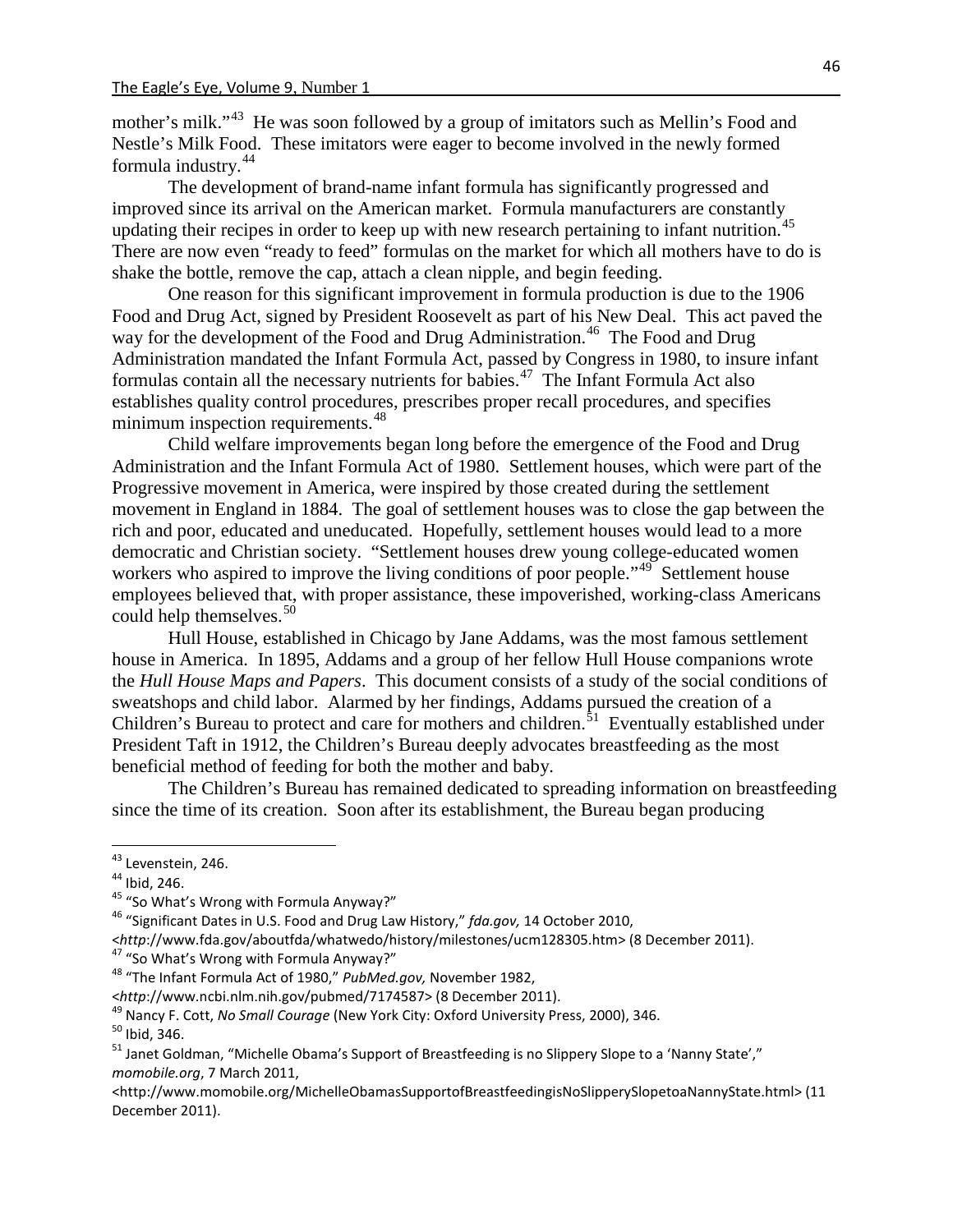inexpensive, easy-to-read pamphlets for mothers concerning breastfeeding. For example, in 1940, the Bureau published a pamphlet titled "Mother! Nurse Your Baby!" which offered detailed advice on the process and advantages of breastfeeding.<sup>52</sup> By 1955, the Bureau had distributed over thirty-four million copies of "Infant Care," another advice pamphlet.<sup>[53](#page-37-1)</sup> Many American mothers apparently had no objections to accepting promotions of breastfeeding in order to ensure the health of their newborns.

Even some mothers in the nineteenth century did whatever it took to breastfeed their babies. One widespread alternative for mothers who were either unable or unwilling to breastfeed their children was wet nursing.<sup>[54](#page-37-2)</sup> Although she lived during the twentieth century, Regina Novak's grandmother, another woman interviewed about infant feeding, served as a wet nurse. She breastfed her eight children as well as the infant of a neighbor who was not physically well enough to breastfeed herself.<sup>[55](#page-37-3)</sup> However, unless one had such a caring neighbor, wet nursing in the nineteenth century was generally only preferred among the wealthier classes. Working-class women had to resort to weaning their children soon after birth so that they could return to work earlier and provide for their families.<sup>56</sup> Women of this socioeconomic status could not afford to have only one parent working.

The increased participation of women in the American labor force is often cited as a cause for the low rates of breastfeeding.<sup>[57](#page-37-5)</sup> The percentage of women working began to skyrocket especially during and after World War II due to the labor crisis. "More than six million women took jobs during the labor crisis created by the war—an increase in the female labor force of more than fifty percent."<sup>[58](#page-37-6)</sup> Seventy-five percent of the women who took these jobs were married and presumably had children.<sup>[59](#page-37-7)</sup>

These statistics correlate with why many American infants were breastfed only until around the 1950s. After World War II, infant formula was manufactured on a large-scale and formula feeding became the standard.<sup>60</sup> Breastfeeding trends fell by fifty percent between 1946 and 1956.<sup>[61](#page-37-9)</sup> Perhaps women longing to stay in the work force after World War II also contributed to the popularity of formula feeding at this time. Breastfeeding and working outside of the home are commonly believed to be incompatible.<sup>[62](#page-37-10)</sup>

Another reason why some women, particularly in the twenty-first century, may be deterred from breastfeeding is due to a newly conceived argument. This newly founded argument is the realization that dichlorodiphenyltrichloroethane, also known as DDT, is found in large amounts in some women's breast milk. Studies show that human breast milk frequently contains four times the amount of DDT as the legal amount permitted in cows.<sup>63</sup> David Brower,

<span id="page-37-0"></span><sup>&</sup>lt;sup>52</sup> Janet Goldman, "Michelle Obama's Support of Breastfeeding is no Slippery Slope to a 'Nanny State'."<br><sup>54</sup> Levenstein, 245.<br><sup>55</sup> Regina Novak, in discussion with the author, 8 December 2011. See Appendix A.<br><sup>56</sup> Levenst

<span id="page-37-2"></span><span id="page-37-1"></span>

<span id="page-37-3"></span>

<span id="page-37-4"></span>

<span id="page-37-5"></span>

<span id="page-37-6"></span>

<span id="page-37-7"></span>

<span id="page-37-8"></span>

<span id="page-37-9"></span>

<span id="page-37-10"></span>

<span id="page-37-11"></span><sup>&</sup>lt;http://www.nrdc.org/breastmilk/chem2.asp> (4 December 2011).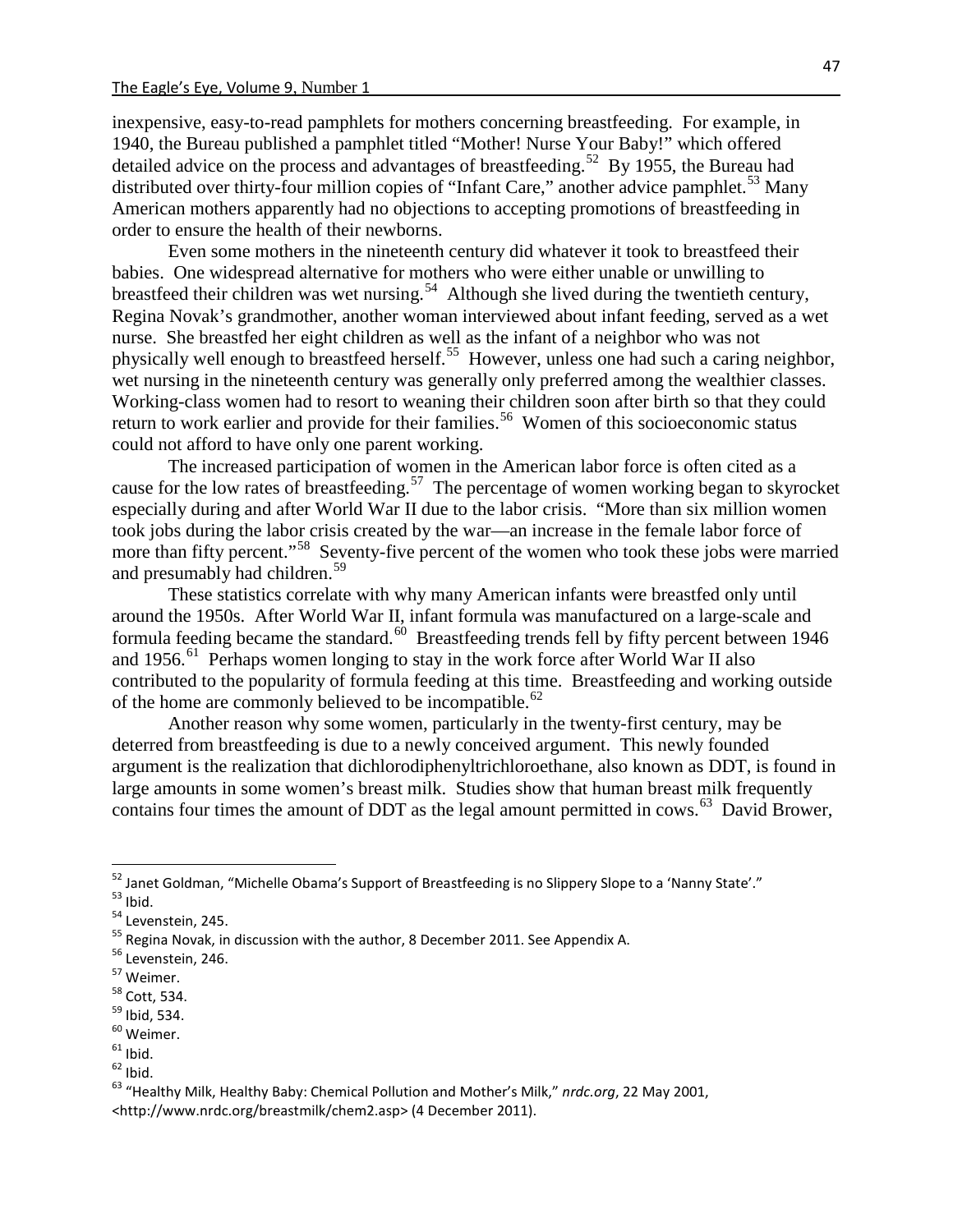an environmentalist, remarked to a House of Representatives committee that "if it were packaged in any other container, we wouldn't [sic] allow it across state lines."<sup>[64](#page-38-0)</sup>

DDT is an insecticide that is used around the world, mostly on agricultural crops, in order to maintain control over insects that carry diseases. It was not until the 1960s when a group of scientists began to notice that DDT could harm human health. "…Once DDT enters the environment, it can remain for many years."<sup>[65](#page-38-1)</sup> The main way in which humans come in contact with the chemical is through the consumption of foods. DDT is attracted to fat, which means the levels in a woman's breast milk are often six to seven times higher in her milk than in her  $b$ lood. $66$ 

The controversy over choices involving the feeding of infants directly correlates with the myth of gender in American culture. Since the nineteenth century, the cult of domesticity, or the cult of true womanhood, has shaped the lives of many American women. The cult of domesticity refers to the belief that women are expected to stay at home to cook, clean, and care for the children while men are at work outside the home.<sup>[67](#page-38-3)</sup> By accepting this role as a mother, women are accepting the separation of spheres. A woman's sphere is in the home cooking and cleaning whereas her husband's sphere is outside the boundaries of the home at work and in the community.

Among the countless duties of a housewife is the demanding job of taking care of the children. This job includes nursing infants by either breast or artificial feeding. Those acceptant of the cult of true womanhood would likely choose to breastfeed their children because they consider doing so their responsibility. Experts in the post-World War II era told women that their role as housewives was to catch a man and keep him, bake and cook, make their marriages more exciting, and breastfeed their children.<sup>68</sup> Mothers who choose to reject the cult of true womanhood, on the other hand, would most likely artificially feed their babies so that they could return to work and other obligations away from the home.

Not only does a mother's choice regarding the way she feeds her children relate to the myth of gender, but it also relates to the myth of time and space in American culture. Some mothers do not have enough time to spare in the day to sit down and breastfeed their child every few hours. Tiffany Storti, for example, chose to formula feed because she was still in school when her baby was born. "Time was an issue," she declared.<sup>69</sup> Mothers are also incredibly influenced by space, particularly public space. Deborah Gallen, for instance, did not breastfeed her first child because she felt "…breastfeeding would be uncomfortable in front of other people."[70](#page-38-6) Mothers are often insecure about breastfeeding in public and feel others will criticize them for it.

When making the choice whether to breastfeed or formula feed babies, women from the 1860s through today have been bombarded with media influences. In an advertisement for Mellin's Food in 1907, for example, the company portrays twins sitting side by side.<sup>71</sup> One twin, the smaller, less detailed twin, is said to have been nursed at the breast. The other, larger twin is

<span id="page-38-2"></span>

<span id="page-38-4"></span><span id="page-38-3"></span>

<span id="page-38-1"></span><span id="page-38-0"></span><sup>&</sup>lt;sup>64</sup> "Healthy Milk, Healthy Baby: Chemical Pollution and Mother's Milk."<br>
<sup>65</sup> Ibid.<br>
<sup>66</sup> Ibid.<br>
<sup>67</sup> Francis Ryan, Class Lecture, 26 October 2009.<br>
<sup>68</sup> Betty Friedan, "The problem that has no name... I understood first

<span id="page-38-5"></span>

<span id="page-38-6"></span>

<span id="page-38-7"></span>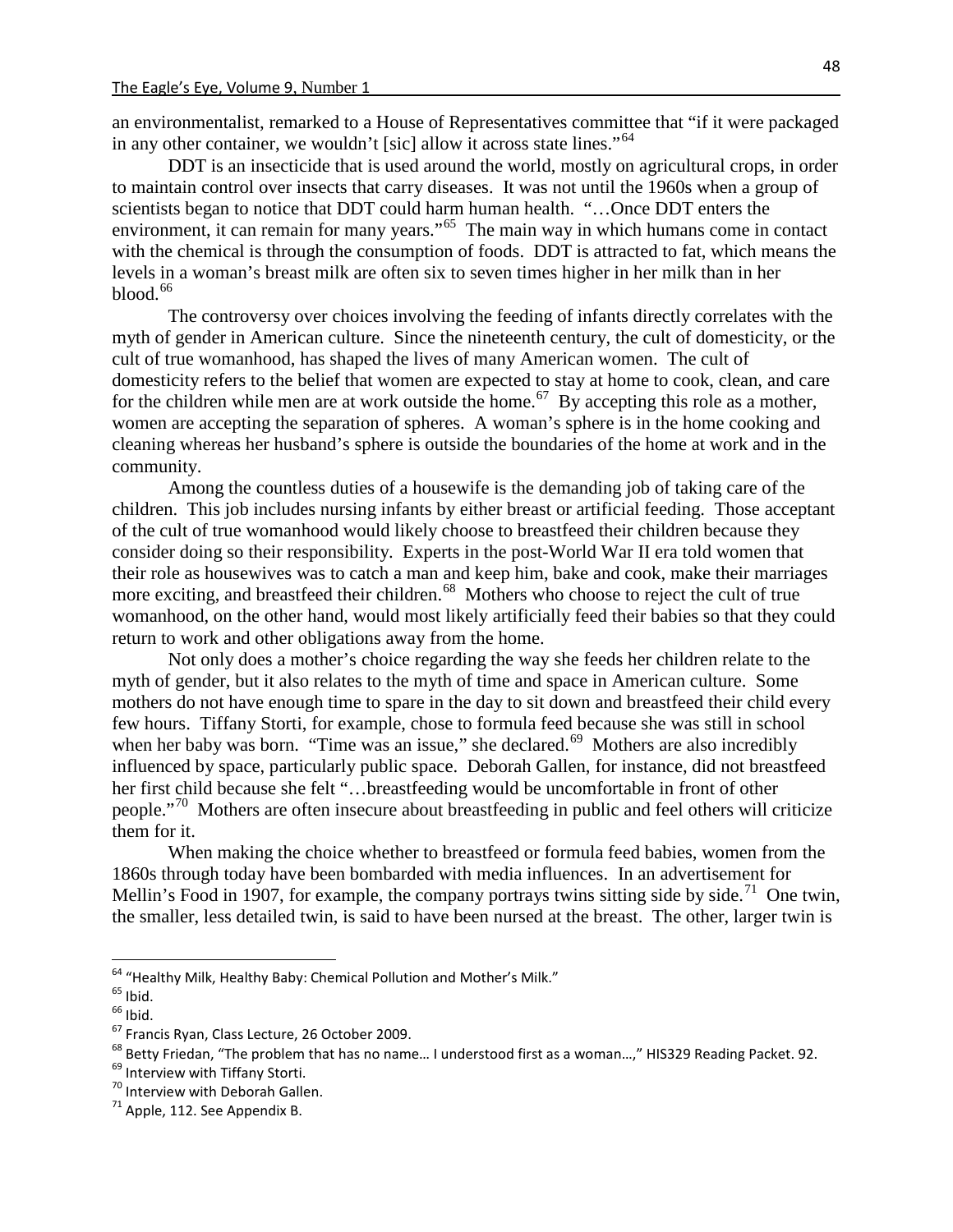said to have been raised on Mellin's Food.<sup>72</sup> Since the Mellin's Food fed twin is depicted as larger and healthier, women viewing this advertisement would feel pressured to buy Mellin's Food so that their baby could grow to be healthy and strong too.

Although this advertisement advocated formula feeding, more contemporary advertisements often oppose formula feeding. In an attempt to counter the United States' low rate of breastfeeding, the Health and Human Services Department commissioned attentiongrabbing advertisements attempting in 2007 to convince mothers that their children faced risks of health problems if they did not chose to breastfeed them.<sup>[73](#page-39-1)</sup> These advertisements strive to make mothers feel guilty about not breastfeeding if they do not choose to do so. Two of the most straightforward advertisements consist of insulin syringes and asthma inhalers topped with rubber nipples insinuating a baby bottle. Through the subliminal messages integrated throughout these advertisements, federal health officials are suggesting that formula feeding leads to health problems such as diabetes and asthma.

Artwork has also been created over the centuries depicting women actually in the process of feeding their children. Mary Cassatt, for instance, was an impressionist who often illustrated women and children in her paintings.<sup>[74](#page-39-2)</sup> In Cassatt's 1898 *Louise Breastfeeding Her Child*, a mother is shown breastfeeding her daughter.<sup>[75](#page-39-3)</sup> The setting is an entirely female space as no males are present. It is the mother's duty, according to the cult of domesticity, to care for her children. It appears that the mother and daughter shown have an intimate, loving relationship. The baby girl is gazing up at her mother admiringly, as the mother simultaneously gazes down at her daughter caringly. Cassatt enables viewers to share this intimate bonding experience between the mother and daughter illustrated, while also enabling viewers to imagine having the same type of experience someday.

Another strategy companies use to sell products is by integrating celebrities into their advertisements. Celebrities often affect the way Americans consume, or do not consume, products on the market. Michelle Obama, for instance, breastfed both of her daughters and is now promoting breastfeeding as a strategy to improve the country's health. There appears to be a positive correlation between breastfeeding and the reduced risk of obesity in infants and mothers.<sup>[76](#page-39-4)</sup> She is particularly advocating breastfeeding among African Americans because, amongst this group, obesity rates are the highest in the country and breastfeeding rates are the lowest.<sup>77</sup> Forty percent of Hispanic mothers and thirty-five percent of white mothers breastfeed for the government-recommended six months compared to the minute twenty percent of African American women who breastfeed.<sup>[78](#page-39-6)</sup>

Michelle Obama was not the only first lady to endorse breastfeeding. Laura Bush and her husband, President George Bush, implemented a book series titled *Healthy Start, Grow Smart* which offered advice for the care of newborns up to twelve months old.<sup>[79](#page-39-7)</sup> The Bush's adopted

49

<span id="page-39-7"></span> $^{79}$  Goldman

<span id="page-39-0"></span><sup>&</sup>lt;sup>72</sup> Apple, 112.<br><sup>73</sup> Madonna Lebling, "HHS Toned Down Breastfeeding Ads," 5 September 2007,

<span id="page-39-1"></span><sup>&</sup>lt;http://breastfeedingpromotion.blogspot.com/2007/09/hhs-toned-down-breast-feeding-ads.html> (20 November 2011). See Appendix C.<br><sup>74</sup> Rosina Ryan, Class Lecture, 24 October 2011.

<span id="page-39-4"></span><span id="page-39-3"></span><span id="page-39-2"></span><sup>&</sup>lt;sup>75</sup> See Appendix D.<br><sup>76</sup> Malena Amusa, "Michelle Obama Urged to Speak Out for Breastfeeding," *Womensenews.org*, 10 October 2011, <http://womensenews.org/story/100205/michelle-obama-urged-speak-out-breastfeeding> (20 October 2011).<br><sup>77</sup>Ibid.<br><sup>78</sup>Ibid.

<span id="page-39-6"></span><span id="page-39-5"></span>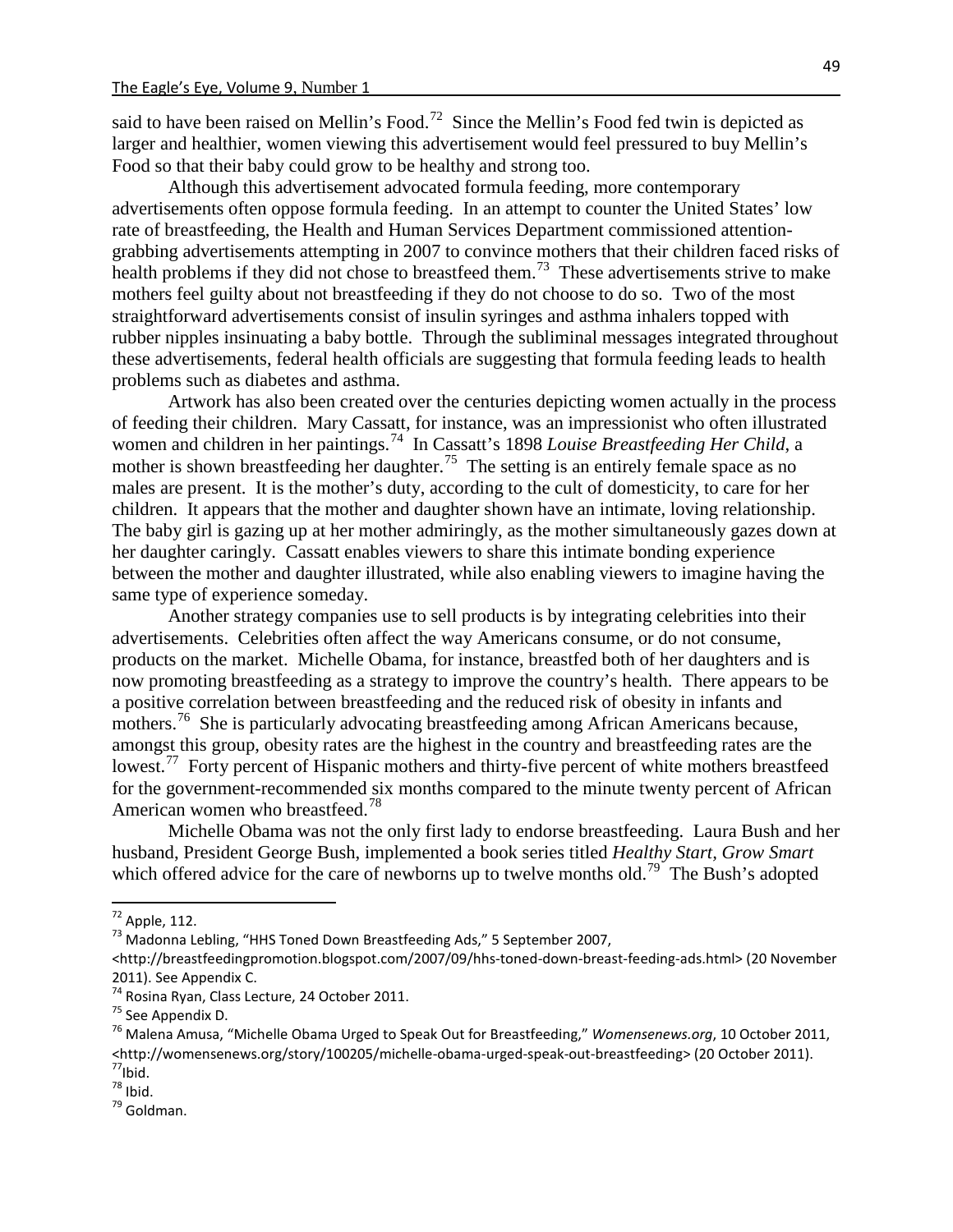this book into the United States' federal government in 2002. The booklet for one-month old babies affirms, "…your breast milk is the perfect food for your baby."[80](#page-40-0) This booklet also discusses the possibility of mothers being able to breastfeed their babies even after they return to work or school.<sup>[81](#page-40-1)</sup>

One company, People for the Ethical Treatment of Animals (PETA), went as far as using an image of the infant Jesus to influence the way people view breastfeeding. A controversy emerged on November 8, 2011 in the Van Buren District Court in Paw Paw, Michigan between a mother and the judge of the court.<sup>82</sup> The mother, while waiting to resolve an issue regarding a speeding ticket she had been given, breastfed her hungry son in the back of the courtroom. Upon seeing this, Judge Robert Hentchel called the mother out on the inappropriateness of her actions. He declared, "It's my courtroom, I decide what's [sic] appropriate in here. The laws don't [sic] apply in a courtroom. The judge's laws apply."<sup>[83](#page-40-3)</sup>

In reaction to the injustices of this situation, PETA created a billboard promoting breastfeeding. The billboard portrays the Virgin Mary breastfeeding Jesus with the words, "If it was good enough for baby Jesus..." and "The breast is best. Dump dairy."<sup>[84](#page-40-4)</sup> Driving past a billboard of this stature, Americans, particularly religious Americans, may be influenced to believe that they should breastfeed their children as well. If they have had children that they chose not breastfeed, mothers may also feel guilty about their decision after seeing this billboard of the Virgin Mary breastfeeding Jesus.

It is difficult to offer a firm conclusion based on this research due to the relatively small sample size. However, it appears that breastfeeding is more beneficial for both the mother and the baby. Factors that affect mothers' choices relating to which method they choose include socioeconomic, educational, familial, and racial influences. Mothers of lower socioeconomic classes tend to formula feed over breastfeeding because they wish to go back to work. Mothers who are well educated with at least a bachelor's degree tend to choose breastfeeding over artificial feeding. Family influences greatly affect the way mothers feed their children because, if they grew up experiencing a certain method of feeding, it may be all they know. Finally, although it is not clear why, African Americans are fifteen percent less likely to breastfeed compared to their Caucasian counterparts.

If further research were to be conducted on this topic, researchers could expand on many of the justifications and claims made in this discussion. For instance, those who are interested in topics such as dichlorodiphenyltrichloroethane and breastfeeding in the media could find additional sources and content in order to add to the information provided here. One could also investigate the driving reasons as to why African Americans are less likely to breastfeed than Caucasians. Since a relatively small sample size  $(n=10)$  was used in this paper, researchers could interview more mothers on their experiences regarding infant feeding.

Another area of further research that would be the correlation between autism and infant feeding. Research suggests that breastfeeding may prevent autism. This topic could insinuate a whole research project in itself. Researchers could also investigate the relationship between

<span id="page-40-4"></span><span id="page-40-3"></span> $\frac{83}{83}$  Ibid.<br> $\frac{84}{84}$  Ibid.

<span id="page-40-1"></span><span id="page-40-0"></span><sup>&</sup>lt;sup>80</sup> Goldman.<br><sup>81</sup> Ibid.<br><sup>82</sup> Marc Thompson, "PETA Sides With Breastfeeding Mother," *WoodTV.com,* 28 November 2011,

<span id="page-40-2"></span><sup>&</sup>lt;http://www.woodtv.com/dpp/news/local/sw\_mich/PETA-sides-with-breastfeeding-mother> (24 November 2011).